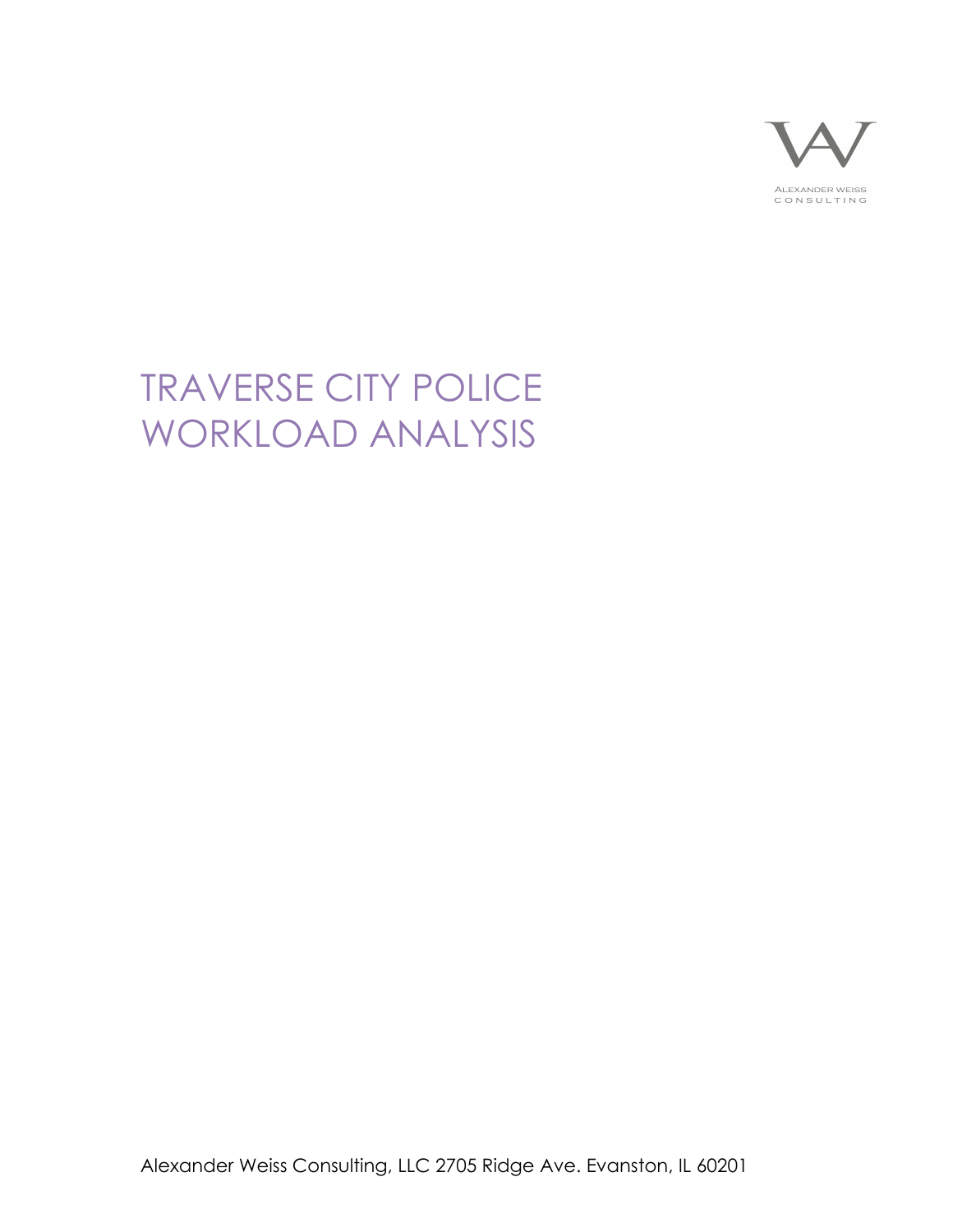# **Table of Contents**

| Enhancing efficiency and performance in the Traverse City Police Department |  |
|-----------------------------------------------------------------------------|--|
|                                                                             |  |
|                                                                             |  |
|                                                                             |  |
|                                                                             |  |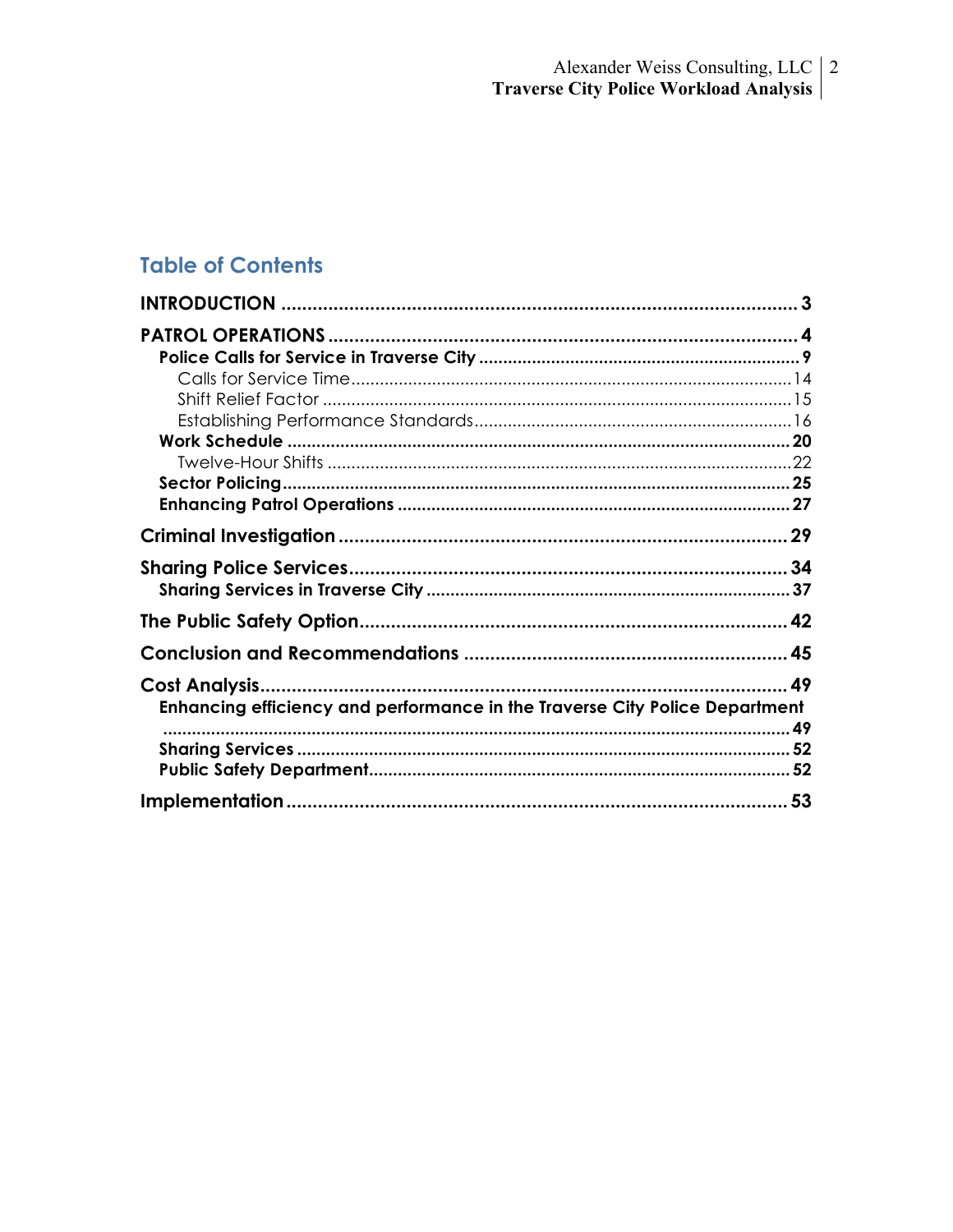# **INTRODUCTION**

In November 2010, Alexander Weiss Consulting was chosen to conduct a comprehensive assessment of the Traverse City Police. The scope of this study was defined as follows:

- Evaluate City police services by benchmarking against other communities our size
- Evaluate the overall management structure
- Evaluate the number of police officers required to provide law enforcement services
- Evaluate the police work schedule, including overtime to determine alternative schedules which may be more cost effective and productive
- Evaluate the Detective Division operations, efficiency and workload to determine whether there are operational efficiencies that can be achieved
- Evaluate the central records operations arrangement with Grand Traverse County
- Evaluate the various support services in the public safety area to determine operational efficiencies and potential services provided by civilians vs. sworn officers
- Evaluate cooperative police service delivery opportunities with adjacent government units
- Outline procedures for implementing proposed alternatives including public safety services
- Outline cost evaluations and savings of various alternatives.

This report is based on several sources of information including:

- Meetings with ad hoc advisory board
- Comprehensive review of department data
- Interviews with a range of departmental members including command staff and police officers
- Observations of field operations
- Meetings with representatives of employee groups
- Interview with the Sheriff of Grand Traverse County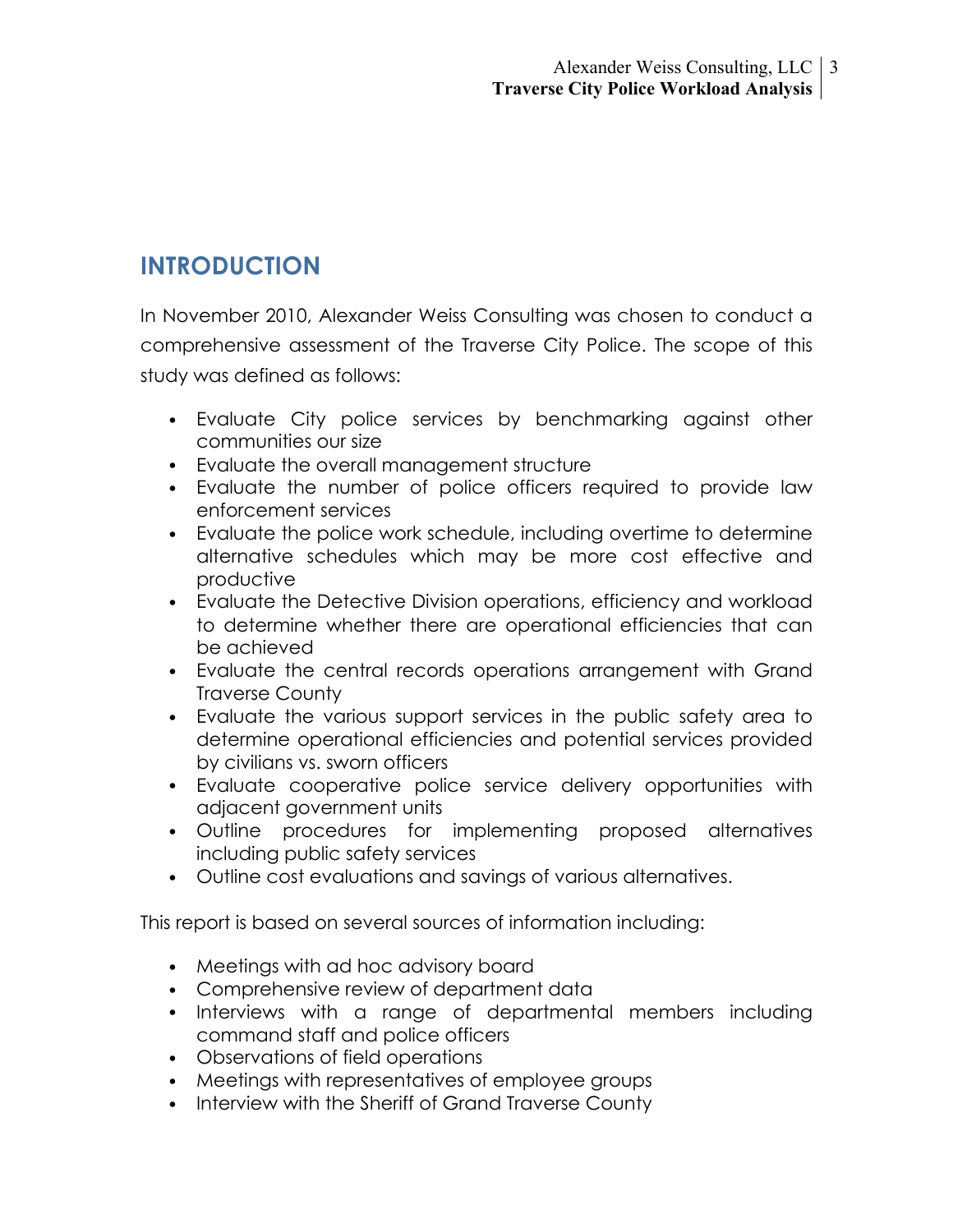• Focus group with key community stakeholders

# **PATROL OPERATIONS**

There are a number of different methods to conduct a police staffing analysis, so it is instructive to review some of the more popular methods. Among these methods are:

- Population-based rates
- Authorized Strength
- Minimum staffing
- Workload/Performance staffing

For many years communities have relied on officers per population rates as a method to estimate the appropriate numbers of police officers for a community. This approach was driven, in part, by the FBI, who a number of years ago began suggesting optimal rates for given-sized communities. These staffing benchmarks remain quite popular-they are often used by police executives to justify additional resources. While these population ratios are a commonly used tool, they are, we believe, of limited value.

An examination of the population ratios from around the country shows significant variation. First, the rates vary widely by region.<sup>1</sup>

- Northeast 3.4 per 1000
- South 3.4
- Midwest 2.7
- West 2.4

Next we see that the size of the community affects the rates:2

| Population         | Full Time Officers Per 1,000 Residents |
|--------------------|----------------------------------------|
| 250,000 or more    | 2.5                                    |
| 100,000 to 249,999 | l.9                                    |
| 50,000 to 99,000   | 8. ا                                   |
| 25,000 to 49,999   | 8. ا                                   |
| 10,000 to 24,999   | 2.0                                    |
| 2500 to 9,999      | 2.2                                    |
| 1,000 to 2499      | 2.6                                    |
| All sizes          | 2.5                                    |

**Table 1 Full Time Police Officers Per 1,000 Residents**

 <sup>1</sup> FBI, Crime in the United States 2009

<sup>2</sup> IACP, Police Officer to Population Ratios Bureau of Justice Statistics Data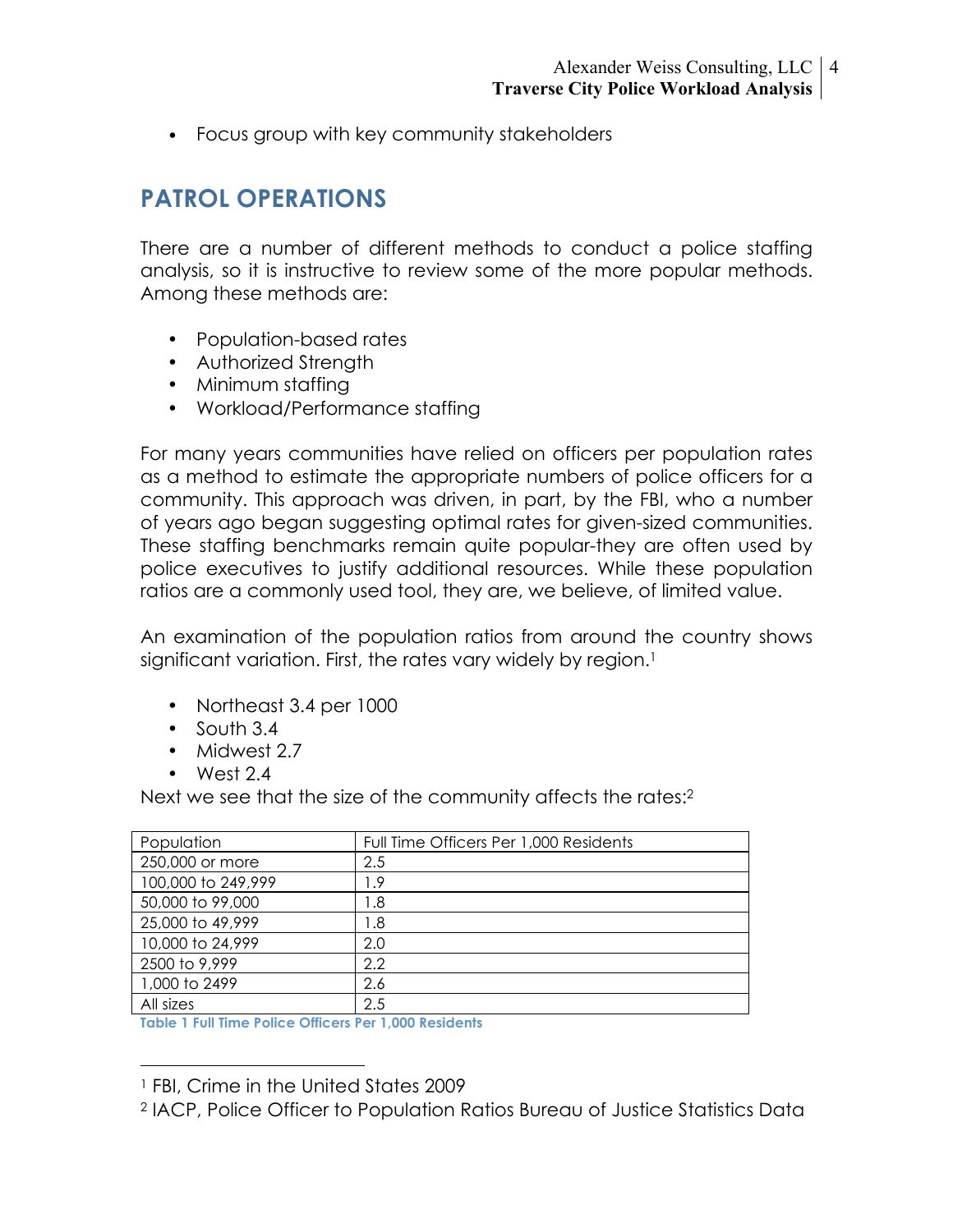Not only do these rates vary by community size, but also there is tremendous variation within the categories. Examine, for example, the rates for large cities with the highest rates3.

- Washington DC 6.3
- Newark 5.4
- New York 5.1
- Baltimore 4.7
- Chicago 4.6
- Philadelphia 4.6
- Detroit 4.8
- St. Louis 4.3
- Cleveland 3.8
- Boston 3.8
- Atlanta 3.5
- New Orleans 3.4
- Milwaukee 3.6
- Buffalo 3.2
- Cincinnati 3.1

This list illustrates the inherent difficulties in using the population rate approach. First, we observe that the rate in Washington DC is nearly twice as high as cities like Buffalo and Cincinnati. Second, the list is notable because many large cities like Los Angeles, Oakland, and Denver have rates that are much lower than any of these.

The principal problem with the population based approach is that it only addresses the quantity of police officers not how officers spend their time, the quality of officer efforts, or community conditions, needs, and expectations.

To illustrate this better we have complied a list of all cities in Michigan that have populations between 10,000 and 20,000. We have excluded townships and cities that have combined police and fire (public safety) departments. The following figure illustrates those cities and the number of sworn officers in each.

 <sup>3</sup> FBI, Uniform Crime Report, 2000.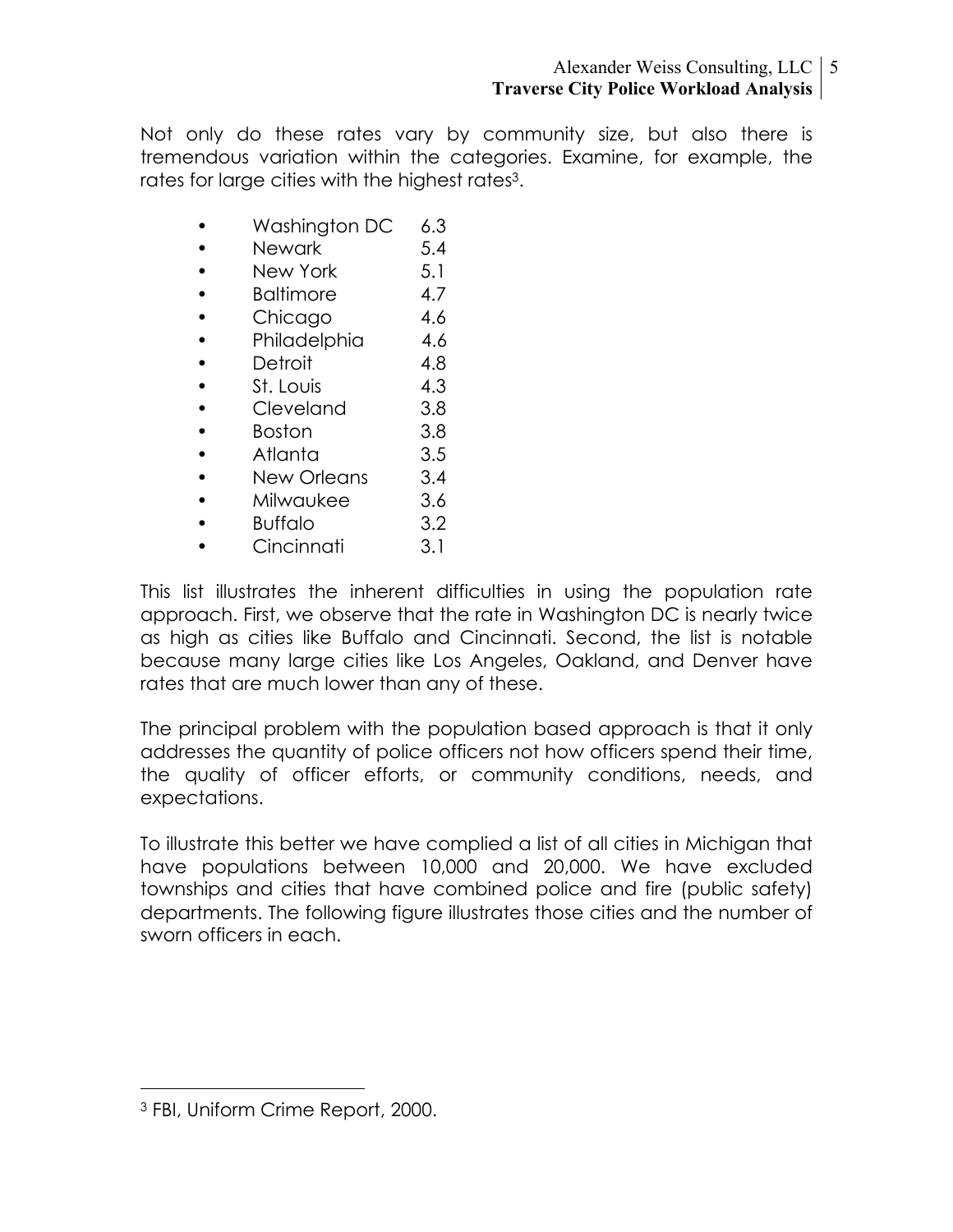

**Figure 1 Number of Full Time Sworn Officers in Michigan Cities**

Next we look at cities from this group in Northern Michigan. This table illustrates the number of sworn officers per 1,000 residents in each community, the total number of Part I (serious) offenses, and the Part I offense rate per 10,000 residents4. As we can see, there is very little relationship between the number of officers in a community and its crime rate. Owosso, for example, has the highest number of officers per capita, but its crime rate is considerable higher than Traverse City or Alpena.

|                      |            | <b>Officers</b> Per |                 | Offenses per |
|----------------------|------------|---------------------|-----------------|--------------|
|                      | Population | 1,000               | Part I Offenses | 10,000       |
| Cadillac             | 10005      | 49. ا               | 642             | 642          |
| <b>Big Rapids</b>    | 10401      | 1.73                | 386             | 371          |
| Muskegon Heights     | 15713      | .27                 | 1296            | 824          |
| Sault Ste Marie      | 13272      | 1.96                | 938             | 706          |
| Owosso               | 12530      | 2.39                | 778             | 621          |
| <b>Traverse City</b> | 14532      | 2.06                | 555             | 381          |
| Alpena               | 10852      | l.75                | 403             | 371          |

**Table 2 Comparisons of Northern Michigan Cities**

The International Association of Chiefs of Police (IACP) has taken a strong position on using population rates as a basis for police staffing. The following is a quote from IACP's *Patrol Staffing and Deployment Study* 

 <sup>4</sup> MICR: Michigan State Police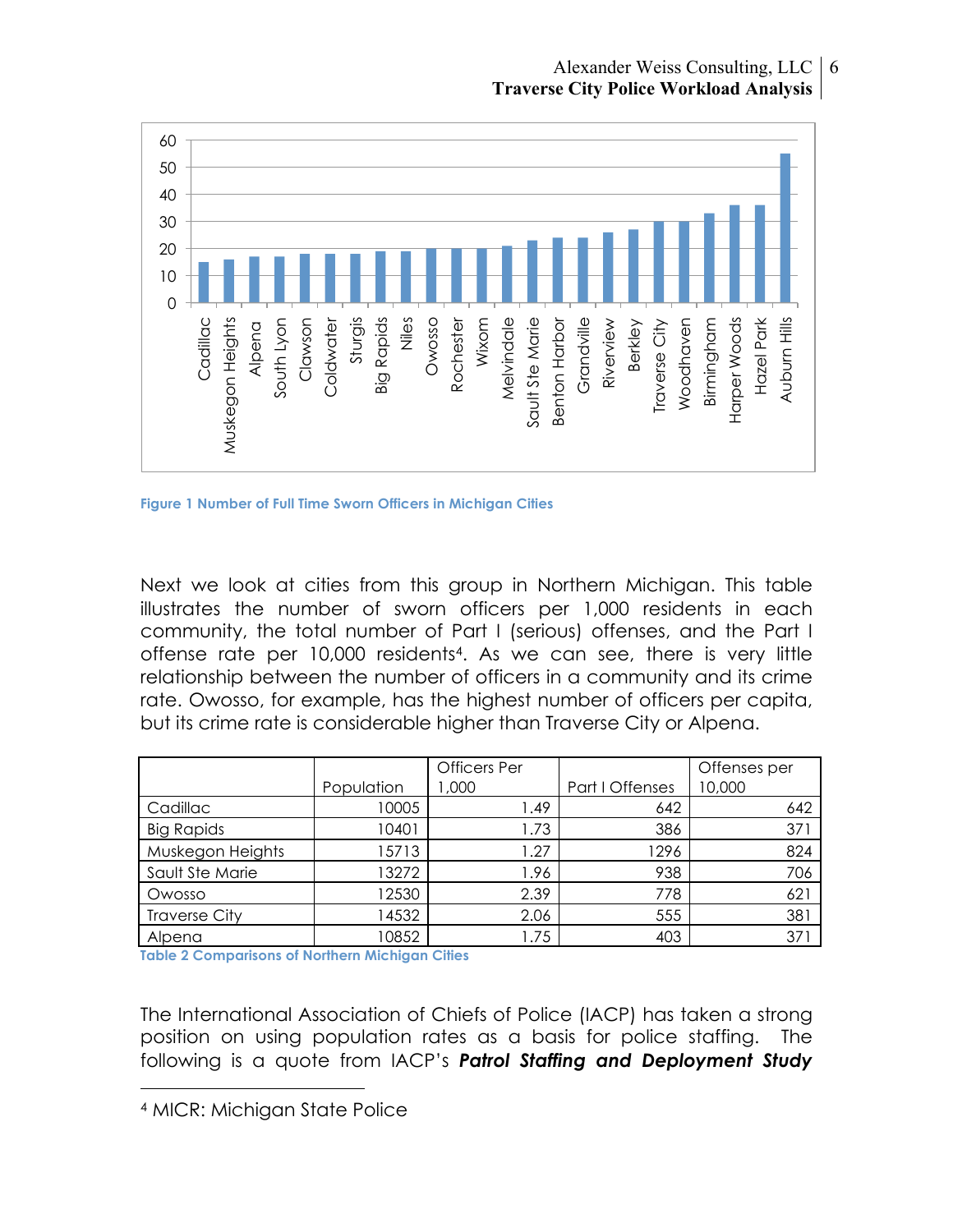#### Alexander Weiss Consulting, LLC 7 **Traverse City Police Workload Analysis**

brochure: *Ratios, such as officers-per-thousand population, are totally inappropriate as a basis for staffing decisions. Accordingly, they have no place in the IACP methodology. Defining patrol staffing allocation and deployment requirements is a complex endeavor, which requires consideration of an extensive series of factors and a sizable body of reliable, current data.*

A second common approach to setting the number of police officers in a community is the "authorized strength", or the number of officers that are authorized in the community budget. For example, the budget for the city of Bloomington Minnesota has a table that displays the authorized strength of the department for the past ten years.<sup>5</sup>

It may be problematic for an agency to use authorized strength as a benchmark for police staffing for several reasons. First, it can be challenging for a department to remain at their authorized strength. Given the time required for selection and training of new personnel it is often difficult to replace employees that resign or retire in a timely manner. As a result, departments will be below authorized strength.

Second, it can be difficult to determine what is meant by authorized strength. For example, in 2010 the Chicago Police Department offered an early retirement plan and simultaneously reduced new hiring of police officers. As a result the department at the end of 2010 the department was about 700 officers below its authorized strength of 13,500. However, in addition to these vacancies there are also over one thousand officers that are unavailable each day because of leave or other limited capacity. As a result, the media has repeatedly suggested that the department is operating with 2000 officers below its authorized strength. 6

 Finally, when law enforcement executives and union officials openly bemoan the department operating below authorized strength is sends a message to the citizens that the community is not adequately funding public safety.

Another popular approach to police resource allocation is "minimum staffing". In the minimum staffing approach, police departments define some minimum number of officers required to be on duty. If the number of

 $\frac{1}{5}$ 5

http://www.ci.bloomington.mn.us/cityhall/dept/police/po\_support/po10y r.htm#strength

<sup>6</sup> http://www.wgntv.com/wgntv-cpd-police-exam-dec11, 0,2568383.story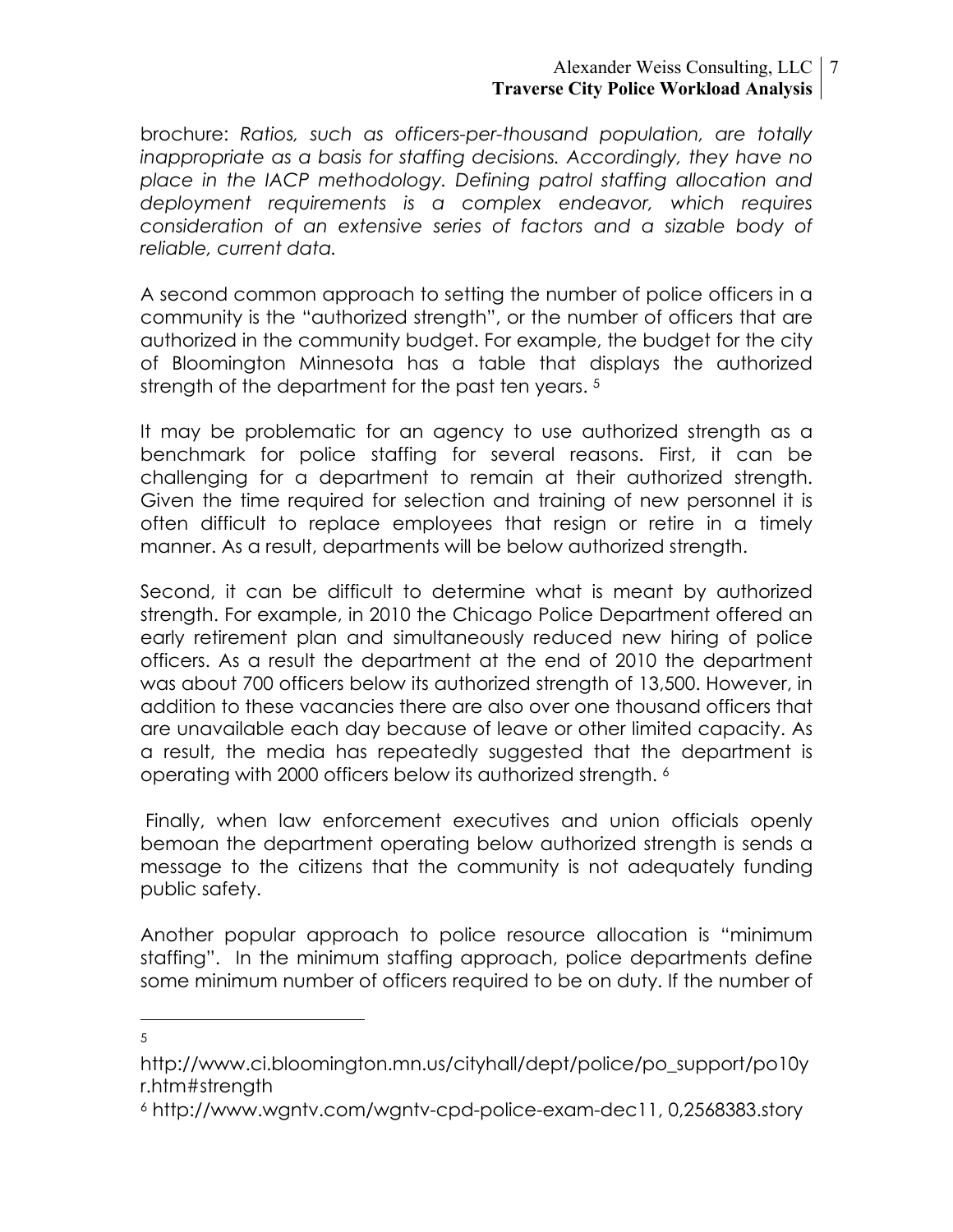officers on duty falls below that value, the agency must fill that vacancy, typically through using an off-duty officer paid on overtime.

There are two key justifications for minimum staffing levels. First, in many communities they believe that there is a minimum that is needed to ensure public safety. This is particularly common in small communities where there are relatively few citizen generated demands for police service, but the community, nevertheless, feels that there must be at least two or three officers on duty at all times. The second justification for minimum staffing levels is police officer safety. Police officers are increasingly insisting (oftentimes through collective bargaining) that a minimum number of officers be on duty. In some communities the minimum staffing level is established by ordinance.7

These are both good reasons to maintain minimum staffing levels, but an agency adopting such an approach should understand the potential pitfalls.

First, minimum staffing levels are often only marginally related to demands for service. In fact, the minimum staffing level is typically higher than what would be warranted by the agency workload. Ironically, even though the minimum staffing is not workload based, it is not uncommon to hear police officers suggest that an increase in the agency's workload should warrant an increase in the minimum staffing level.

Second, the minimum staffing levels are sometimes set so high that it results in increasing demands for police overtime. It is not uncommon, for example, to see agencies that must "hire back" officers nearly every day because the number of officers assigned to the shifts is not enough to produce the minimum, given officer time off, vacations, sick leave, etc. Ironically, some agencies use a very narrow definition of available staffing. For example, they may hire back to fill a vacancy in patrol, even though there are a number of other officers on the street, including traffic, school resource, and supervisors.

Third, most police officers, given a choice, would prefer to have more officers on the street, and so for that reason, minimum staffing makes sense. However, it is important to acknowledge that increasing the minimum will not, in and of itself, improve the quality of agency performance, nor will it necessarily increase officer safety. In fact, when

 <sup>7</sup> http://thetimes-tribune.com/news/scranton-city-council-plan-for-policefire-staffing-level-raises-questions-1.1078163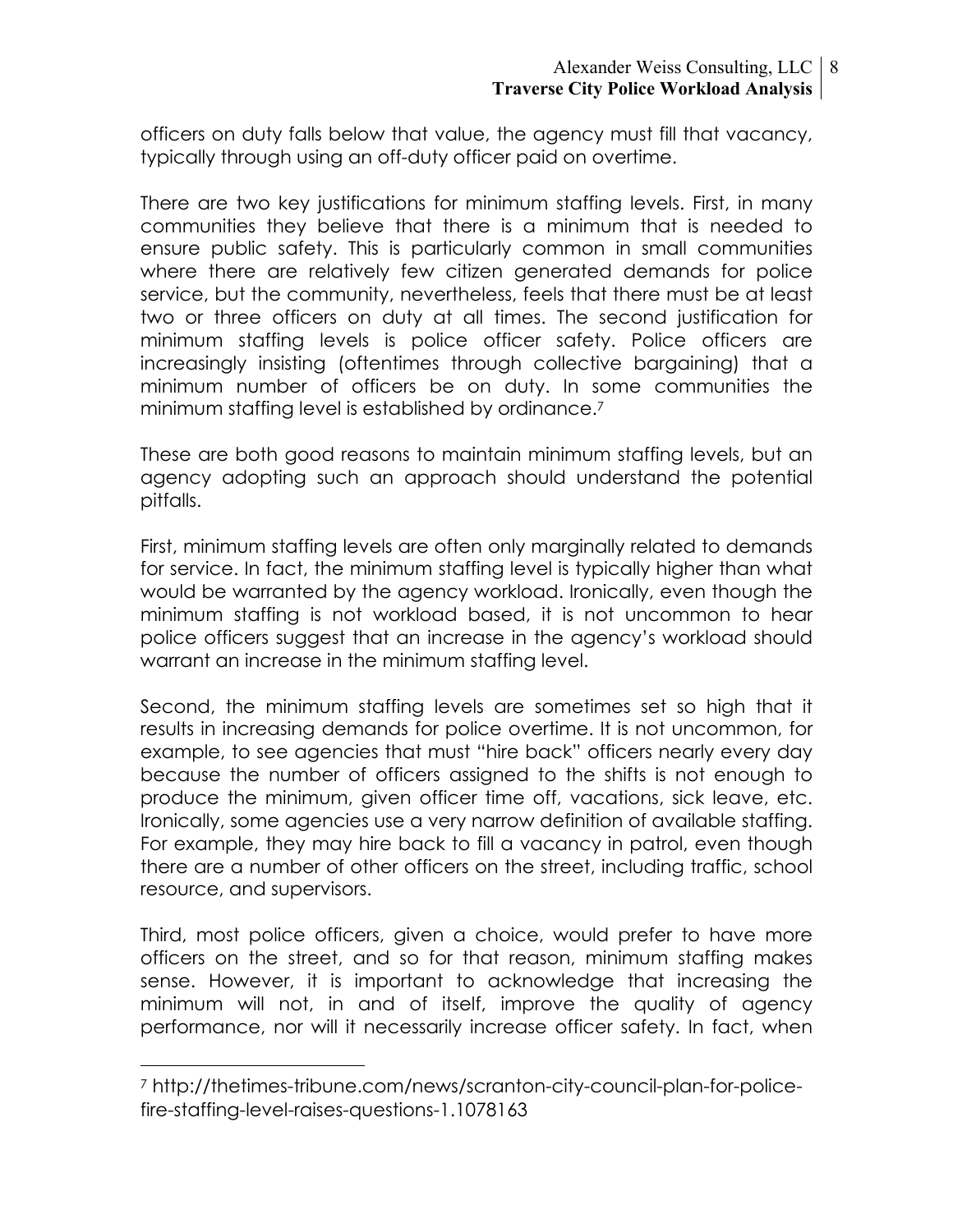#### Alexander Weiss Consulting, LLC 9 **Traverse City Police Workload Analysis**

agencies hire back police officers to work extra shifts they are likely to be fatigued, and their presence may actually increase the risk of injury to themselves or others.

Finally, in some agencies the minimum staffing level may become, by default, the optimal staffing level. Agencies often use the minimum level as a method to decide, for example, whether an officer can take a benefit day off. Others build work schedules so as to ensure that the minimum level is on duty, rather than optimizing the available resources.

The final generally used approach to police staffing is workload/performance based. In this approach we estimate the number of police officers required by examining how officers spend their time. In other words, we base our determination of how many are needed, in large part, on what we want the officers to do.

There are six steps in the process to produce a staffing estimate:

- 1. Examine distribution of calls for service by hour of day, day of week, and month
- 2. Examine the nature of the calls
- 3. Estimate time consumed on calls for service
- 4. Calculate agency relief factor
- 5. Establish performance objectives
- 6. Provide staffing estimates

## **Police Calls for Service in Traverse City**

The principal metric for this analysis is the citizen initiated call for service (CFS). A call for service describes those cases in which a citizen contacts the police (typically by phone) and a police officer(s) is dispatched to handle that call. This definition is very important in this type of analysis. Ironically, it can be very difficult to reliably measure the number of such calls in a community.

It is common for law enforcement executives to use information from their Computer Aided Dispatch System (CAD) as a basis for determining the number of calls for service in a given time period. Unfortunately this information can be very misleading Most computer-aided dispatch (CAD) systems organize their records systems around "events" or "incidents". But these events are not necessarily calls for service. In some communities,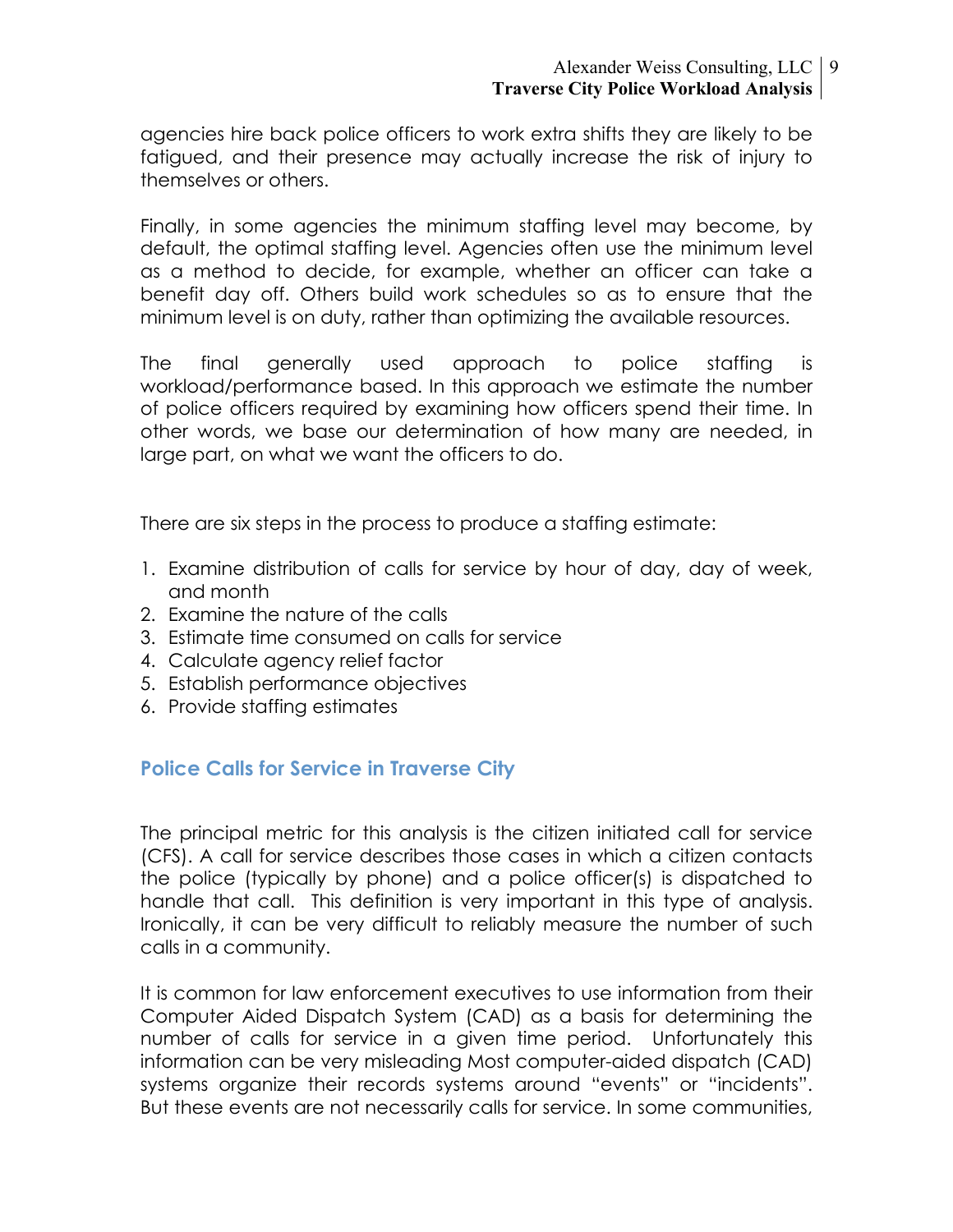#### Alexander Weiss Consulting, LLC 10 **Traverse City Police Workload Analysis**

for example, every traffic stop is an event, or every time an officer comes to he station its is an incident. <sup>8</sup> In other cases, an event may start out as officer generated but wind up looking like a call for service. For example, the record of a traffic stop may look like a call for service, particularly if an arrest is made. The key consideration is that using CAD data without scrutiny may result in a gross exaggeration of the number of citizen generated calls.9

In spite of this classification issue it is often possible to obtain more reliable estimates of the number of calls for service by basing the query on the *source of the call.* That is, most systems will permit users to identify records that are generated by citizens rather than by officers or departmental sources.

Once we have determined the number of calls for service we can use that data to start building a staffing model. To begin we examine the distribution of those calls.

For this study we examined a one-year time period from October 1, 2009 to September 30, 2010. This approach allows us to account for seasonal variation. For this period of time the TCPD responded to 10,813 citizengenerated calls for service. This equates to about 30 calls per day, or slightly more than one per hour. The following figure illustrates the distribution of calls for service by hour of day.

<sup>&</sup>lt;sup>8</sup> In the system used by the Chicago Police Department officer's meals are recorded as events.

<sup>&</sup>lt;sup>9</sup> It is not uncommon to find estimates of CFS that are three and four times greater than the actual number.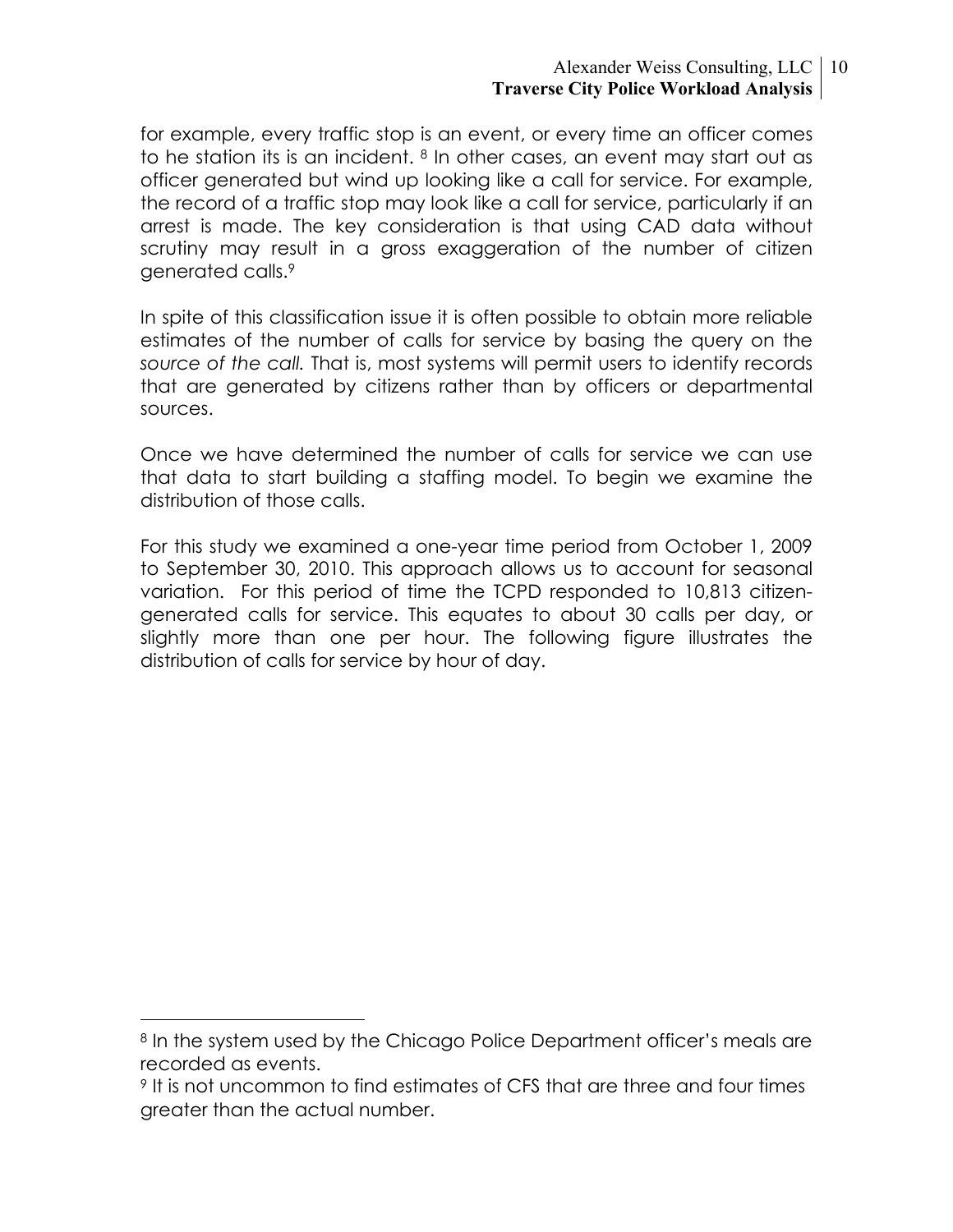

#### **Figure 2 Calls for Service by Hour of Day**

As we can see, over the course of a year, the department responds to about 400 calls from midnight to one AM, and that the peak demands time are in the later afternoon. This type of hourly distribution is very typical.

In the next figure we see the distribution of calls for service by day of week. In Traverse City there is relatively little variation by day of week, except that there are about 35% fewer calls on Sunday than on Friday.



**Figure 3 Calls for Service by Day of Week**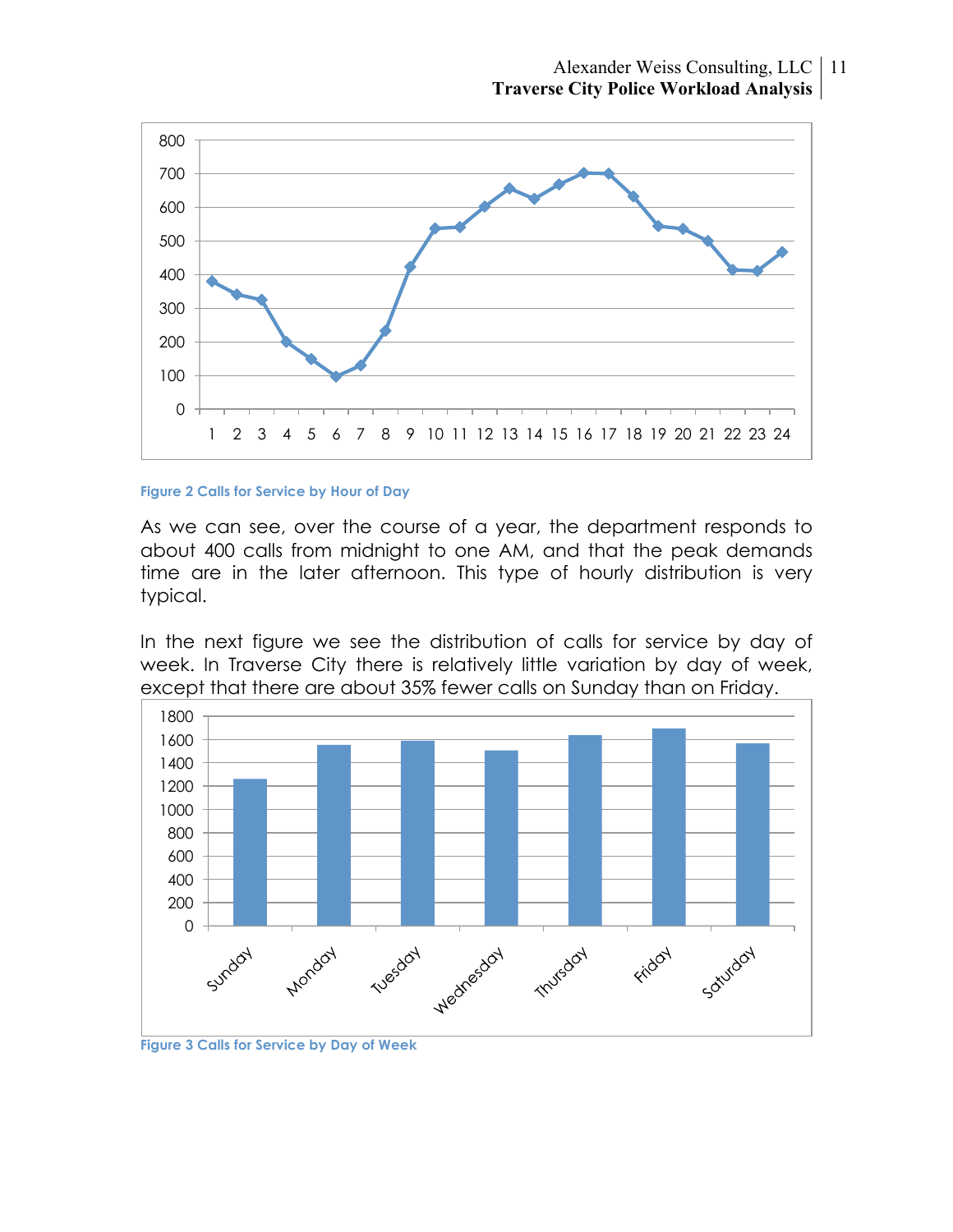#### Alexander Weiss Consulting, LLC 12 **Traverse City Police Workload Analysis**

Finally, we look at calls for service by month. Most communities experience higher call demands in the summer months, but the spike in Traverse City is quite significant. In fact the calls for service volume in July is over twice that of February.



**Figure 4 Calls for Service by Month**

It can be instructive to examine the nature of citizen-generated calls for service. During the study period the vast majority of calls for service fell into five categories. They are described in Table 3.

| Type                                    | Number |  |  |  |  |
|-----------------------------------------|--------|--|--|--|--|
| Assist                                  | 4040   |  |  |  |  |
| C911 and E911 Hang-up                   | 2623   |  |  |  |  |
| <b>EMS/Fire</b>                         | 2180   |  |  |  |  |
| <b>Traffic Accidents</b>                | 1407   |  |  |  |  |
| Alarms                                  | 465    |  |  |  |  |
| Iable 2 Ian Calle for Senion Catagorian |        |  |  |  |  |

**Table 3 Top Calls for Service Categories**

There are several important considerations related to this list. First, we observe that a substantial number of calls are classified as "assist". This category includes a wide range of activities that include things like motorist assists, assisting other law enforcement jurisdictions, or calls of a general nature. Unfortunately, the category also includes calls in which an officer was dispatched to a call (e.g. a disturbance at a bar) and because the officer took no formal action, the officer instructed the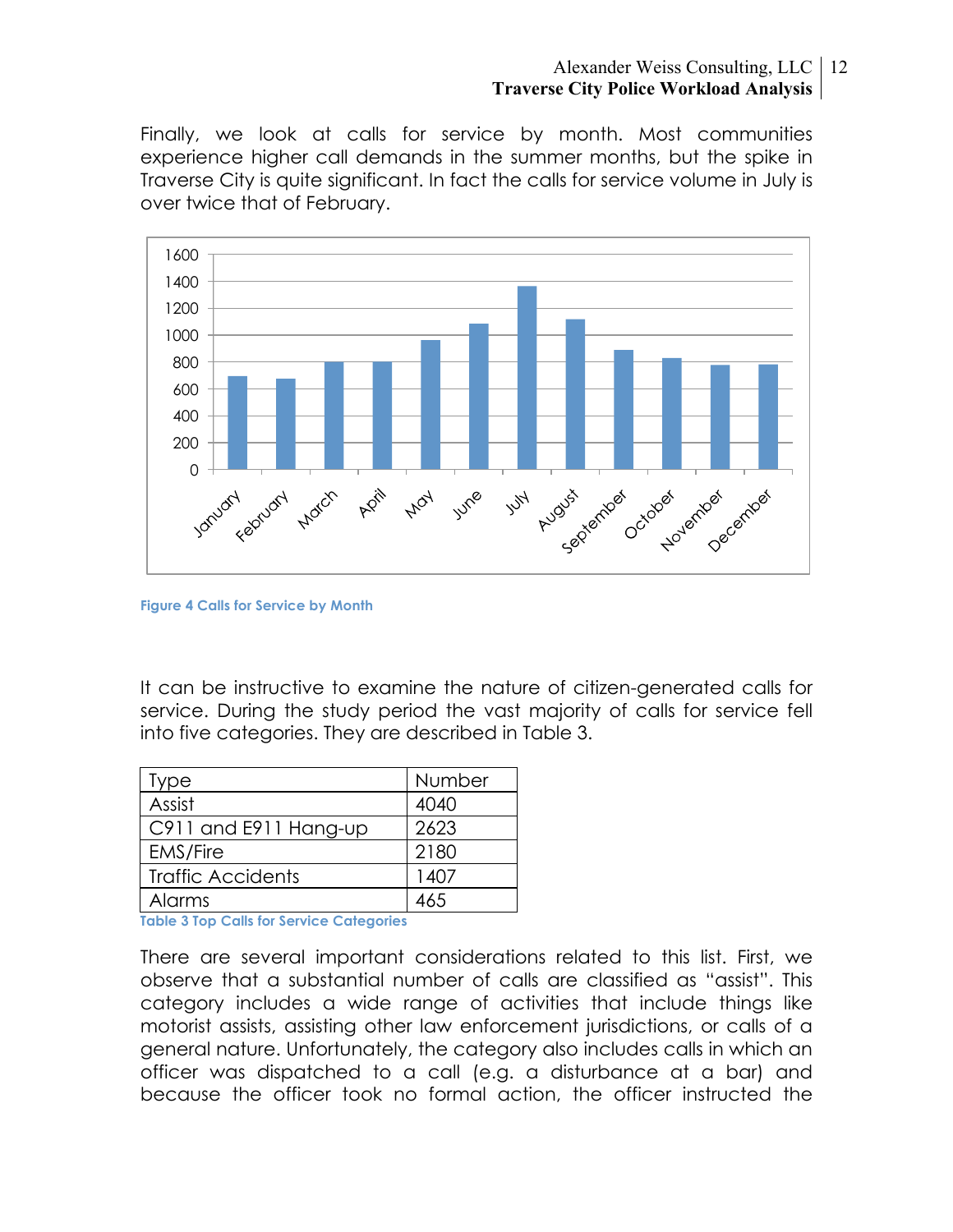telecommunicator to re-classify the call as an assist. This action, we understand, obviates the need for the officer to complete an incident report. This practice causes several problems:

- It is very difficult for the department to understand the true nature of service requests
- It is very difficult to identify problem locations. That is, if the department sought to find out the number and nature of complaints at a particular bar, they would have to search individual incident records
- Best practices suggest that calls types should be classified by the dispatch center according to agreed upon procedures. If a call has been misclassified the officer can indicate that circumstance in the incident record.

Another aspect of this list that is problematic is the extraordinary number of 911 hang-up calls. These calls may involve significant police investigative efforts. Unintentional 911 calls occur when a person or phone inadvertently dials 911. This category includes phantom wireless calls, misdials and hang-up calls.10

Phantom calls typically occur when the wireless phone automatically dials 911. The National Emergency Number Association reports that phantom wireless calls account for between 25 and 70 percent of all 911 calls in some U.S. communities. The California Highway Patrol (currently the handler of nearly all California wireless 911 calls) estimates that between 1.8 million and 3.6 million of the 6 million wireless 911 calls it receives annually are phantom.

Misdials and hang-up calls are another 911 problem. Police suspect that many of these calls occur when callers misdial area codes similar to 911. Others result from misdialing of the international access number—011. In addition, business Centrex and fax users sometimes dial 9 to get an outside line, when their phone systems do not require doing so, if the caller then dials a number starting with 1 and depresses 1 again by accident, the system dials 911.

The city should work closely with Grand Traverse County to resolve this issue.

 <sup>10</sup> See: Misuse and Abuse of 911, Center for Problem-Oriented Policing.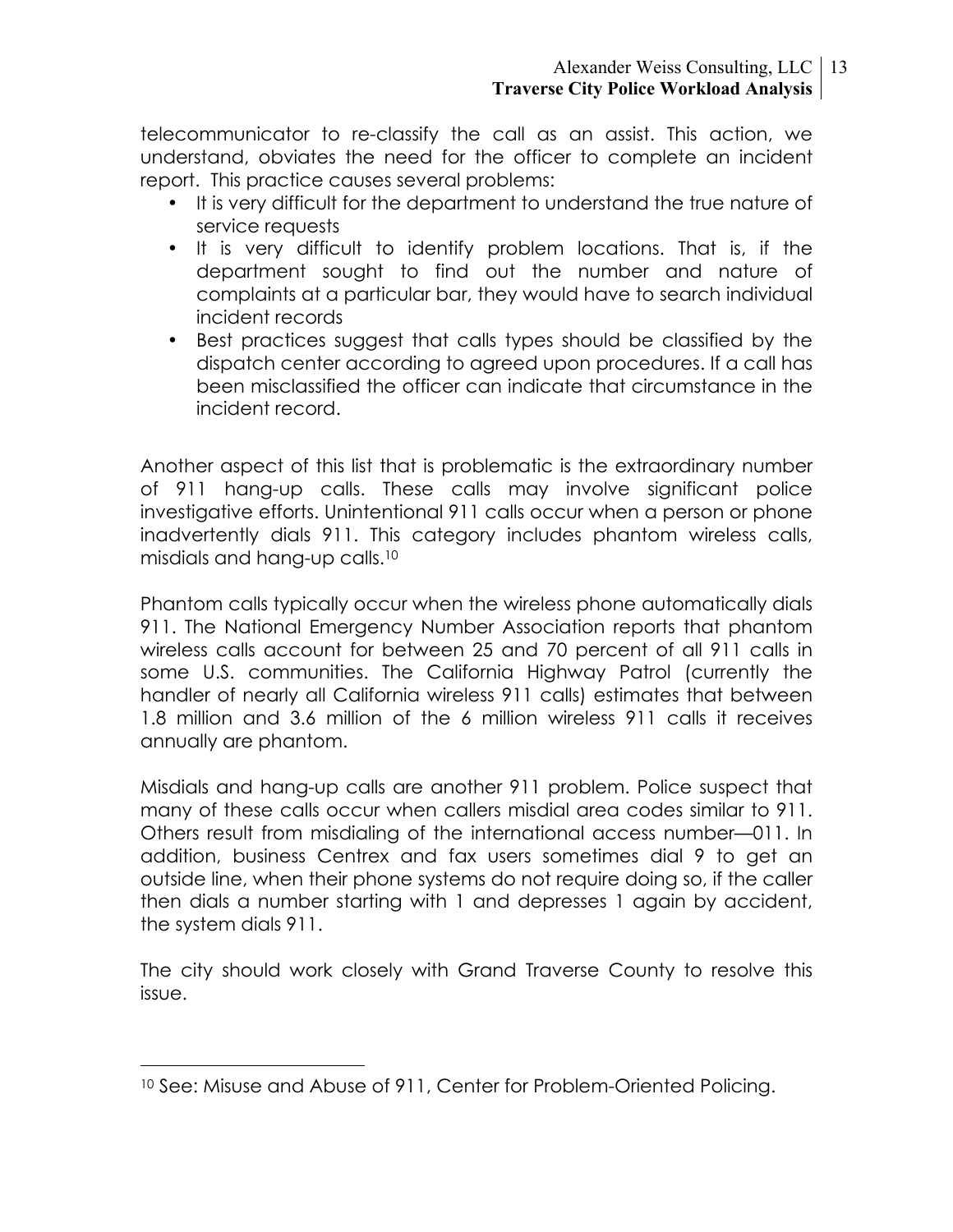Finally we observe that a large number of TCPD calls involve calls with the fire department.

#### **Calls for Service Time**

An important component of our analysis is the amount of time consumed on calls for service. We are interested in the time from when the called is dispatched until the time that the last officer clears the scene. The way in which time is recorded will tend to vary by community. The most straightforward approach is one in which an officer is dispatched to a call, and handles the call and the resulting administrative demands (e.g. reports, arrests) prior to clearing the call. In this case the total time consumed is easily defined and reliable. The necessary information should be readily available in the CAD database.

There are cases in which the measurement of time is more problematic. In some organizations an officer may respond to a call, and once they have completed their on-scene work they report to communications that the call is complete. In other cases the officer may complete the report for that call later in the shift, perhaps at the station. As a result, report preparation may not appear as CFS time. This potential problem can be addressed in two ways. First, an agency can determine the number of calls that require a report, and estimate the amount of time required. Second, if report writing will normally not be part of CFS time, it may be necessary to adjust for this when the agency establishes performance standards.

A final issue related to measuring time consumed is multiple-officer dispatching. Most CAD systems do not accurately capture the number of "back-up" officers dispatched to a call, nor do they capture the amount of time that the back-up officer spends on the call. In some communities officers "self-dispatch" to calls. That is, they respond to a call even though they have not been instructed to do so. There may or not be a record of their time on scene. We will describe alternative approaches to this issue in the section on building the staffing model.

In Traverse City, the average call takes 26 minutes from dispatch to clear. It appears that the vast majority of calls do not require a report, and that when they do; officers complete the reports at the station. We were not able to reliably determine the fraction of calls that require a back-up officer, so we will have to build our staffing model on estimated values.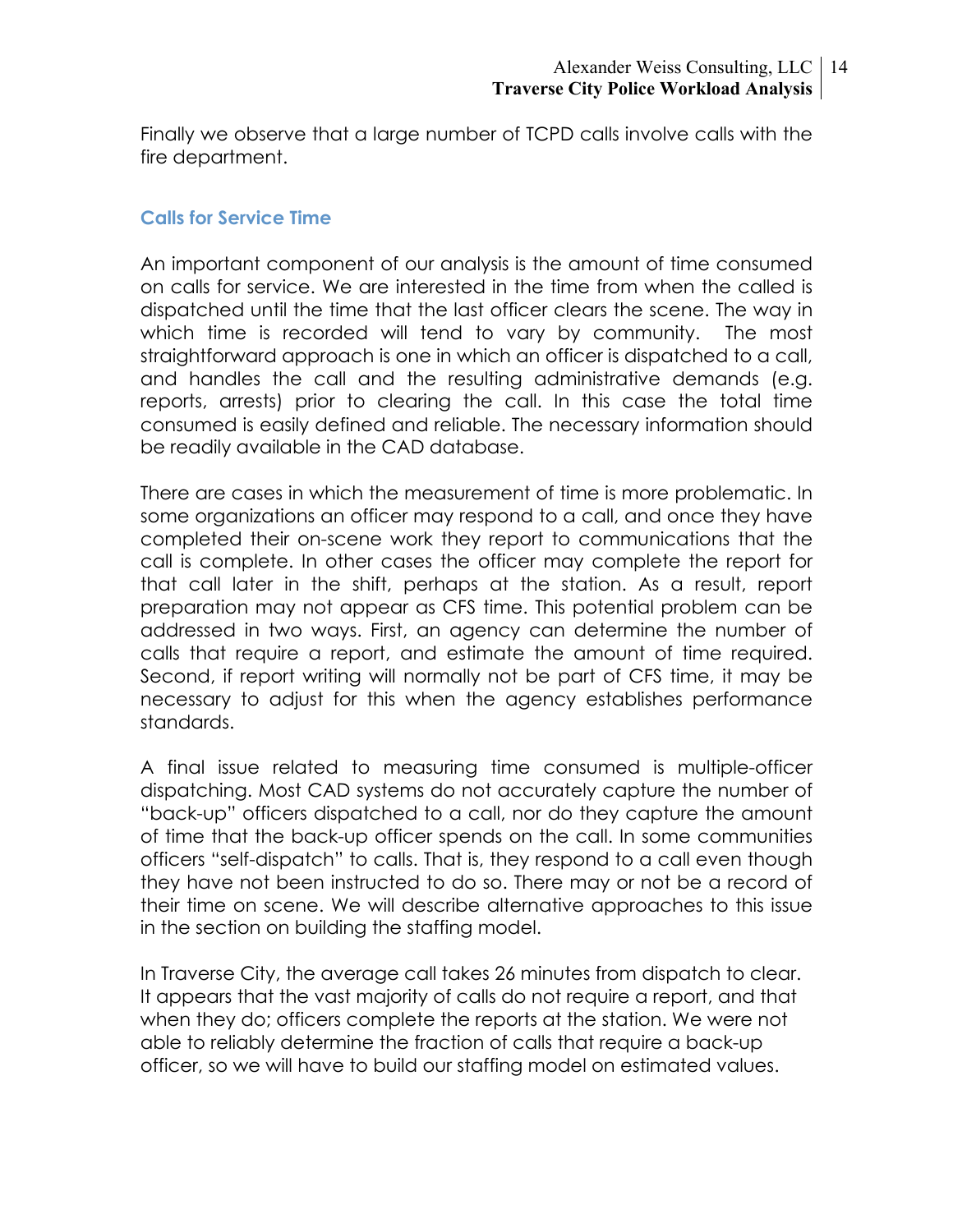#### **Shift Relief Factor**

The next component of out staffing model is the shift relief factor. The shift relief factor shows the relationship between the maximum number of days that an officer could work, and the number of days that they actually work. If we know the relief factor we can estimate the number of officers that should be assigned to a shift in order to ensure that the appropriate number is working each day. The shift relief factor will vary according to whether the officer is working eight, ten, or twelve hour shifts.

We begin by gathering data about benefit time off in the agency. There are two ways to approach this task. In some agencies it is possible to obtain the actual utilization of benefit time. That is, the agency can provide the actual number of hours of vacation taken by officers in a unit or on a shift. This can be very informative because, in general, officers with more seniority tend to have more benefit time off. Thus, we would expect a shift with senior officers would have a higher shift relief factor than one with more junior officers. Adjusting for this difference would make our model more reliable.

In the Traverse City Police Department, benefit time off varies according to seniority, and individual officer preferences. For example, some officers may opt to take compensatory time off, rather than receive overtime pay. These individual choices will affect the department's ability to staff. The following table illustrates our estimate of benefit time off for TCPD.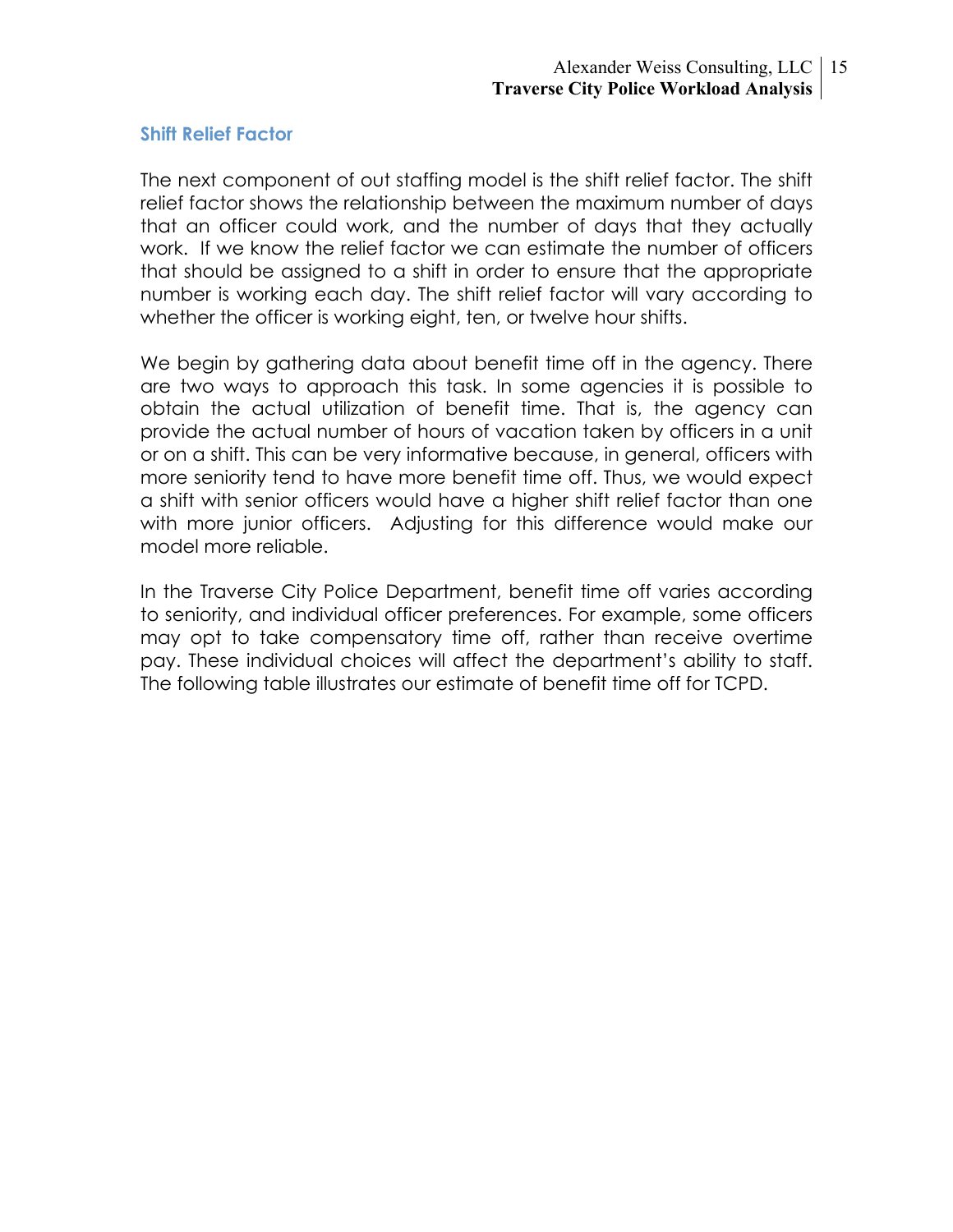| Category                         | Annual Hours Off |
|----------------------------------|------------------|
| Regular Days Off                 | 2184             |
| Vacation                         | 120              |
| Holiday                          | 80               |
| <b>Short Term Leave</b>          | 56               |
| Personal Days <sup>11</sup>      | 24               |
| 12 Hour Adjustment <sup>12</sup> | 104              |
| Total                            | 2568             |

**Table 4 TCPD Benefit Time Off**

Now we can calculate the shift relief factor.

| Maximum Hours Available | 4380 |
|-------------------------|------|
| Benefit Time Off        | 2568 |
| Hours Worked            | 1812 |
| SRF 4380/1812           |      |

**Table 5 TCPD Shift Relief Factor**

This means that in Traverse City for each police unit the department deploys on a twelve-hour shift, it must assign 2.4 officers to that shift.

It is important to note that even though the shift relief factor for twelvehour shifts is quite high, the agency only has to staff two shifts. It is nominally the same as a department with eight-hour shifts.

#### **Establishing Performance Standards**

The final component of the staffing model is the performance objective. That is, we need to determine what fraction of an officer's shift should be devoted to calls for service and what portion to other activities. While there is no accepted standard for this allocation it can be instructive to explore how agencies have faced this challenge.

One of the earliest workload based models was developed by the IACP some thirty years ago. It suggested that officers should devote 1/3 of third time to calls for service, 1/3 for proactive (patrol) time, and 1/3 for

 <sup>11</sup> At present TCPD Officers earn 12 hours of personal leave, but this will change to 24 in July 2011.

<sup>12</sup> Twelve-hour schedules will result in a 42-hour workweek. These extra hours are generally reduced from the schedule and are thus treated as time off.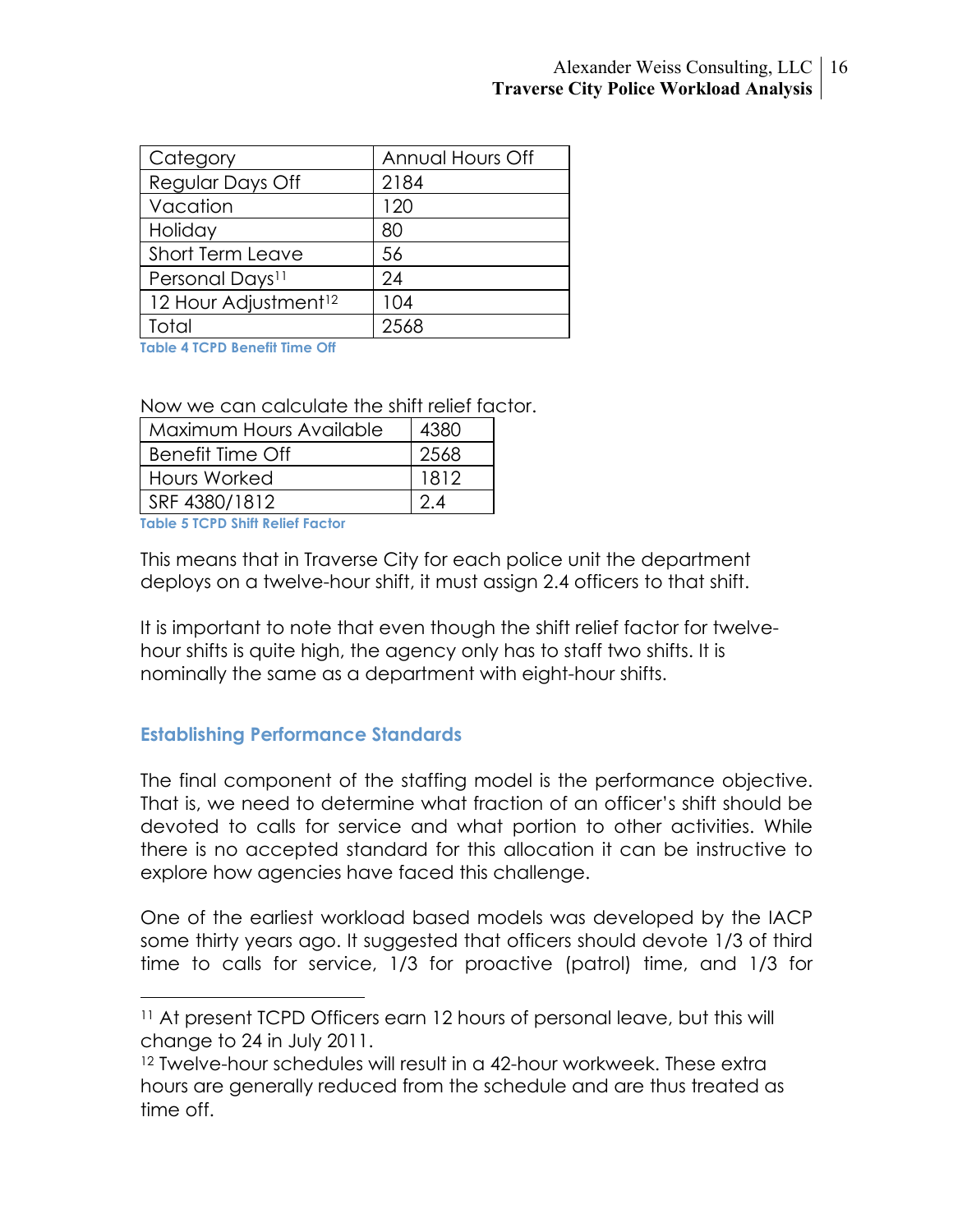#### Alexander Weiss Consulting, LLC 17 **Traverse City Police Workload Analysis**

administrative activity. This approach was superior to the officer to population rate, but it is rather simplistic. For most agencies, a careful analysis of calls for service would reveal that officers actually spend far less than 1/3 of their time on calls for service.

In our approach the estimate of officers required is based on the known community generated workload (calls for service), because it is easiest to measure and because it represents the best reflection of demand for police service. We believe that this approach is very reliable, because the other activity categories are often duplicative.

In our analysis we can accurately define the time consumed by community generated activities. The community, through policy-makers, must then determine what fraction of an officer's day should be available for other activities. Some communities might want officers to be available for patrol for half or more of their shift. Others devote considerable resources to specialized patrol units; as a result beat cars probably need less time available for officer-initiated activities. The key is that, once the community sets a performance objective, we can estimate the number of officers required. If that number is fewer than are available, the community can either add capacity or come to the realization that there are too few resources to meet the performance criteria.

To begin this portion of the analysis we first consider unit availability in Traverse City. From our earlier analysis we know that during our period of study there were 10,813 calls for service, averaging 26 minutes per call. Thus the total time consumed on calls is 4,685 hours. We also know that an average TCPD officer works 1812 hours per year. If we include the fourteen officers currently assigned to road patrol, this results in 25368 available hours. Thus officers currently spend about 18 percent of their available time on calls for service (4685/25368).

We now turn our attention to staffing estimates for the two road patrol shifts. The following table shows calls for service by shift.

| <b>Hours</b>     | <b>CFS</b> |
|------------------|------------|
| Six am to six pm | 6449       |
| Six pm to six am | 4364       |
|                  |            |

**Table 6 Calls for Service by Shift**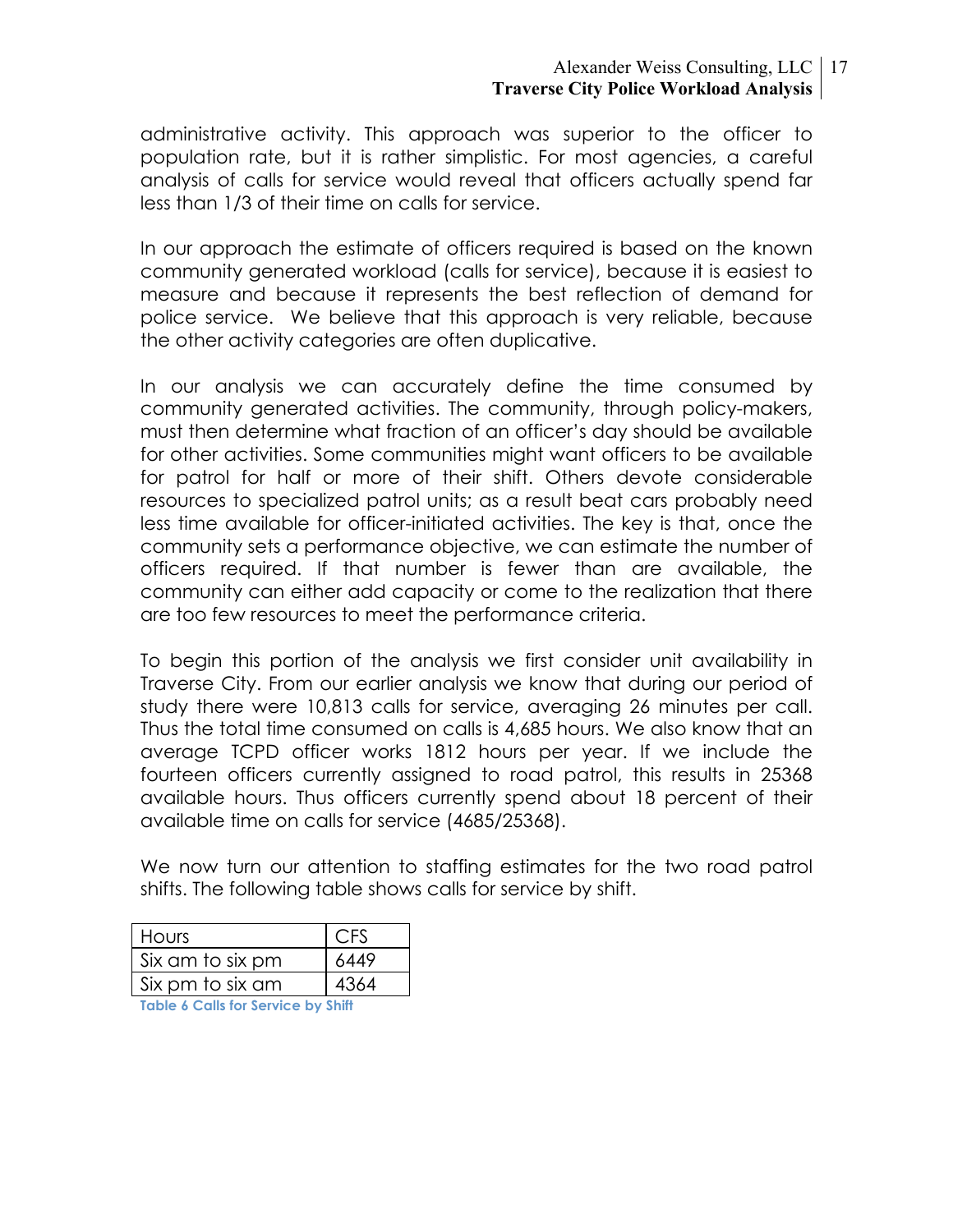#### Alexander Weiss Consulting, LLC 18 **Traverse City Police Workload Analysis**

Interestingly, although 60 percent of calls occur during the day shift, TCPD assigns about 40 percent of its road patrol resources to the day shift.13

|       |      | 3          | д       | J     | O      |            | 8         | Q   | 10     |
|-------|------|------------|---------|-------|--------|------------|-----------|-----|--------|
|       |      |            | Minutes |       | Units  | 50%        | <b>RF</b> | 66% |        |
|       |      | <b>ADJ</b> | (26)    | Hours | (4380) | <b>DIS</b> | 2.4       | Dis | RF 2.4 |
| 600-  |      |            |         |       |        |            |           |     |        |
| 1800  | 6449 | 8061       | 209586  | 3493  | 0.8    | ه. ا       | 4         | 2.4 |        |
| 1800- |      |            |         |       |        |            |           |     |        |
| 0600  | 4364 | 5455       | 141830  | 2364  | 0.54   | Ι.         | っ         | .62 |        |

**Table 7 Staffing Estimates with 25 % Backup**

|       | ↷          | ာ<br>J | 4       | 5     | 6      |            | 8         | <b>Q</b> | 10    |
|-------|------------|--------|---------|-------|--------|------------|-----------|----------|-------|
|       |            |        | Minutes |       | Units  | 50%        | <b>RF</b> | 66%      |       |
|       | <b>CFS</b> | ADJ    | (26)    | Hours | (4380) | <b>DIS</b> | 2.4       | Dis      | RF2.4 |
| 0600- |            |        |         |       |        |            |           |          |       |
| 1800  | 6449       | 9673   | 251498  | 4192  | 0.96   | 1.92       | 5         | 2.9      |       |
| 1800- |            |        |         |       |        |            |           |          |       |
| 0600  | 4364       | 6546   | 170196  | 2837  | 0.65   | .3         | 4         | 1.95     |       |

**Table 8 Staffing Estimates with 50% Backup**

Tables 7 and 8 illustrate our staffing estimates for road patrol. Table 7 is based on the assumption that 25% of all calls require a backup unit and Table 8 assumes that 50% of calls require a backup. In the first column we have divided the day into two 12-hour shifts. You will note that the number of calls during each shift in column 2. In the third column we make the backup unit adjustments (adding 25 percent and 50% of calls respectively). This column, which includes the backup unit adjustment, is the basis for our analysis. In the fifth column we estimate the total time (minutes) consumed on calls by shift, and in column 5 we convert that to hours. In the next column we identify the number of units required to handle these calls if a unit worked every day and 365 days per year. This calculation is based on the total time consumed divided by 4380, the number of hours that an officer would work if they worked a 12-hour shift every day**. The unit value is the number of officers that should be on duty if they only answered calls for their entire shift.** 

In column 7 we identify the number of on-duty units required if officers were to spend 50 percent of their time on calls for service and 50 percent on discretionary activities. Column 8 multiplies that value by the relief

<sup>&</sup>lt;sup>13</sup> There are additional resources, including sector officers, available on some days.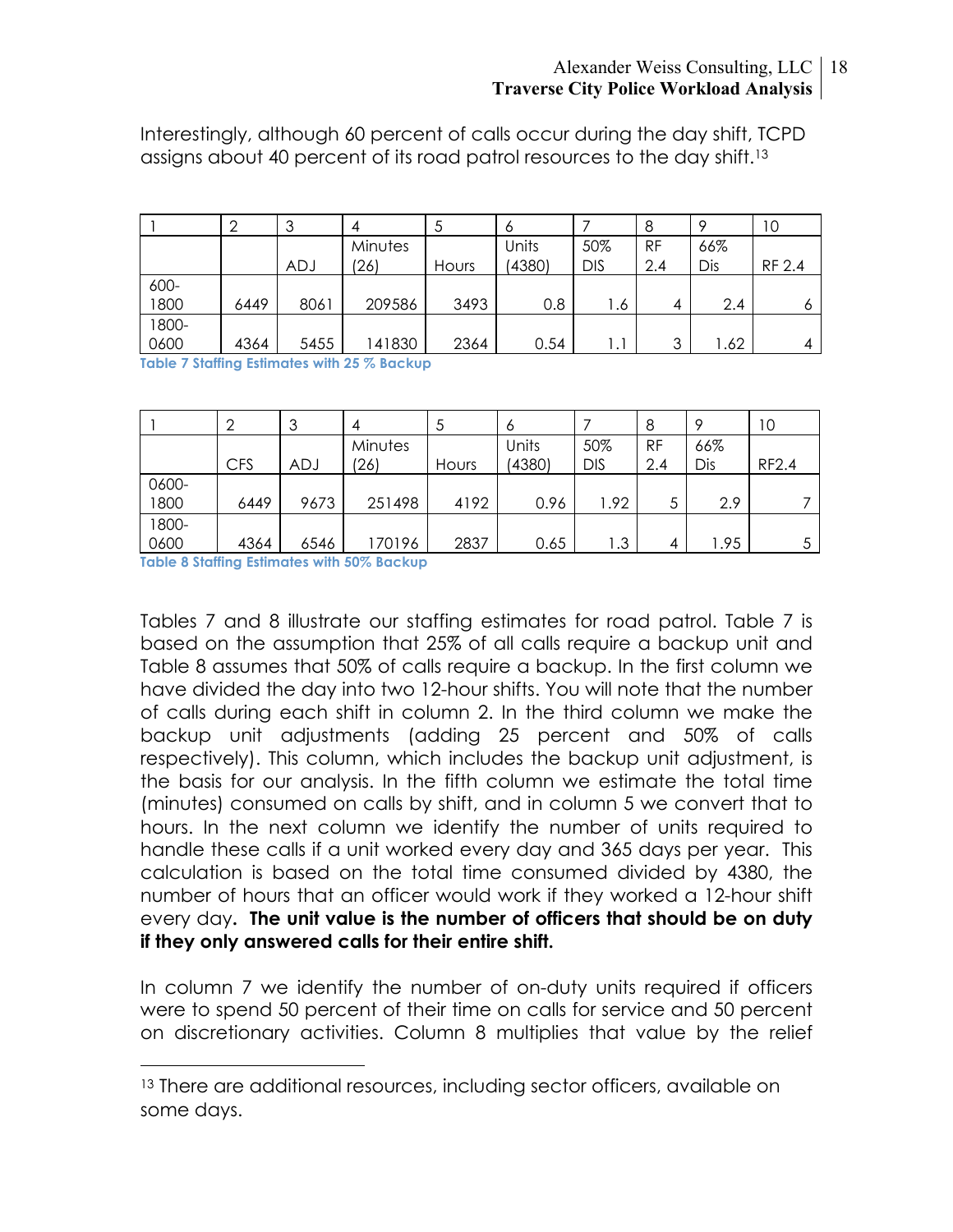#### Alexander Weiss Consulting, LLC 19 **Traverse City Police Workload Analysis**

factor. This indicates the number of officers that should be assigned to a shift in order to ensure that a sufficient number are on duty to meet the performance objective.14 Columns 9 and 10 repeat this process, but this time we have a model in which officers spend one third of their time on calls for service and two thirds on discretionary activity.

Using these tables we can get a sense of the potential staffing requirements. If, for example, we assumed that 25% of calls require a backup unit and we want officers to have 50% available time (both quite reasonable assumptions) the department would need to assign 4 officers to the day shift and 3 to the night shift. We could, alternatively, assume that 25% of calls during the day shift require a backup and that during the night shift 50% require a backup. This would result in a deployment (50% CFS Time) of 4 on the day shift and 4 on the night shift.

|            | 50% Obligated Time | 33% Obligated Time |
|------------|--------------------|--------------------|
| 25% Backup |                    |                    |
| 50% Backup |                    |                    |

**Table 9 Staffing Estimates for Day Shift** 

|            | 50% Obligated Time | 33% Obligated Time |
|------------|--------------------|--------------------|
| 25% Backup |                    |                    |
| 50% Backup |                    |                    |

**Table 10 Staffing Estimates for Night Shift**

The Traverse City Police Department currently assigns six officers and two sergeants to the day shift, and eight officers and two sergeants to the night shift.

It is important to note that while these models are quite robust, there are a few important considerations:

• These models are based on averages. As a result, to the extent that the workload deviates significantly from the average by hour of day there may over or understaffing. The same goes for using the models to predict future staffing needs. To the extent future workload demand changes from that which occurred in 2009 and 2010, over or understaffing could occur.

<sup>&</sup>lt;sup>14</sup> Convention dictates that at this point we round the value up to the next whole number.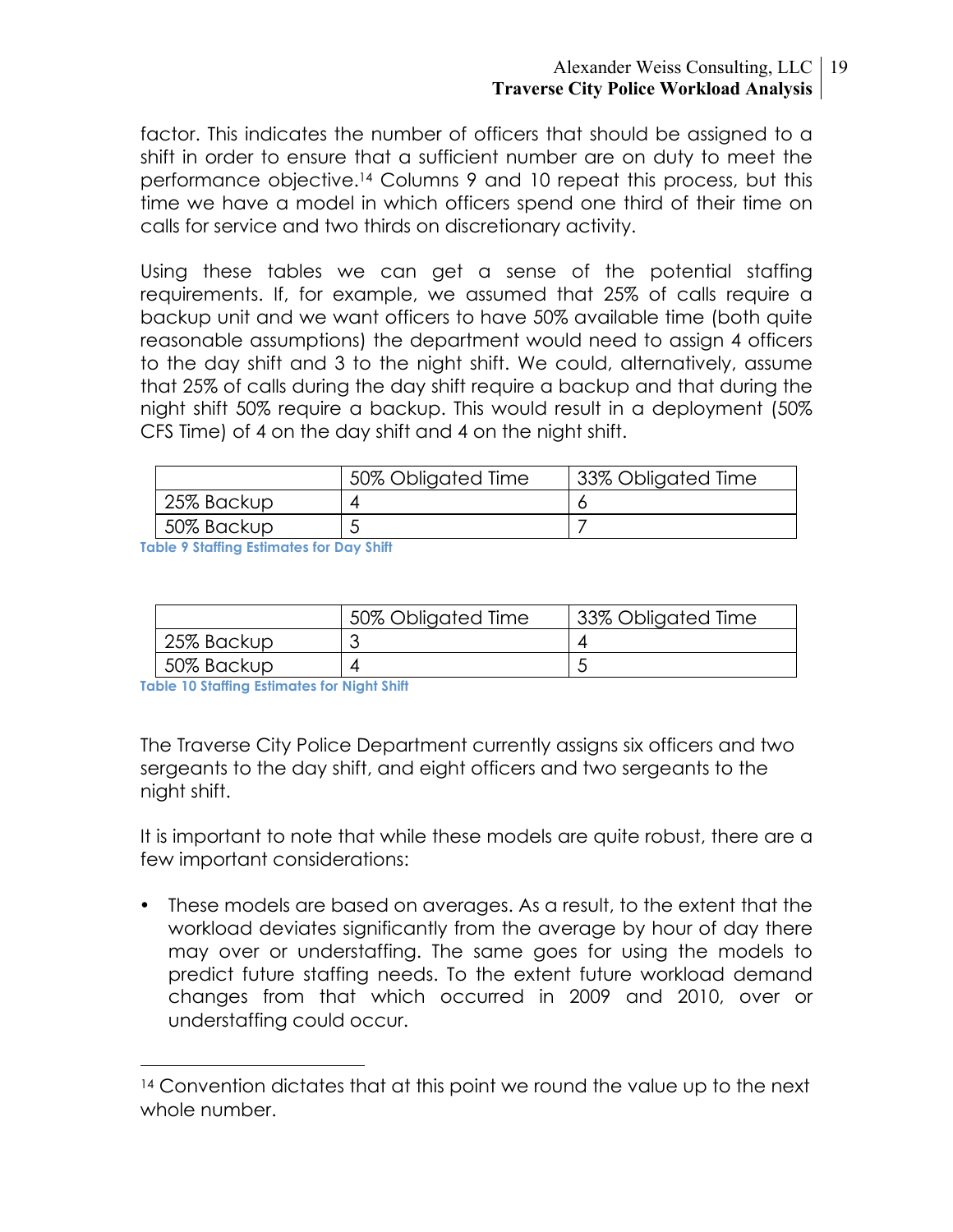- Some events (such as a major crime or traffic accident) can create exceptional demands for police resources, far beyond that which can be expected from the study of daily activities.
- Our model focuses on officers assigned on the patrol teams, although it is the case that other officers including sector officers and school resource officers will handle some fraction of calls.
- When the amount of citizen generated work exceeds the performance objective (e.g. calls for service on a given day consume 75% of an officer's time) it will not necessarily impact response performance. It means that there will be less time for discretionary activities.

Given that Traverse City experiences a significant increase in workload in the summer months, we examined staffing under the assumption that the workload in July occurred in every month. That is, we took data from the busiest month of the year and built a staffing model that assumed that the number required for that month would be required every month. Assuming that the work was equal across both shifts, and that 25% of calls required a backup, we estimated that the department would require 5 officers on a shift at the 50% discretionary time level, and 8 officers on a shift at the 66% discretionary time level.

## **Work Schedule**

The second component of patrol resource analysis is the work schedule. The work schedule is critical because it is a tool to ensure that resources are aligned with organizational objectives.

Police work schedules come in all shapes and sizes. Although each seems unique there is a methodology to apply so that we can compare work schedules. Among the important components of a work schedule are:

- Average work week
- Shift length
- Number of consecutive work days
- Weekend time off
- Staffing by day of week.
- Percentage of officers on duty each day.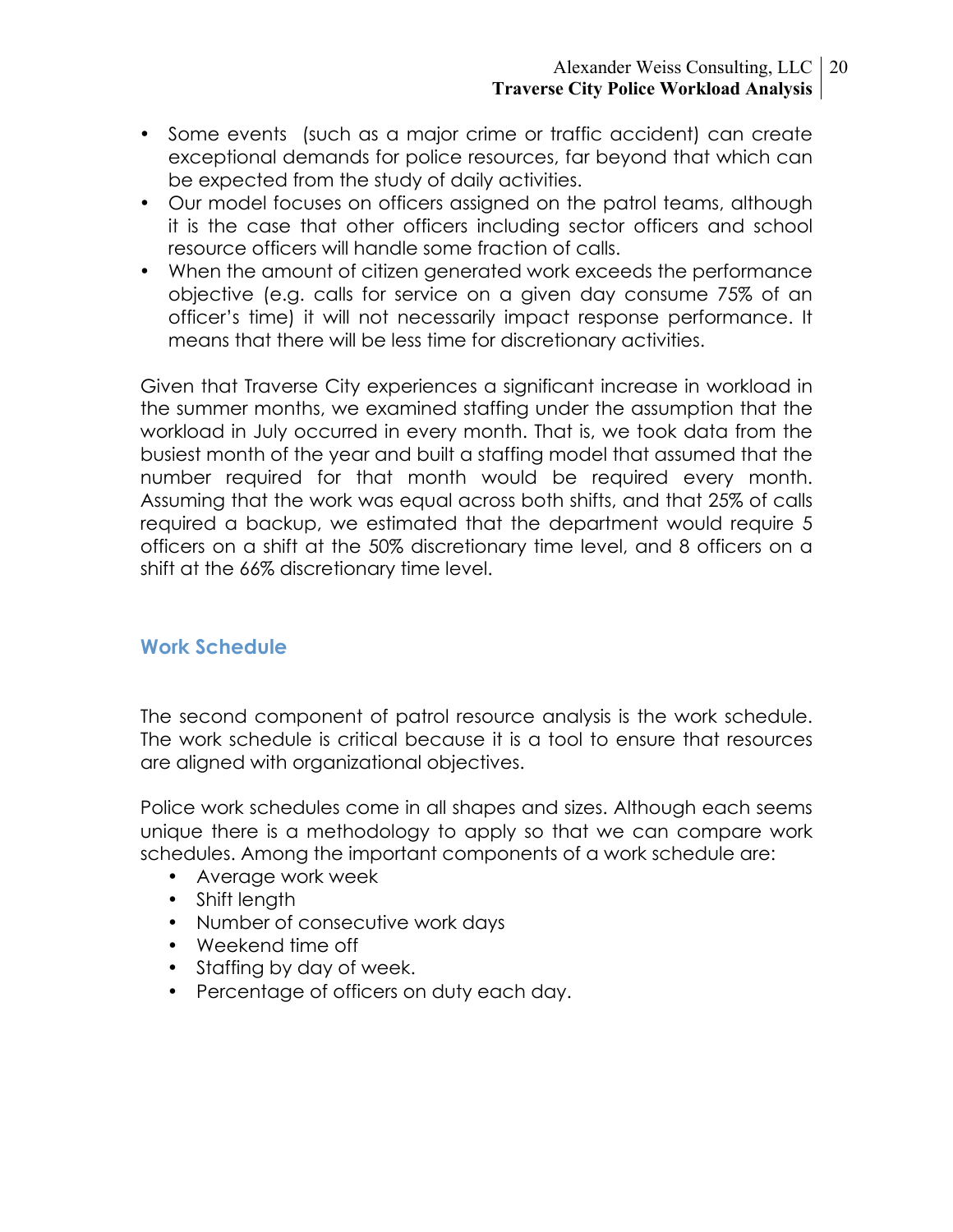|                                          | M   |     | W   |     | F   |     | S   |  |
|------------------------------------------|-----|-----|-----|-----|-----|-----|-----|--|
|                                          |     |     |     |     |     | Off | Off |  |
| $\overline{2}$                           | Off | Off |     |     |     |     |     |  |
| 3                                        |     | Off | Off |     |     |     |     |  |
| $\overline{4}$                           |     |     | Off | Off |     |     |     |  |
| 5                                        |     |     |     | Off | Off |     |     |  |
| 6                                        |     |     |     |     | Off | Off |     |  |
|                                          | Off |     |     |     |     |     | Off |  |
| % On                                     |     | 71  | 71  | 71  | 71  | 71  | 71  |  |
| Table 11 Evample of a E 2 Work Schoolule |     |     |     |     |     |     |     |  |

**Table 11 Example of a 5-2 Work Schedule**

Table 11 illustrates a work schedule in which officers work a five-day on/ two-day off schedule with eight-hour days. We observe that the shift has unique properties:

- Fixed days off
- Three groups of officers have either a full or partial weekend day off
- Equal staffing by day of week
- Longest on duty cycle is five days.

Importantly, we observe that on every day 71 percent of the officers are assigned to be on duty, but that the number of officers on duty each day is the same. These are two very important criteria that can be used in evaluating a work schedule.

Table 12 shows how we can build a schedule that increases staffing on weekends. Let's say we have a workgroup with nine officers and we wish to provide staffing proportional to the daily workload. Each officer is assigned a day off group, but groups two and three each have two officers. This allows the reduction of staffing on some days, and the increase on others. This schedule is particularly attractive to employees that want fixed days off. It works well for officers that are going to school, and may be beneficial for those that assist in childcare. The disadvantage is that a substantial portion of employees never gets a weekend off.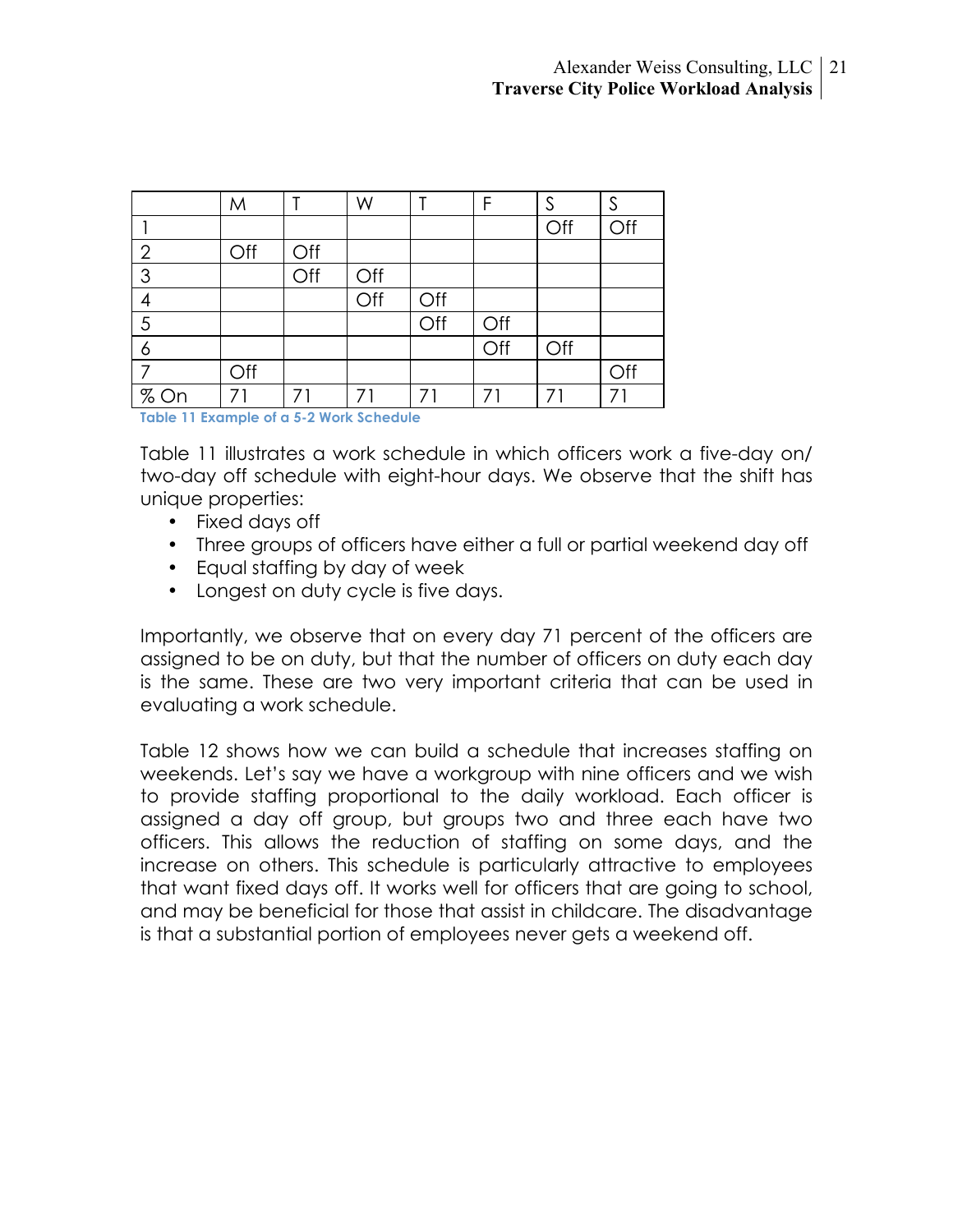|                       | M   |     | W   | т              | F              | S              | S              |
|-----------------------|-----|-----|-----|----------------|----------------|----------------|----------------|
|                       |     |     |     |                |                | Off            | Off            |
| (2)<br>$\overline{2}$ | Off | Off |     |                |                |                |                |
| 3(2)                  |     | Off | Off |                |                |                |                |
| 4                     |     |     | Off | Off            |                |                |                |
| 5                     |     |     |     | Off            | Off            |                |                |
| 6                     |     |     |     |                | Off            | Off            |                |
| 7                     | Off |     |     |                |                |                | Off            |
| On                    | 6   | 5   | 6   | 7              | 7              | 7              | 7              |
| Off                   | 3   | 4   | 3   | $\overline{2}$ | $\overline{2}$ | $\overline{2}$ | $\overline{2}$ |
| $%$ On                | 66% | 55% | 66% | 77%            | 77%            | 77%            | 77%            |

**Table 12 Example of a 5-2 Work Schedule with Increased Weekend Staffing**

#### **Twelve-Hour Shifts**

One of the most interesting recent changes in police work scheduling has been the widespread adoption of the 12-hour shift. Hundreds of agencies have adopted this approach, and the number of implementations continues to increase. Evidence, both anecdotal, and more systematic suggests that this approach can be highly effective<sup>15</sup>.

The twelve-hour schedule is relatively straightforward. It is a fourteen-day duty cycle. The pattern consists of: 2 days on, 2days off, 3 days on 2 days off, 2 days on, 3 days off. This schedule results in a 42-hour average workweek. Over the two-week cycle officers would earn four additional hours. All officers are assigned to one of two groups. The Traverse City work schedule is illustrated below.

|      | M              |                | W   | Th  |     | Sa  | Sυ  |
|------|----------------|----------------|-----|-----|-----|-----|-----|
| One  |                |                | Off | Off |     |     |     |
| Two  | $\mathsf{Off}$ | $\mathsf{Off}$ |     |     | Off | Off | Off |
| % On | 50             | 50             | 50  | 50  | 50  | -50 | 50  |

**Table 13 TCPD 12-Hour Work Schedule**

1

<sup>&</sup>lt;sup>15</sup> A Look at the 12-Hour Shift: The Lincoln Police Department Study. Captain Jon Sundermeier, Lincoln, Nebraska, Police Department. *The Police Chief. March 2008.*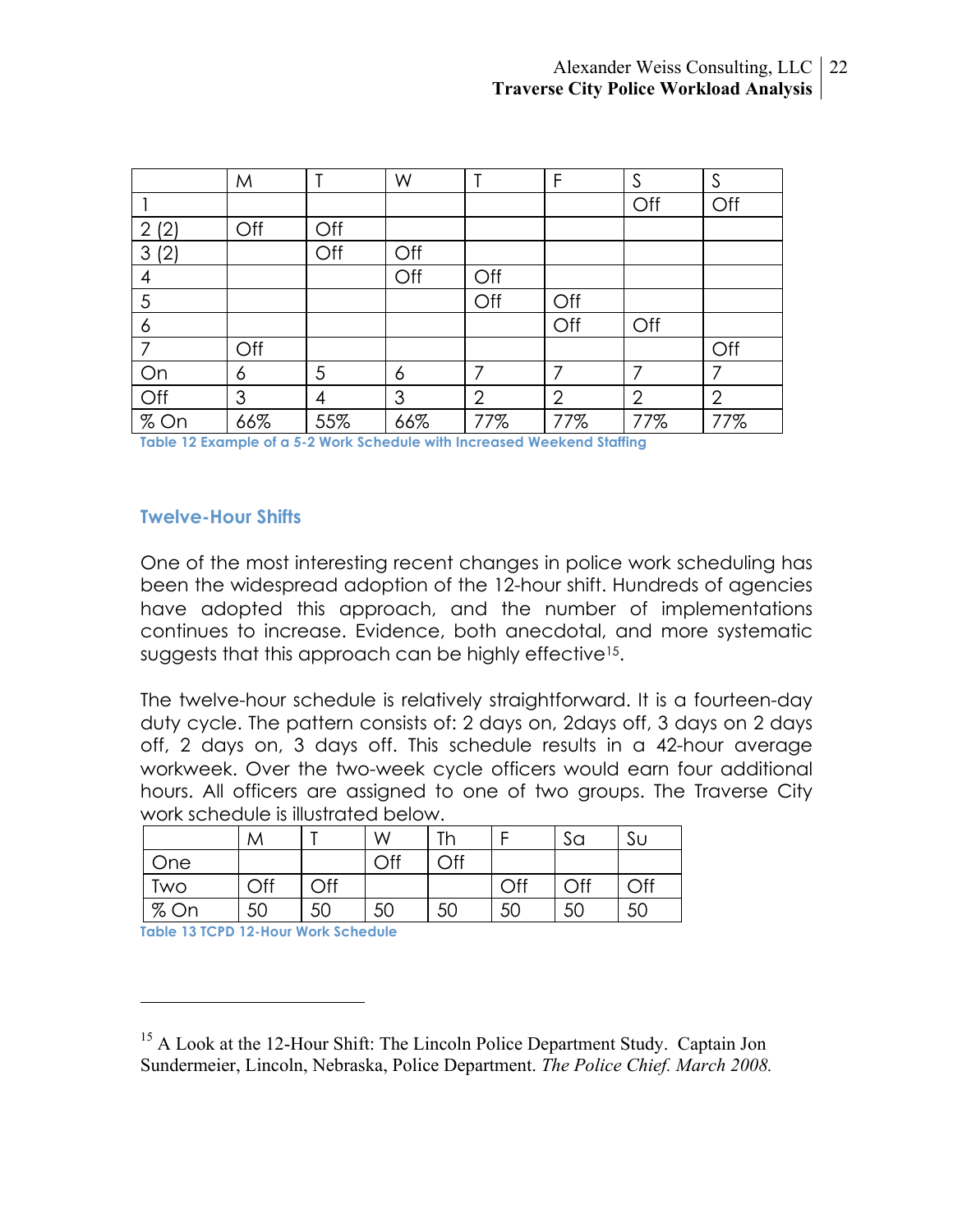As can be seen, officers have rotating days off during the duty cycle, but the pattern is repeated every two weeks. Thus, an officer could expect, for example, to have every other Monday and Tuesday off. Officers assigned to this pattern would have every other weekend off.

At first glance it looks like 12hour shifts actually reduce resource availability, but recall that the agency need only staff two shifts per day. Staffing 7 officers on 12 hour shifts is equivalent to staffing 10 eight hour officers.

Twelve-hour shifts, while growing in popularity, do have several disadvantages including:

- Officers engage in more outside activities
- Officers are more willing to live farther from the community
- The potential of more off-duty court time
- More difficult to schedule training
- Greater fatigue/ lower productivity
- Uniform staffing by day of week and by shift
- Fewer works days per officer per year
- More difficult to maintain communications

There are a number of advantages to this approach:

- Two shifts instead of three-easier to administer
- Fewer shift changes
- More days off per year
- More time for outside activities
- Fewer trips to and from work
- Less overtime
- Less sick leave
- Greater productivity
- Easier supervision
- Higher Morale

Agencies that adopt 12-hour work schedules are particularly concerned about fatigue. The evidence on this issue is mixed. On its face a 12-hour shift seems very long and one could easily predict an increase in accidents and injuries related to fatigue. However, the schedule does provide significant amounts of time off, and most agencies that adopted this approach have not experienced those anticipated increases. In fact,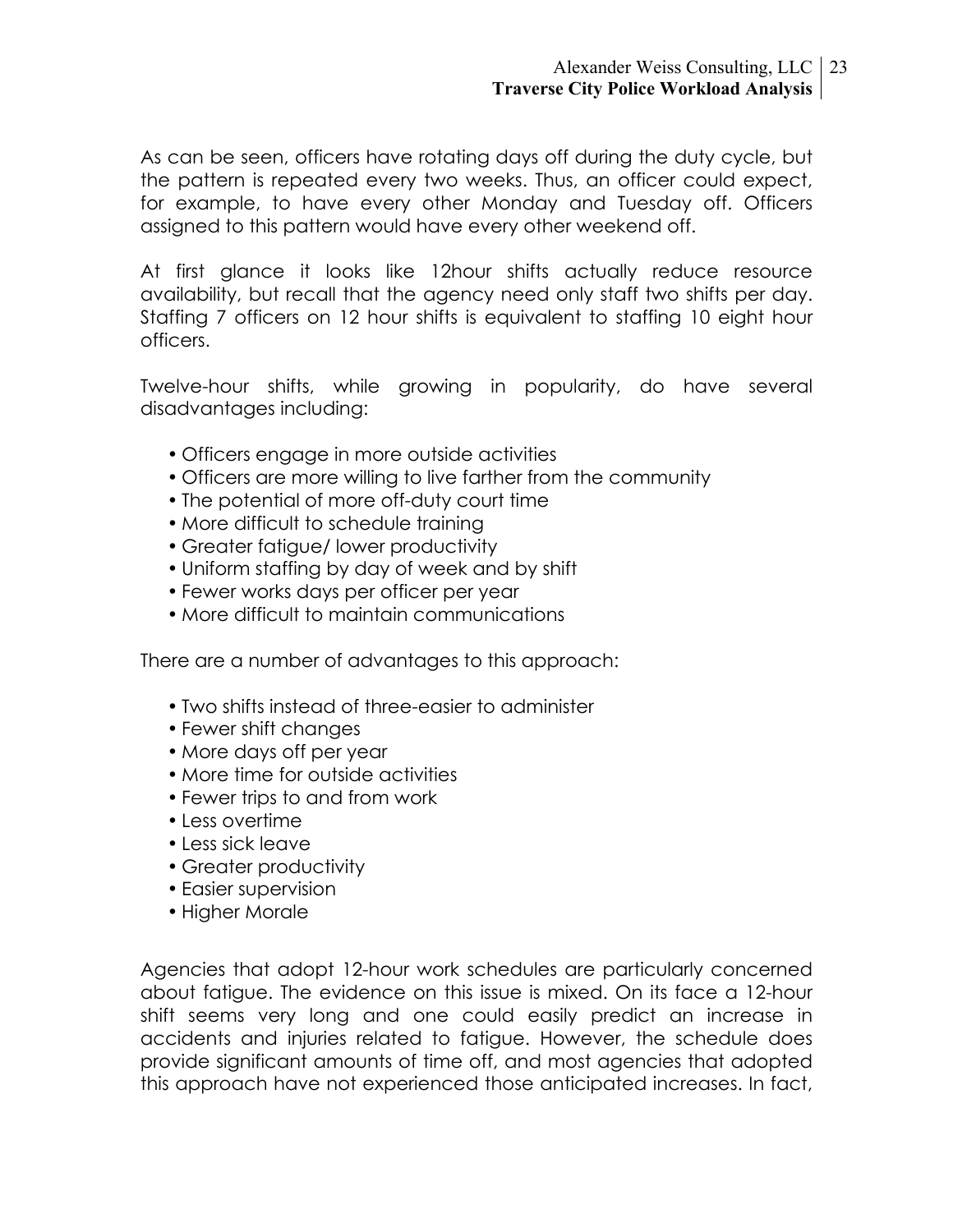most agencies report that officers on 12-hour schedules use less sick time, and have lower levels of stress and illness.

The key to successful implementation is effective management of off duty time, particularly during the 12-hour break between consecutive days on duty. It is critical that officers get sufficient rest during their time off. For the department that means closely monitoring off-duty employment, court, and other obligations that may diminish the opportunity for sleep.

One of the issues that we identified during our study concerns the way in which the TCPD handles the 42-hour average workweek that results from the use of 12-hour shifts.

The city has entered into agreement with both the police officer and police sergeant employee organizations that addresses the work schedule. This agreement indicates that," The Police Department shall be scheduled to work a twelve (12) hour daily work schedule and an 84-hour tour of duty within a 14 day period." Moreover, it states that, "Overtime pay shall be one and one-half (1 ½) times the employee hourly rate for all hours worked in excess of 12 hours in any one day or in excess of eighty (80) hours in any one (1) pay period."

This is, in our view an unusual approach to this issue. Most police departments using 12-hour schedules will reduce the number of hours worked during the two-week cycle to maintain a 40-hour workweek. This can be done reducing staffing during off-peak hours, (e.g. between 3AM and 8 AM). Some agencies restructure their schedule so that all shifts on Sunday are eight-hour shifts.

The TCPD approach is particularly inefficient, particularly in light of the excess capacity in road patrol. Each week the eighteen members of the road patrol unit earn 36 hours at overtime rates. This results in 54 hours of straight time per week, or 2808 hours per year. Recall that a TCPD officer, on average works 1812 hours per year, so this overstaffing is the equivalent of 1.6 police officers. This would make more sense if there were a demonstrated need to staff at this level, but in the absence of such need this seems unnecessary. Even more importantly, officers that use compensatory time in lieu of overtime pay may be taking time off at times when it really does affect performance.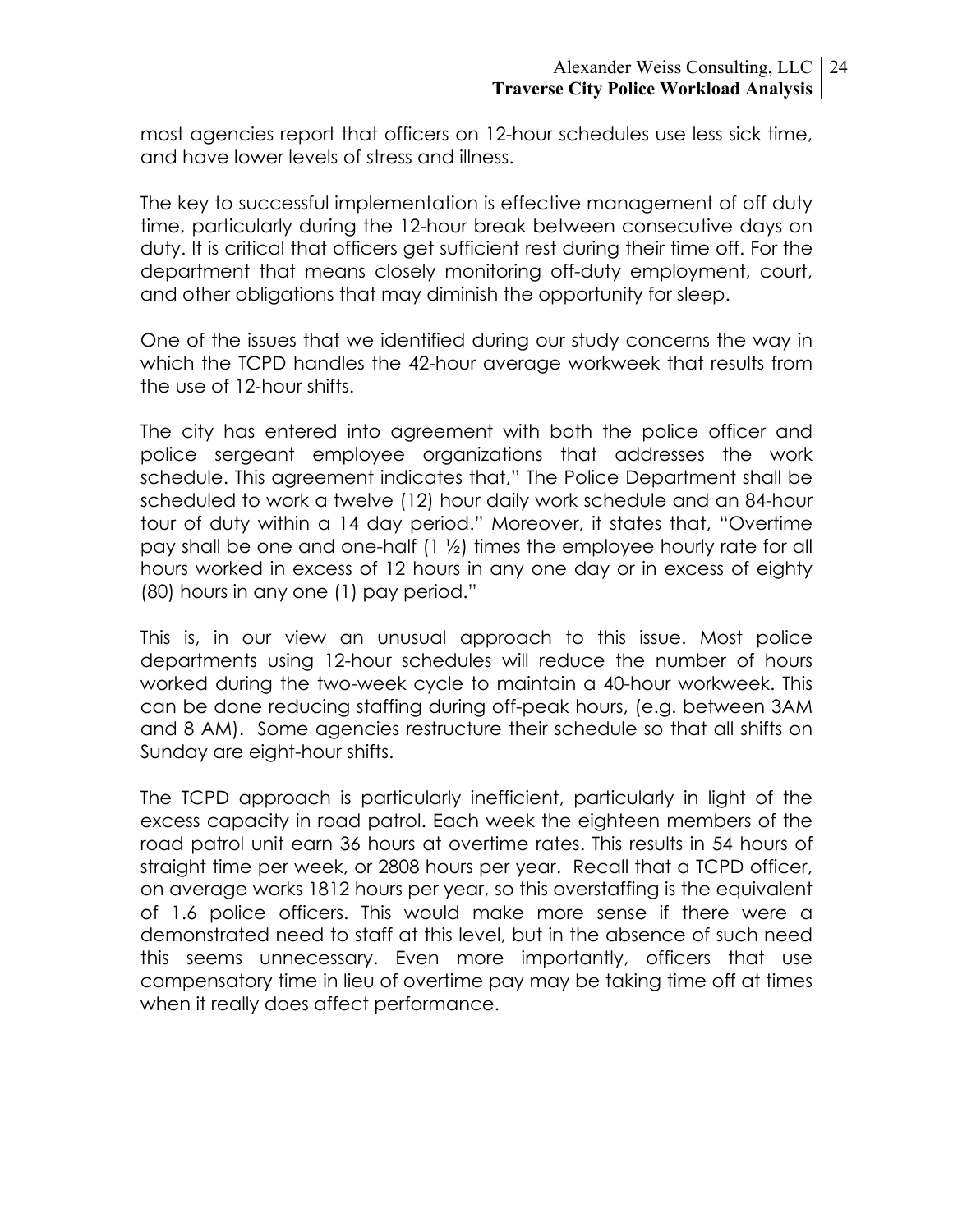## **Sector Policing**

About thirty years ago the police institution began a significant transformation. Many parts of the country were faced with steadily increasing crime rates, and in some cities relationships between communities and their police officers were very troubled. At the same time a new body of research about the police challenged some of the conventional wisdoms about how police should be deployed. Among these findings were:

- Routine, visible police patrol, did little to either prevent crime or make citizens feel safer,
- Most calls for service do not require a rapid response,
- The most important factor in determining whether a crime is ultimately solved is the quality of the information provided to the officer conducting the preliminary investigation.

There was widespread acknowledgement that the conventional approach to providing police services was not working. What emerged as an alternative approach has come to be known as community policing. While the nature of community policing has changed over time, there is general agreement about what this strategy looks like.

"Community policing consists of two complementary core components, *community partnership* and *problem solving*. To develop community partnership, police must develop positive relationships with the community, must involve the community in the quest for better crime control and prevention, and must pool their resources with those of the community to address the most urgent concerns of community members. Problem solving is the process through which the specific concerns of communities are identified and through which the most appropriate remedies to abate these problems are found."16

One of the big challenges facing communities that want to adopt community policing is how to staff for it. Most proponents of

 <sup>16</sup> Understanding Community Policing: A Framework for Action. Bureau of Justice Assistance. 1994.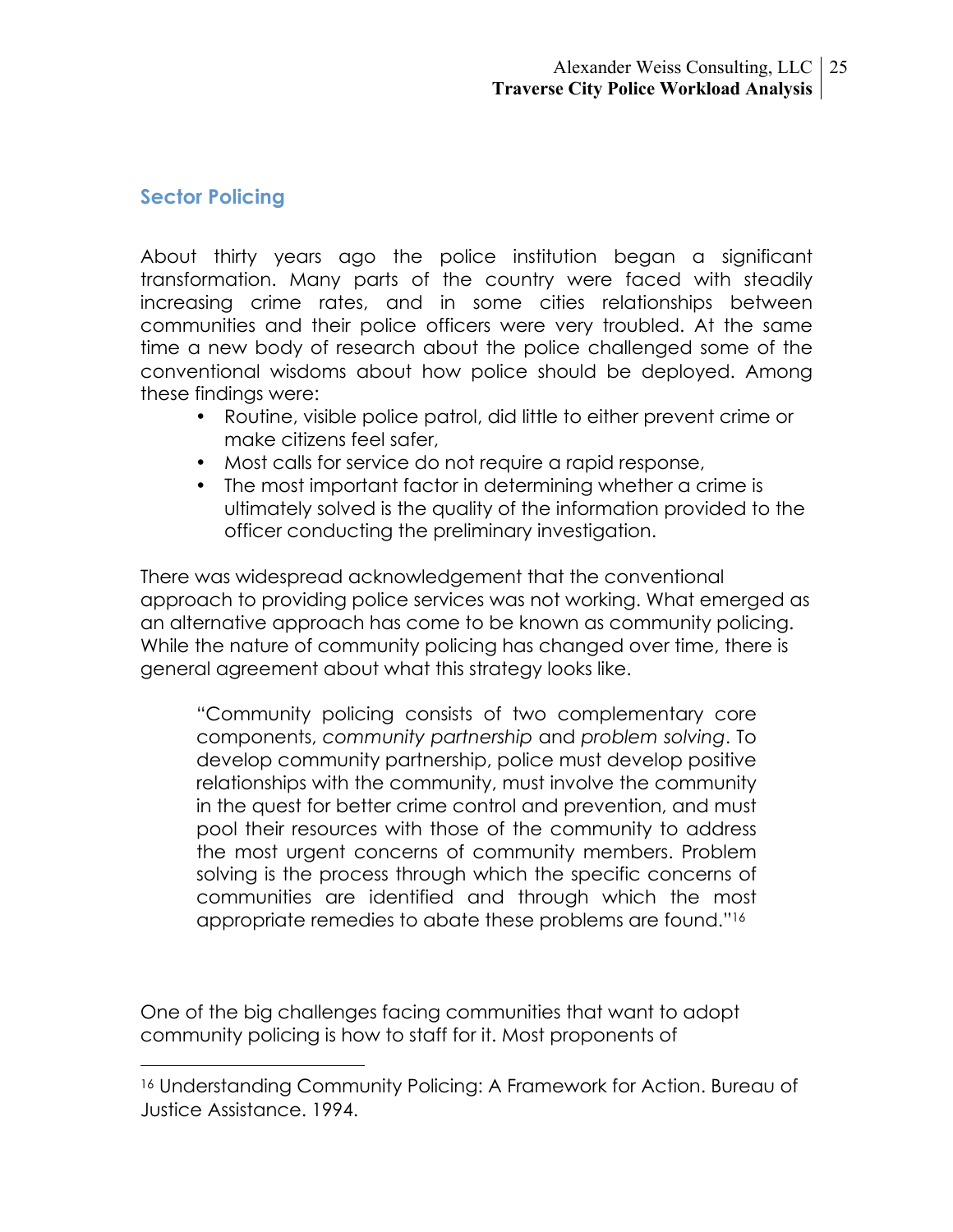community policing have argued strenuously that community policing should be a "philosophy" of the department, rather than a special unit. In other words, everyone in the department should ascribe to the principles of community policing, rather than relying on a small number of officers to accomplish the task.

In spite of a significant body of research that suggests that the specialized approach is less effective, many departments have chosen to use this strategy. There are a number of reasons for this, including:

- It is easier to manage this activity when it has been assigned to a relatively small number of officers
- Citizens may prefer having *one* officer to contact, rather than a system in which a group of officers is assigned to a given area
- Some police officers are not interested or well suited for this approach to policing.

In the recent past TCPD staffed a community-policing unit called "sector policing". The unit included a sergeant and five police officers, each of which was assigned to one of five sectors. These officers were the principal point of contact between the department and the neighborhood associations. Moreover, these officers were assigned to work on problems in the sectors. They worked variable schedules in response to emerging issues.

In response to economic pressures Traverse City has decided to not fill vacancies in the police department. In order to fill positions in road patrol, the department has transferred positions form the sector-policing program. As a result, one sergeant and two police officers now staff the sector program.

In our discussions with community members it was clear that they thought that the sector officers were very valuable, and they believed that the program should be restored if feasible.

Based on our analysis we believe that there are a few alternatives approaches:

• It is clear that there is excess capacity in road patrol. If the department wished to keep sector policing they could fill those positions with existing resources. It is not clear that the city needs five sectors. In larger communities officers performing similar duties often serve areas in excess of 15,000.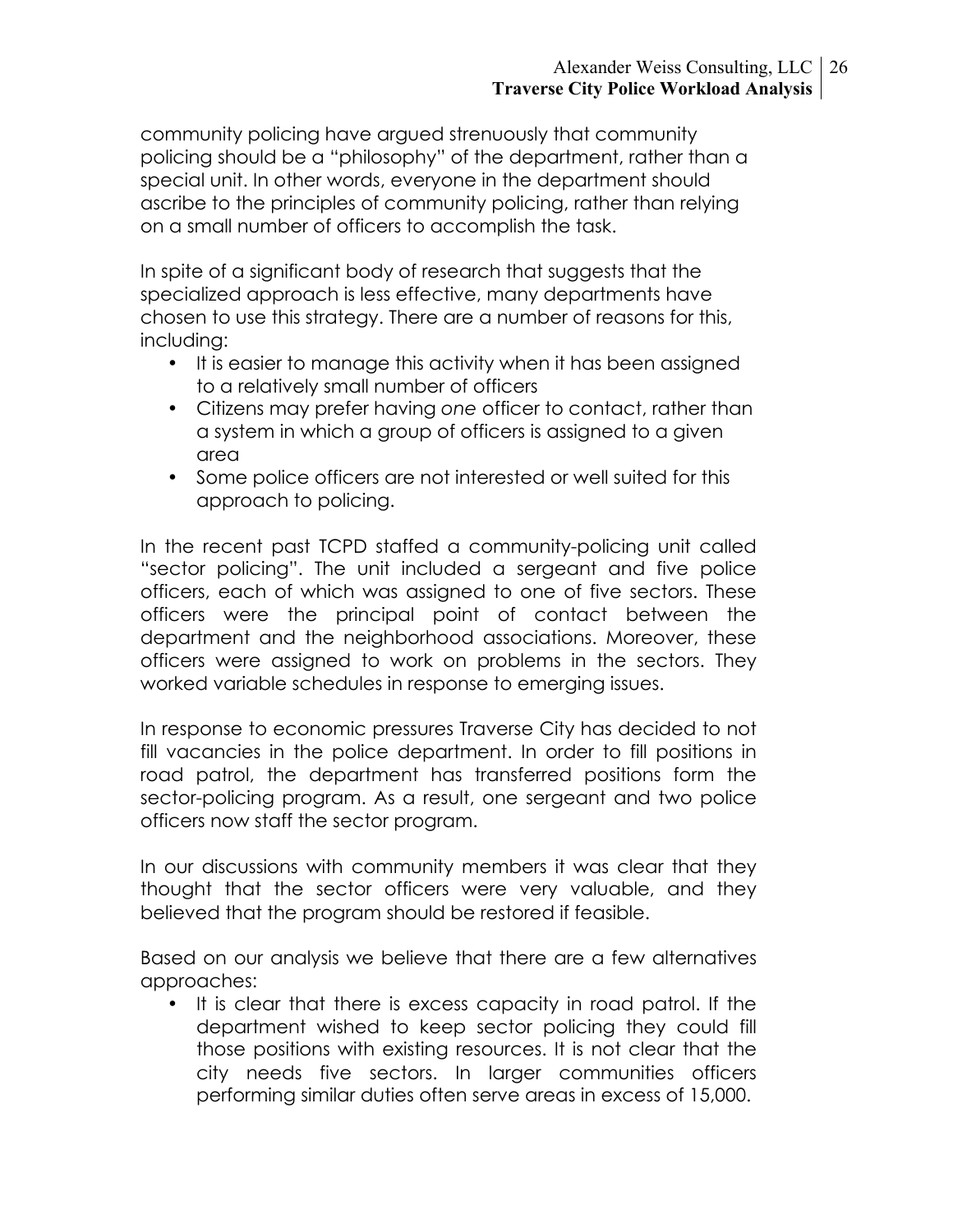- The department could eliminate the sector-policing unit, and assign its duties to patrol. Right now the department is organized and staffed by time of day. It could easily be organized geographically, with groups of supervisors and officers assigned responsibility for a section of the city. It might be advantageous to assign investigators to the teams.
- The department could maintain its temporal organization but adopt a "virtual" geographic approach. That is, every supervisor, in addition to directing his group of officers on a shift would be responsible for managing crime and disorder in a district. Working collaboratively, the supervisors could ensure that resources are directed throughout the city and throughout the day and night.

### **Enhancing Patrol Operations**

One of the most important tasks for a law enforcement agency is the management and communication of information. Police agencies collect a great deal of information, but in some departments it is not well used. In our observations of TCPD we found that most of the staff thought about community problems was based on informal communication channels. Much of their knowledge was anecdotal or based on assumptions. As a result, they may not be focusing, at either the strategic or operational level, on the right things. For example, members of our focus group talked a great deal about traffic problems, and yet we found no department program or strategy to focus on high accident or high complaint areas. This is ironic, because officers seem interested in traffic enforcement. In the absence of a strategy, officers may write tickets in places where they are not as effective. Even though every officer we spoke with talked about the high number of calls involving alcohol, the department records system does not provide information about the location or nature of these types of calls.

The efficiency of TCPD operations is hampered without an effective analytical capacity. The TCPD would significantly benefit from a dedicated research and planning unit (perhaps to be shared with GTCSD), as it would leverage other existing resources. In a primer for law enforcement, the US Bureau of Justice Assistance summarized nine reasons law enforcement agencies need an analytical function:17

• Helps solve criminal investigations,

 <sup>17</sup> http://www.iaca.net/Articles/analysts\_9\_steps.pdf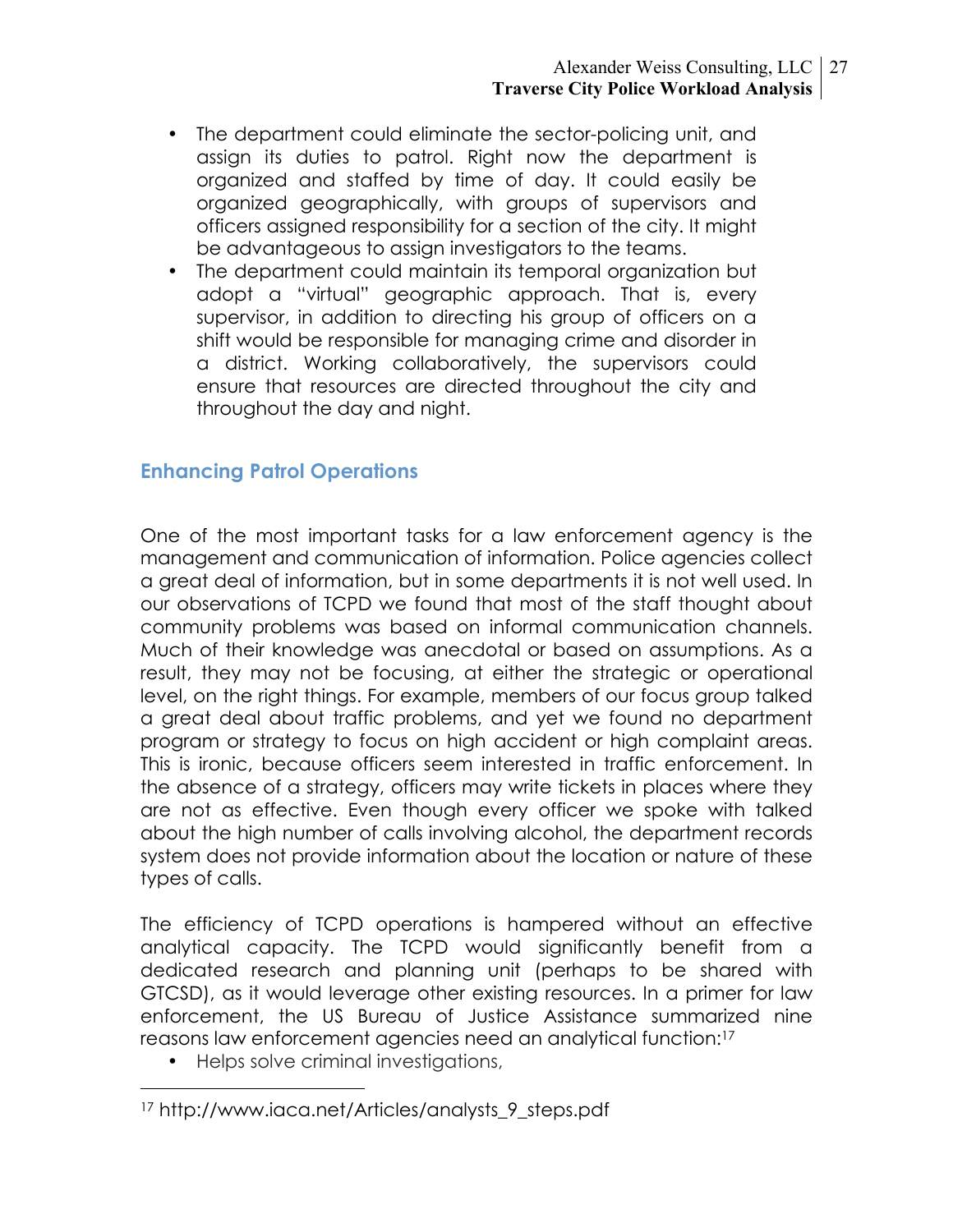- Increases the ability to prosecute criminals,
- Supports the chief executive and the agency's mission,
- Proactively informs law enforcement officers of crime trends and develops threat, vulnerability, and risk assessments,
- Trains law enforcement and other intelligence personnel,
- Assists in the development of computerized databases to organize information and intelligence,
- Fosters meaningful relationships with other law enforcement personnel,
- Ensures compliance with local, state, tribal, and federal laws and regulations, and
- Provides support to fusion centers.

To be sure, many agencies have recognized the value of a research and planning function. National surveys of local police and sheriff's offices indicate the percentage of agencies that have crime analysts ranges from 57% to 75% (the percentage is greater considering any personnel not just crime analysts—conducting analysis),<sup>18</sup> and the percentage is likely greater if one only considers large agencies. The Police Executive Research Forum (PERF) survey illustrates that only 11% of all agencies do not conduct any crime analysis at all. It also highlights the most prevalent activities of analysts:

- Identifying crime patterns (67%),
- Assisting first-line supervisors with crime analysis needs (62%),
- Working directly with detectives (61%),
- Assisting patrol officers with crime analysis needs (59%),
- Completing UCR reports (57%), and
- Conducting crime-mapping analysis (52%).

The PERF survey further finds that the analysis itself is most often used for:

- Determining whether the agency is effective in reducing crime and disorder (59%),
- Determining short-term deployment (e.g., patrol scheduling) (52%),
- Determining future personnel needs (51%), and
- Holding management and command staff accountable for crime reduction and prevention (47%).

<sup>18</sup> Taylor, B, and Boba, R., "Integrating Crime Analysis into Patrol Work: A COPS Office Grant," presented at the 2009 Crime Mapping Research Conference, PERF, 2009; http://www.iaca.net/Articles/CAinAmerica.pdf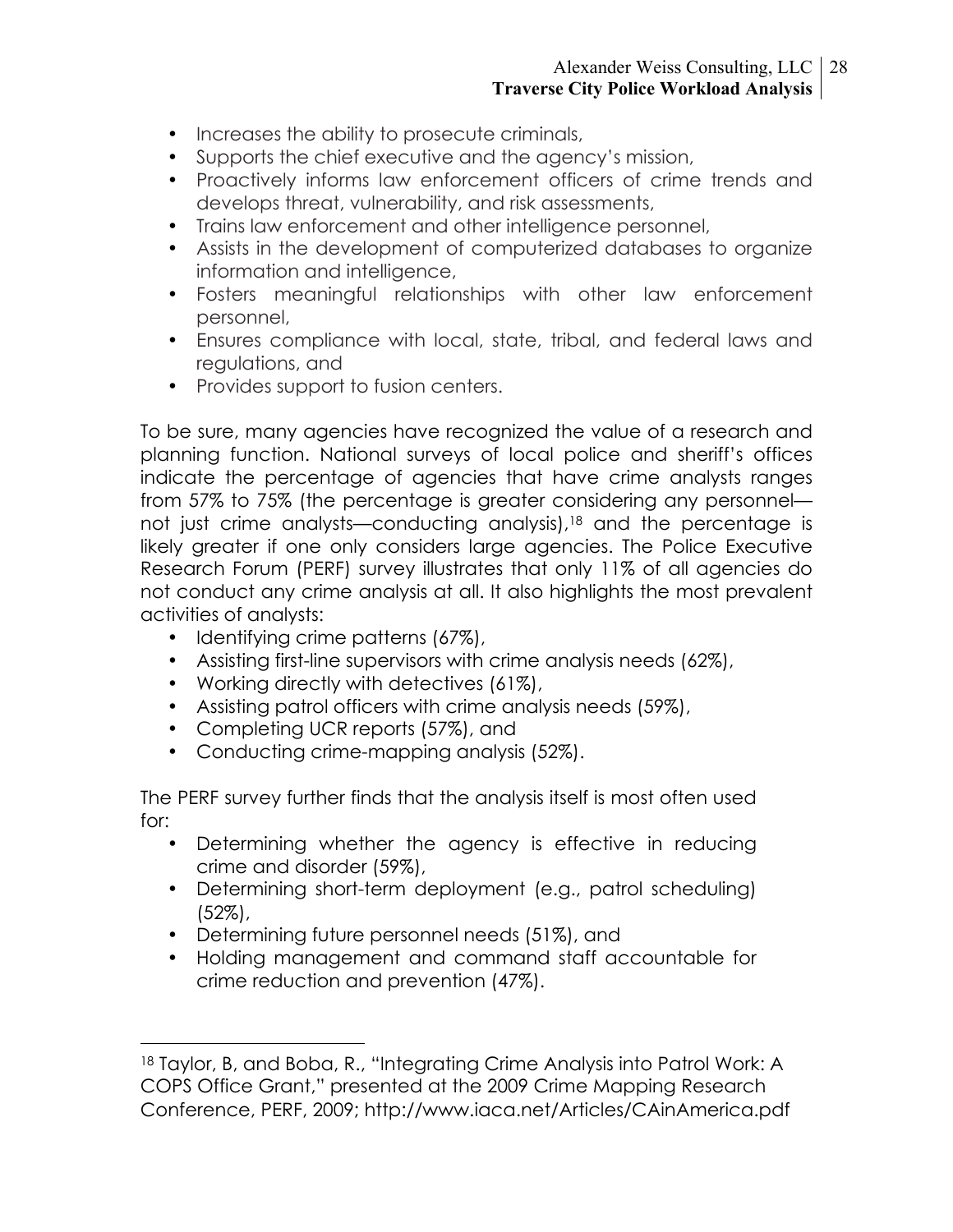A research and planning unit could serve as an analytical and communication arm for the agency. It would make the deployment of TCPD resources more efficient by providing data-driven lessons about crime and traffic activities, and it would enhance accountability by illustrating the effectiveness of operations and strategies.

One of the most comprehensive new approaches to traffic safety is now being tested in several communities. **Data-Driven Approach to Crime** *and*  **Traffic Safety (DDACTS) National Initiative** is a joint effort of NHTSA, BJA, NIJ, and partner organizations to encourage law enforcement agencies to implement a business model that uses highly visible traffic enforcement strategies to fight crime and reduce crashes at the local level by using geomapping techniques to identify Hot Spot areas, which support enhanced resource allocation. The initiative encourages using the full range of traditional and non-traditional partners to increase effectiveness.<sup>19</sup>

Another area that would improve performance would be a change in the way in which police officers complete reports. The TCPD uses a laborintensive system for completing case reports. Currently patrol officers and investigators dictate reports for subsequent transcription by non-sworn employees. This approach was a popular new technology in the 1970's, but has long since replaced by officers preparing reports on computers.20 This approach would significantly reduce workload for non-sworn staff (allowing the city to reduce its contractual agreement with Grand Traverse County) with no reduction in quality. This approach will permit officers to remain on the road, rather than in the station.

# **Criminal Investigation**

The criminal investigation functions of the TCPD are centered in the detective bureau. A police captain directs the bureau. The bureau staffing includes one detective sergeant, three detectives, a police

 <sup>19</sup> http://www.ojp.usdoj.gov/nij/topics/law-enforcement/trafficsafety/ddacts.htm

<sup>20</sup> The individuals that are transcribing the tapes are using the same input system that the officers could use.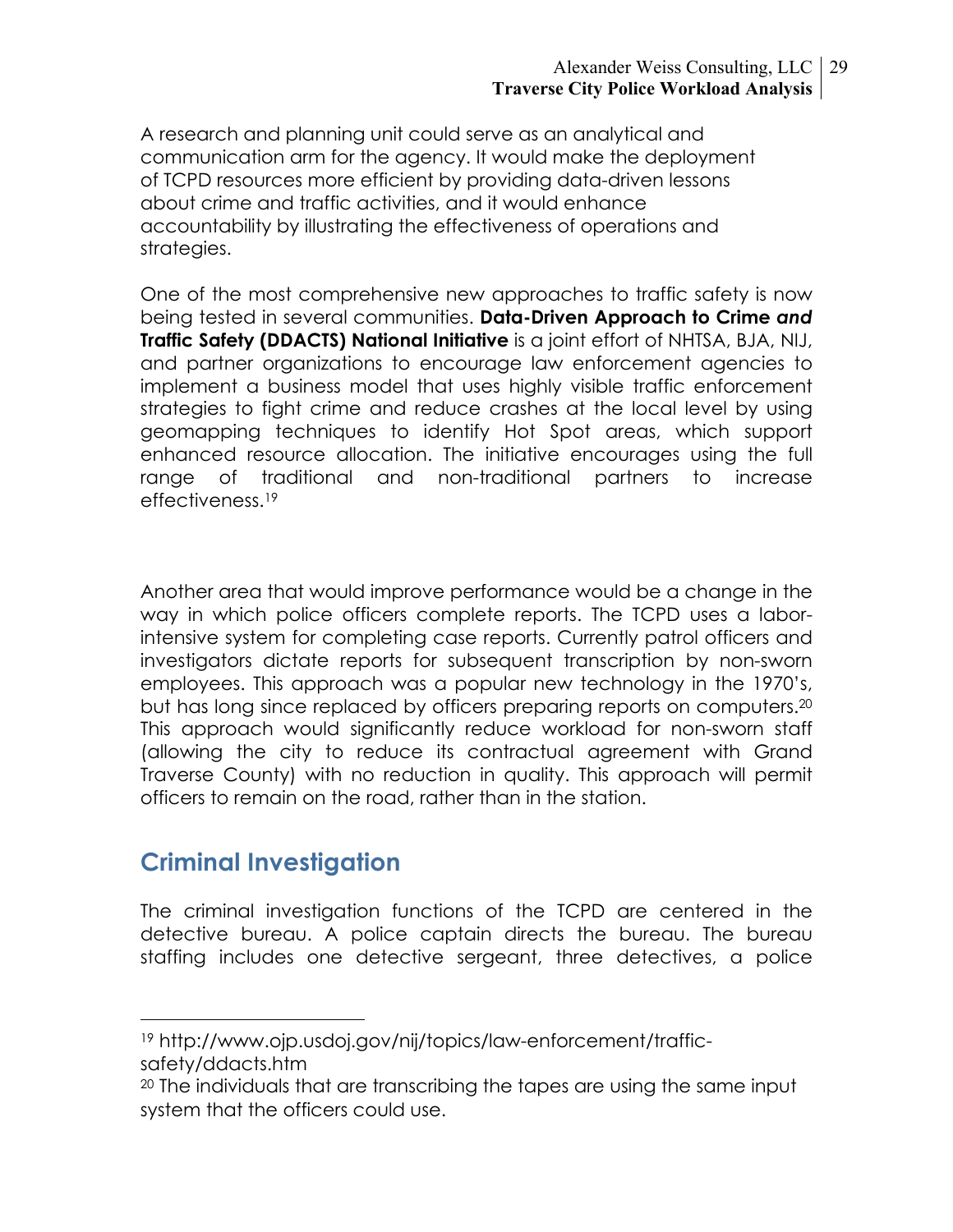officers assigned as school resource officer, and a police officer assigned to a regional drug enforcement task force.

Each of the three detectives is assigned responsibility for a broad category of offenses. These include:

- Violent Crimes
- White Collar Crimes
- Property Crimes

The department uses a rather unusual method of assigning cases for follow-up. After a police officer completes the preliminary investigation, he or she decides whether the case warrants assignment to the detective bureau. Their supervisor, who can override the officer's decision when indicated, reviews this decision. Each workday, detectives meet with GTSO detectives and review all of the cases that have been transcribed and entered into the record management system.21 During this review, detectives may decide to work on a case that had not been assigned for follow-up.

This process is problematic for a number of reasons:

- Police officers and sergeants may use different criteria to decide whether a case warrants follow-up
- The decision as to whether a case is assigned for follow-up should be based, in part, on workload in the detective bureau. This is information not readily available to the road patrol
- This approach makes performance evaluation very difficult. Agency performance should be based on the likelihood of a given case being solved, given that the offense was reported, not on whether or not it is assigned. We were unable to ascertain, for example, what percentage of cases investigated by patrol are actually assigned for follow-up.

Most police agencies use a more rigorous method of assigning cases. These methods examine the solvability (the likelihood that the cases will be solved) and the seriousness of the case. Many departments actually assign a "score" to each case and use these values as a way to prioritize cases.

 <sup>21</sup> We were told that for minor offenses it might take several days for a report to be transcribed.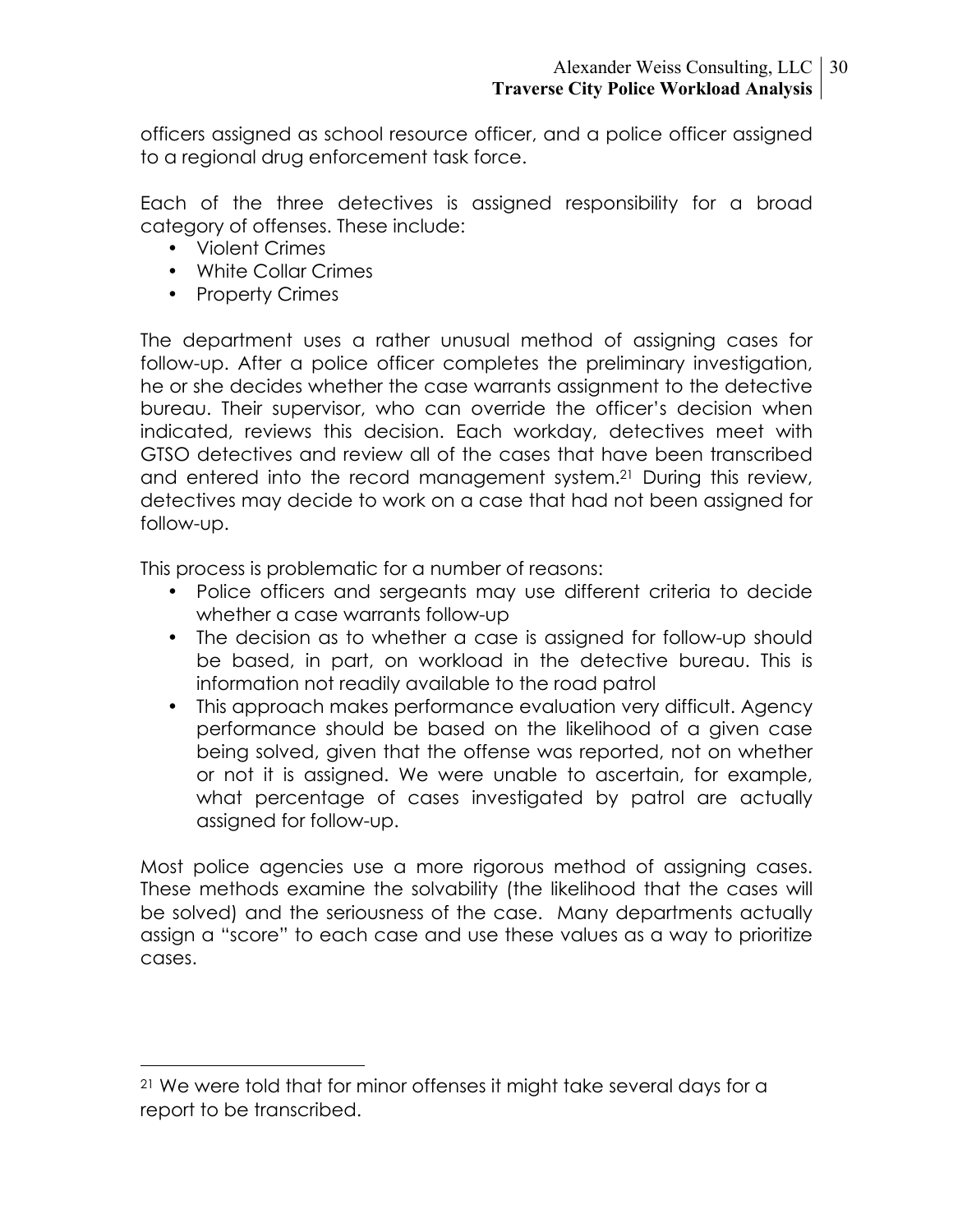In general, an agency bases its solvability score on the factors that tend to lead to case clearance in that agency. Nonetheless there are some factors that many agencies find to be good predictors of solvability:

• Can the identity of the suspect/s be established through:

–Useable fingerprints being discovered

–Significant physical evidence being located

–Victims/witness/informant information

–A license number of or a significant description of the vehicle used in the offense

- Is there serious physical harm or threat of serious physical harm to the victim?
- Did the suspect(s) utilize a deadly weapon?
- Is there a significant m.o. that will aid in the solution of the offense?
- Is it a sex offense in which the victim and suspect(s) had physical contact
- Can a suspect be named?
- Can a suspect be identified?
- Can a suspect be described?

As depicted in Figure 8, the Peoria (AZ) police department utilizes a relatively complex method for assigning scores to cases.<sup>22</sup>

22

www.**peoriaaz**.gov/PoliceDepartment/.../docs/.../4.17CaseManagement. pdf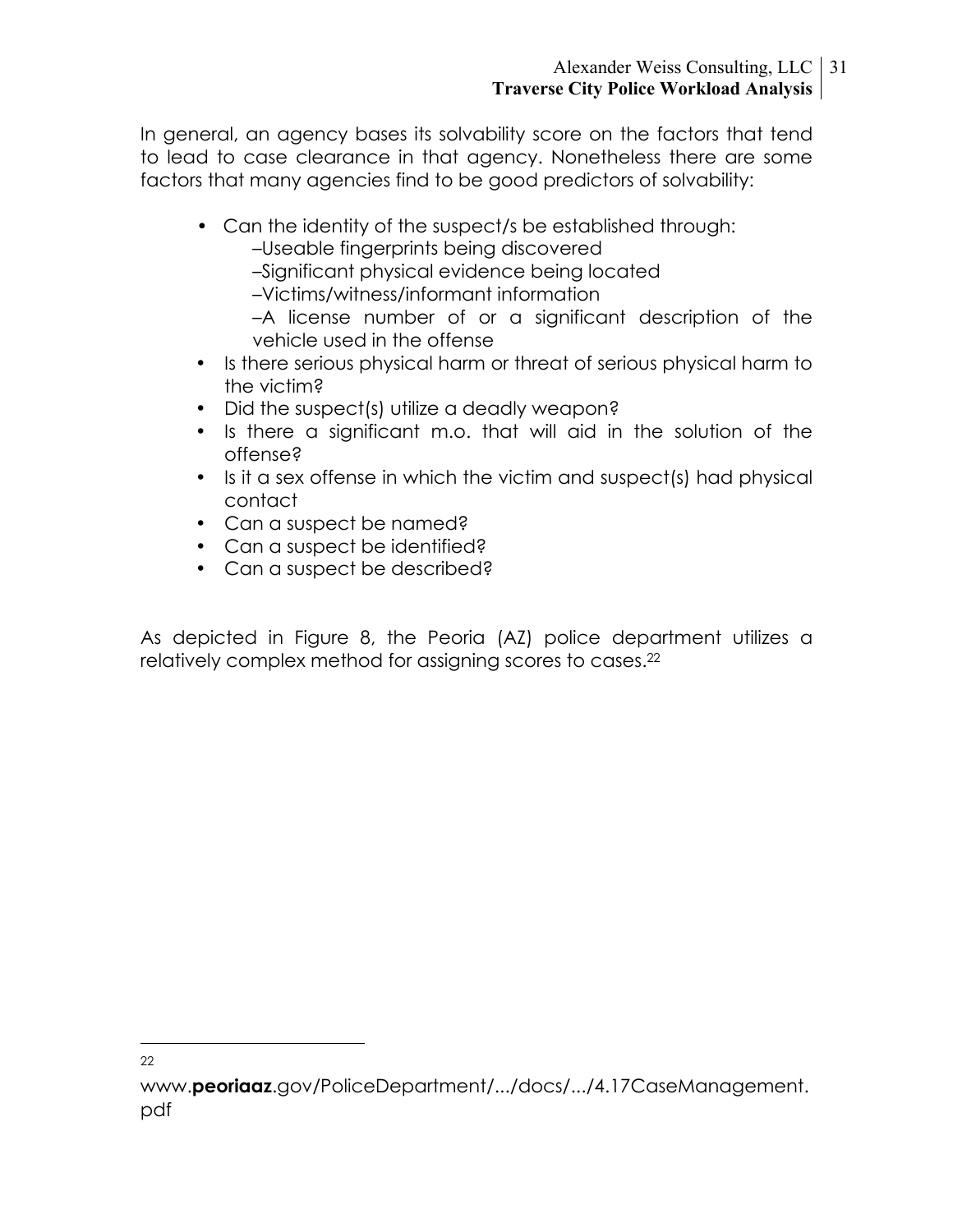# PEORIA POLICE DEPARTMENT CRIMINAL INVESTIGATIONS BUREAU<br>CASE SOLVABILITY FACTORS ASSIGNMENT FORM

| DR#<br>_____________________ OFFENSE _                        |                     |
|---------------------------------------------------------------|---------------------|
|                                                               |                     |
|                                                               |                     |
|                                                               |                     |
|                                                               |                     |
|                                                               |                     |
|                                                               |                     |
|                                                               |                     |
|                                                               |                     |
|                                                               |                     |
|                                                               |                     |
|                                                               |                     |
|                                                               |                     |
|                                                               |                     |
|                                                               |                     |
|                                                               |                     |
|                                                               |                     |
|                                                               |                     |
| <b>Property Crimes</b>                                        |                     |
|                                                               |                     |
|                                                               |                     |
|                                                               |                     |
|                                                               |                     |
|                                                               |                     |
|                                                               |                     |
|                                                               |                     |
|                                                               |                     |
|                                                               |                     |
|                                                               |                     |
|                                                               |                     |
|                                                               |                     |
|                                                               |                     |
|                                                               |                     |
|                                                               |                     |
|                                                               |                     |
|                                                               |                     |
|                                                               |                     |
|                                                               |                     |
|                                                               |                     |
| <b>Case Decision</b>                                          |                     |
|                                                               |                     |
|                                                               |                     |
|                                                               |                     |
|                                                               |                     |
|                                                               |                     |
|                                                               |                     |
|                                                               |                     |
|                                                               |                     |
|                                                               |                     |
|                                                               |                     |
|                                                               |                     |
|                                                               |                     |
|                                                               |                     |
| Cases having 20 total points will be assigned to a detective. | <b>TOTAL POINTS</b> |
| Page 4 of 4                                                   |                     |

**Figure
5
Peoria
Arizona
PD
Solvability
Scoring**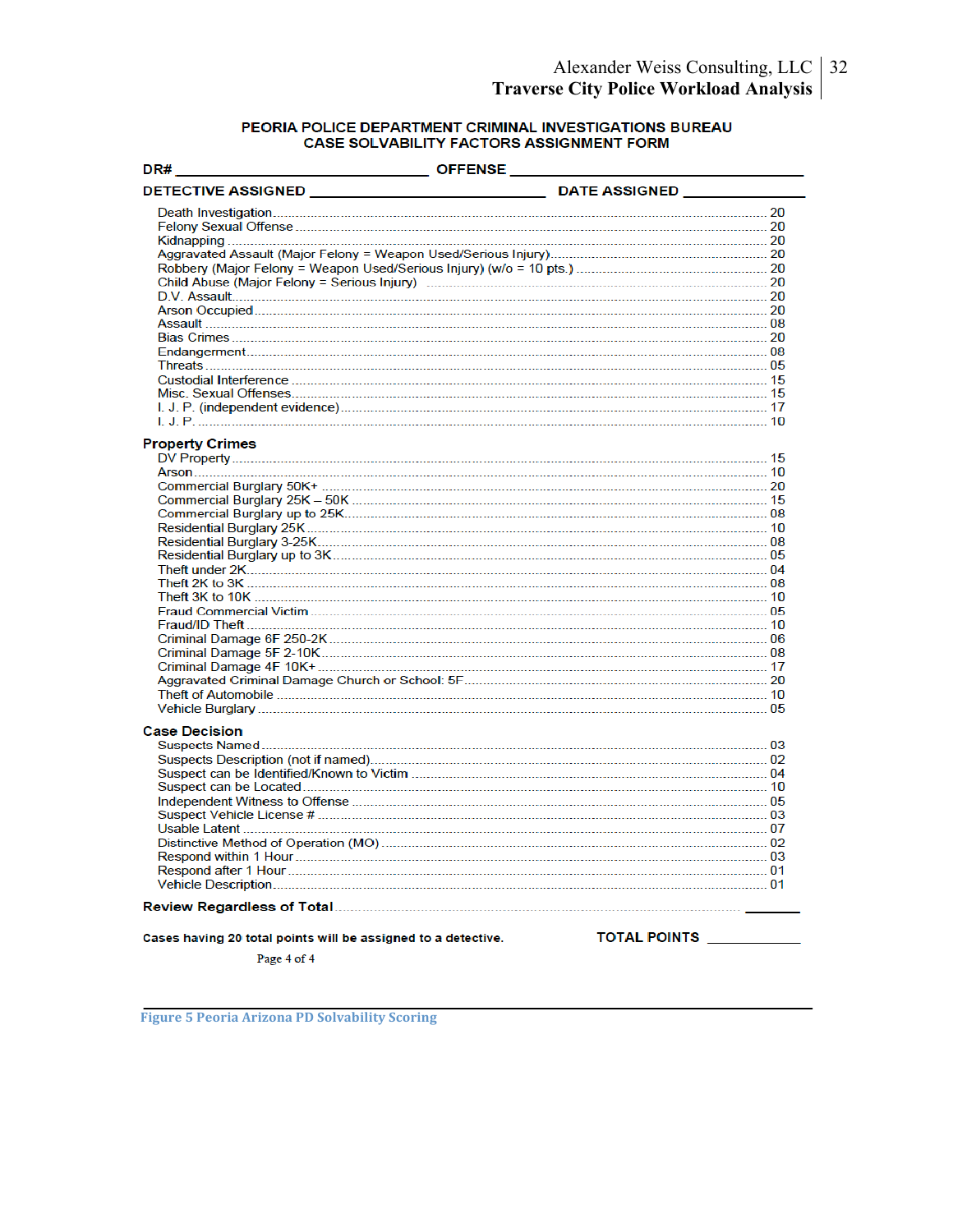Using a system for solvability scoring allows the department to assign a case to one of several dispositions:

- The case can be sent back to patrol for further investigation or other action. This approach has been shown to be effective in that it enhances patrol officer responsibilities, and it tends to serve as an incentive for officers to prepare better preliminary investigations. That is, they are likely to do a better job if they think the case might come back, rather than simply be assigned to a detective.
- Assign the case for follow-up.
- Suspend the investigation, pending additional leads.

A second component of managing criminal investigations is the requirement that agencies insure that the correct amount of time is allocated to each case. In other words, it is important that scarce resources are allocated in a manner in which optimizes investigator time. The time component of investigations is critical for three reasons:

- In many investigations time is critical. If investigative activities are delayed it may reduce the likelihood that cases will eventually be solved.
- When an investigator is assigned many cases, it is logical to assume that he is making progress on all of them. That, in fact, might not be accurate.
- Cases that remain open long after there is a reasonable chance of closing the case are inefficient.

At present, the TCPD uses an informal approach to determine whether cases are progressing satisfactorily. In general, once it has been assigned, it is the responsibility of the investigator to close the case.

The Police Executive Research Forum has provided a methodology to classify cases so as to make estimates of how much time should be spent on the case.23 In this model UCR Part I Offenses are classified by category:

- Contact Cases: Cases with no follow-up or victim contact only,
- Less Complex Cases: Substantial solvability with little investigative effort,
- More Complex Cases: Limited solvability that require substantial effort, and
- Typical Cases: Cases with moderate solvability.

 <sup>23</sup> Operational Study of The Fayetteville Police Department: Final Report, PERF February 2010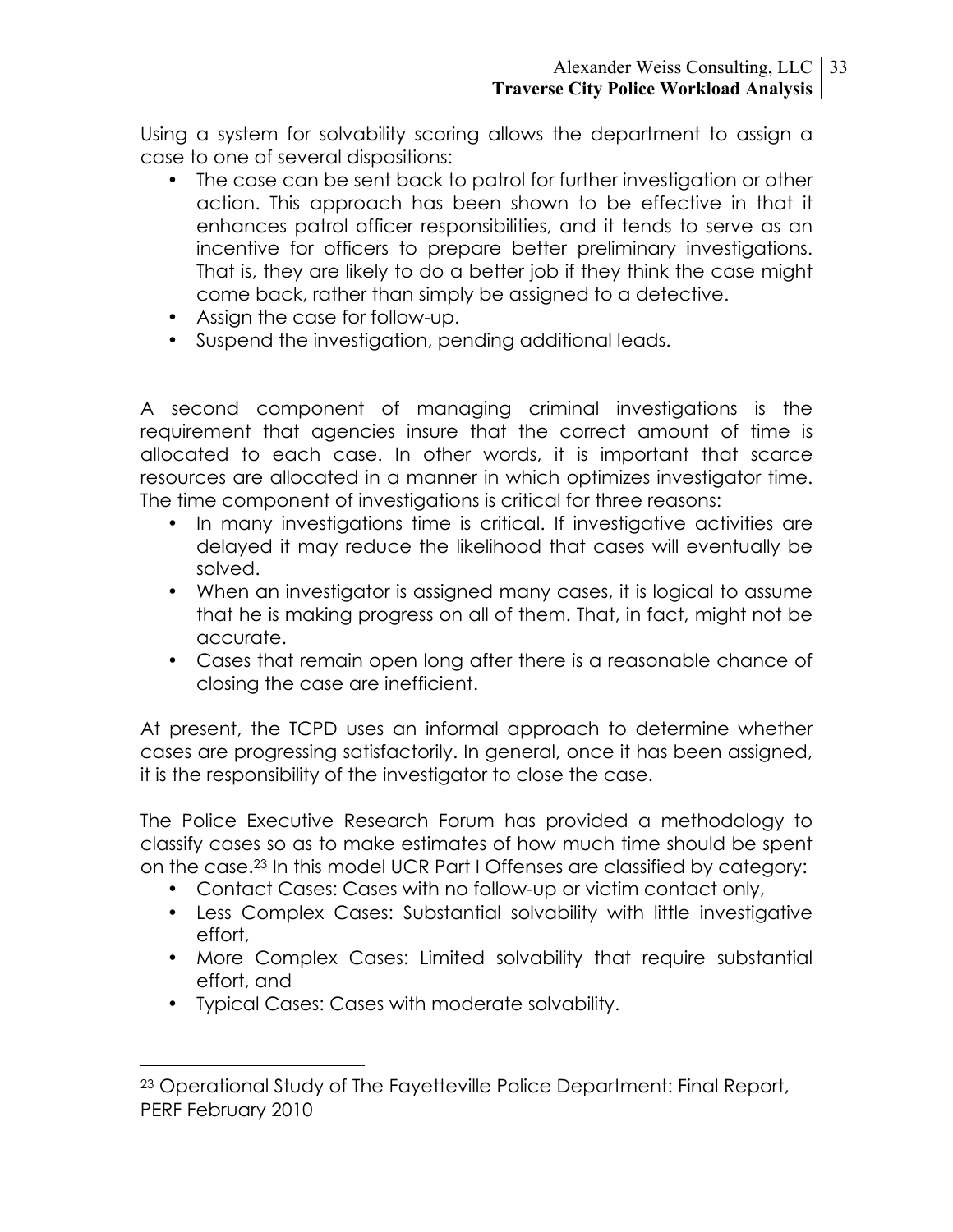#### Alexander Weiss Consulting, LLC 34 **Traverse City Police Workload Analysis**

Drawing on this classification scheme PERF offers estimates of how much time might be consumed on these cases. This is a good approach to estimating how long cases investigation should take and how many investigators would be needed to handle the volume of cases. The use of such a scheme has several advantages over an informal system in terms of efficiency, accountability, and performance evaluation.

# **Sharing Police Services**

Communities throughout the country are seeking ways to reduce the costs of providing services, and particularly public safety services which often constitute the largest component of their budget. This is occurring in all regions, and in all types and sizes of governments.

Among the range of cost-saving approaches there is great interest in sharing services among communities. Officials in Cincinnati, Ohio, for example, recently suspended their search for a new chief of police, so that they could explore opportunities to consolidate services with the Hamilton County Sheriff. 24 A law enforcement advisory panel appointed by Michigan Governor Rick Snyder will examine opportunities to share law enforcement services. 25

In spite of this significant interest in sharing services, relatively few communities have chosen this path. Understanding the context of this decision will help us understand why this has occurred.

For over fifty years policy-makers have examined ways to make the American policing system more efficient and effective. Their principal goal was to develop methods to share resources and to improve performance. There have been a number of different approaches to this sharing of services, including:

• Functional Consolidation: Two or more agencies combine functional units like communications, or crime lab, or SWAT team.

 <sup>24</sup>http://www.kypost.com/dpps/news/region\_central\_cincinnati/downtow n/Search-to-replace-police-chief-temporarily-suspended\_6045585 25http://muskegonmicoc.weblinkconnect.com/CWT/External/WCPages/ WCNews/NewsArticleDisplay.aspx? ArticleID=229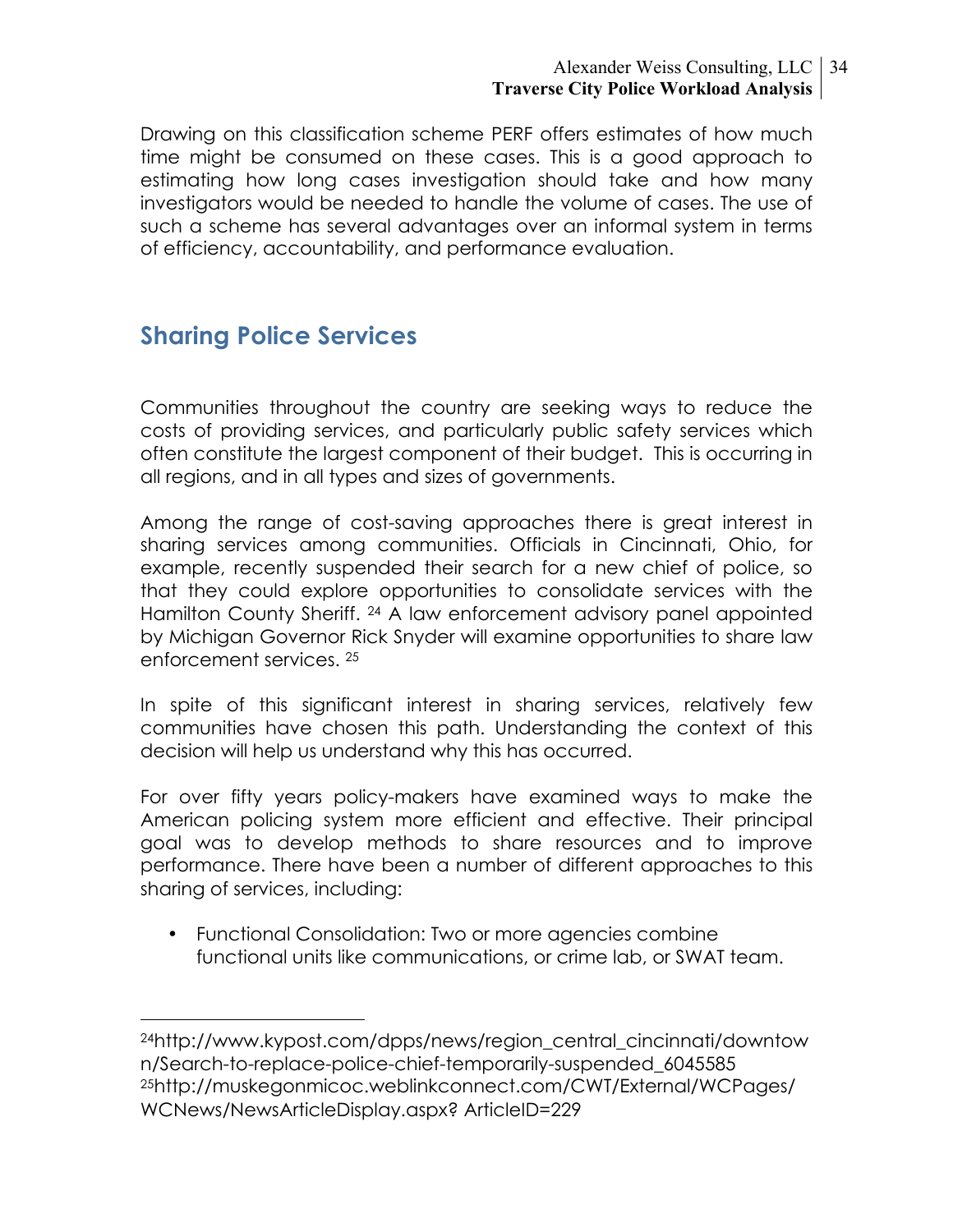- Public Safety Consolidation: Police, Fire and EMS are combined into one agency.
- Regionalization: A number of agencies combine to police a geographic area.
- Metropolitan: Two or more agencies serving overlapping jurisdictions join together.
- City-County Consolidation: A city and county consolidate their entire governments.
- Contracting: Small and medium sized communities contract with a larger agency for police services.
- Local Merger: Two separate agencies form a single new entity.

There have been relatively few police agency consolidations, but the successes are worthy of mention:

- Police agencies have been very successful at functional consolidation for special weapons teams and major crime task forces.
- There are several very successful metropolitan law enforcement agencies including Las Vegas/ Clark County, Nevada; Charlotte/Mecklenburg County, North Carolina; Jacksonville, Duval County, Florida; and Nashville, Davidson County Tennessee.
- One of the first city-county consolidations, Indianapolis/Marion County, Indiana did not originally include the police and fire departments. Recently, the Indianapolis Police Department merged with the Marion County Sheriff. The city estimates that the annual savings from the consolidation exceeds \$8 million.
- Successful contracting arrangements are in place in King County (Seattle), Washington, as well as Los Angeles and San Diego Counties in California. The King County system is particularly effective because even though the officers assigned to each contract community are sheriff's deputies, each contract community's police vehicles have unique community markings, thus allowing the maintenance of a local "brand".

On its face, police agency consolidation would seem to make infinitely good sense. It appears that the possibilities for reducing costs are significant, and that the larger agencies would be better equipped to provide service. In spite of this, police agency consolidations are relatively infrequent. There are, we believe, four critical areas to consider.

First, most research suggests that citizens value local control over their police department. They like to know some or all of the officers, and many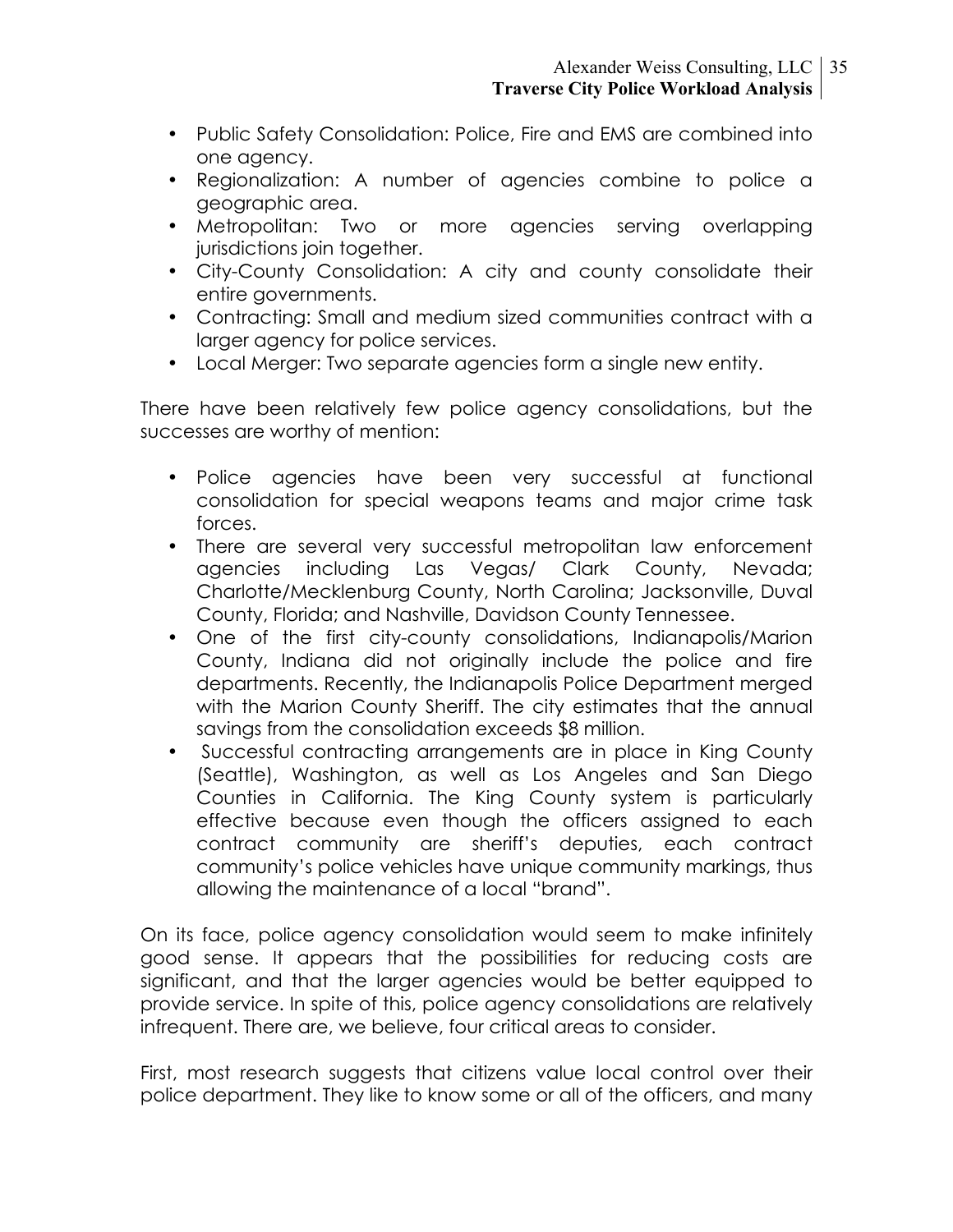#### Alexander Weiss Consulting, LLC 36 **Traverse City Police Workload Analysis**

think that as a resident they would receive favorable treatment. Ironically, for many years, the "professional" model of policing sought to minimize these personal relationships between officers and citizens in order to reduce opportunities for corruption. Community policing approaches put much greater emphasis on these personal relationships. Larger agencies adopting community-policing strategies have learned how to deliver neighborhood-based services.

Second, most police executives and officers are content with their organizations and see no particular benefit to consolidation. Beyond the expected resistance to change, many officers have real concerns that the nature of their jobs will change. Interestingly, one of the thorniest issues in police consolidations is the choice of who will be the chief executive of the new agency.

A third issue related to consolidation is that police organizations, even small ones, tend to place great emphasis on their unique identity. Police organizations learn new ideas typically through peer emulation. That is, they learn from each other.26 Two agencies in the same geographic area would probably have very similar policy, procedure, and organizational structure. From the outside they would look remarkably similar. Nevertheless, every organization has attributes and symbols that are unique, and doing away with them can be problematic. Several years ago the Massachusetts Department of Motor Vehicle Registry Police became part of the larger Massachusetts Sate Police. There were a number of difficult issues in such a consolidation, but the greatest obstacle was the resistance that came from the state police troopers who thought that it was inappropriate to allow the motor vehicle registry officers to wear the highly distinctive state police uniform.

Finally, any assessment of consolidation must consider evidence from other communities that suggests that expected cost savings are often not realized. This can occur, in part because the initial costs of implementation are so high. The city of Athens, Georgia estimated that its costs for consolidation were nearly \$5 million. Most of theses costs were related to changes in logos, stationary, changing vehicle emblems,

 <sup>26</sup>Alexander Weiss, Informal Information Sharing Among Police Agencies. NIJ Research Preview National Institute of Justice, December 1998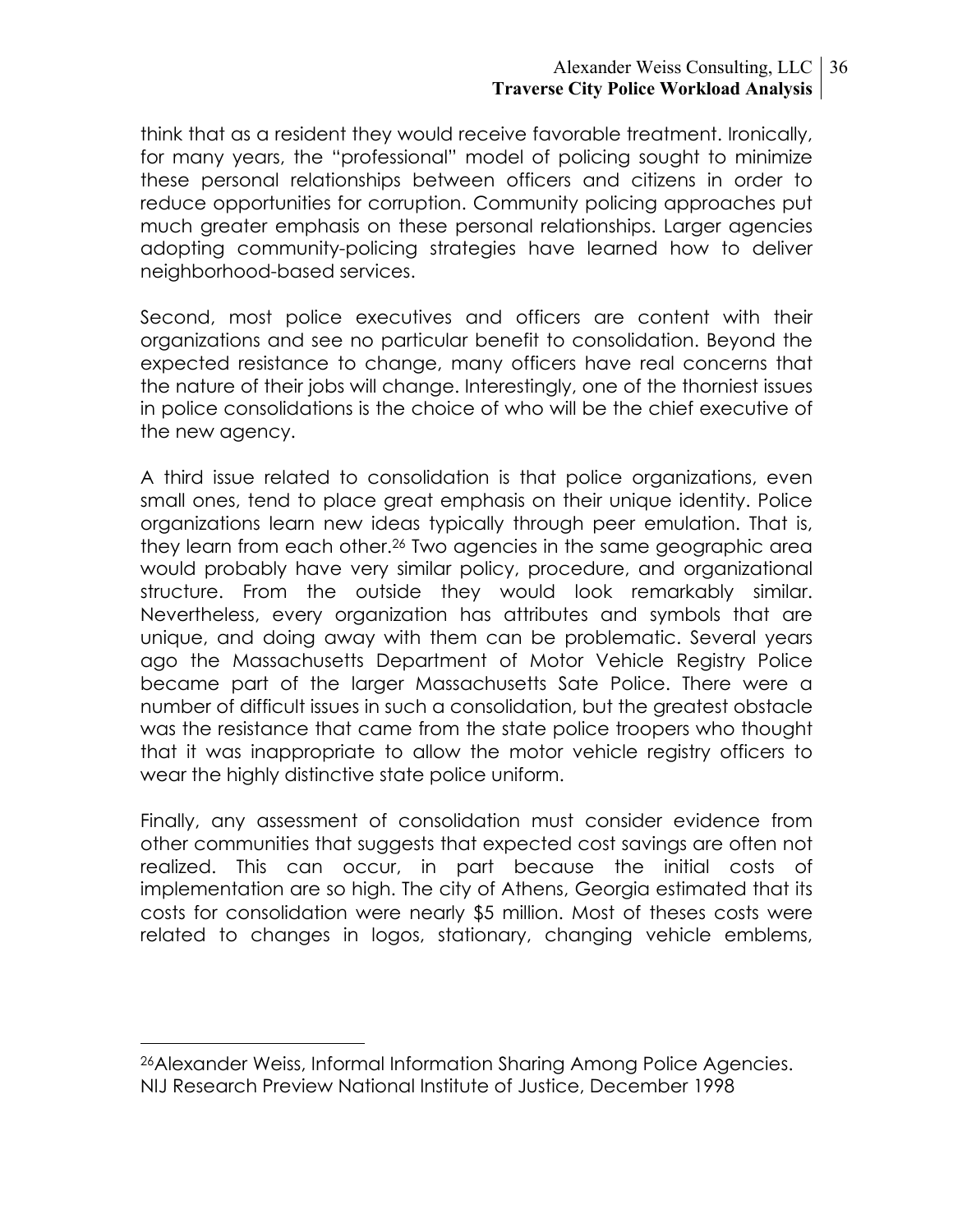#### Alexander Weiss Consulting, LLC 37 **Traverse City Police Workload Analysis**

equipment conversion, facilities and legal fees. 27 Evidence from a study of Miami-Dade County suggests that, in general, consolidation does not offer community-wide economy of scale, but that it might add efficiency for specific services. Interestingly, their study suggests that policing is not among the services that benefit from consolidation.28 Finally, the National Research Council concluded that," There is general agreement that consolidation has not reduced costs (as predicted by some reform advocates) and, in fact, may have even increased total expenditures".29

## **Sharing Services in Traverse City**

As we examine possibilities for sharing services in the Traverse City region there are several factors that influence our range of options:

- The Traverse City Police Department and the Grand Traverse County Sheriff are already well integrated, sharing facilities, staff, communications, and the agencies, on occasion, work together on cases.
- The largest majority of Grand Traverse County residents live in the northern part of the county, and the Traverse City region includes parts of Leelanau County. The areas outside of Traverse City are growing in both population and use.
- Residents of Traverse City pay taxes to Grand Traverse County that are used to support sheriff's road patrol in areas outside of the city.
- The sheriff's office provides both county-funded road patrol and road patrol funded by contracts with several townships. The sheriff charges the townships for the direct costs of providing these services.
- Employees of the sheriff's office and the city police have different compensation and benefit packages.

 <sup>27</sup> Sally Selden and Richard Campbell (2000), "The Expenditure Impacts of Unification in a Small Georgia County: A Contingency Perspective of City County Consolidation." Public Administration Quarterly, 24, 2.

<sup>28</sup> Fred Becker and Milan Dluhy, Eds. *Solving Urban Problems in Urban Areas Characterized by Fragmentation and Divisiveness*. Stamford CT JAI Press (1988)

<sup>29</sup> Alan Altshuler, William Morrill, Harold Wolman, and Faith Mitchell, Eds. "The Committee on Improving the Future of U.S. Cities, *Governance and Opportunity in Metropolitan America"*. National Academy Press: Washington DC (1999) p.106.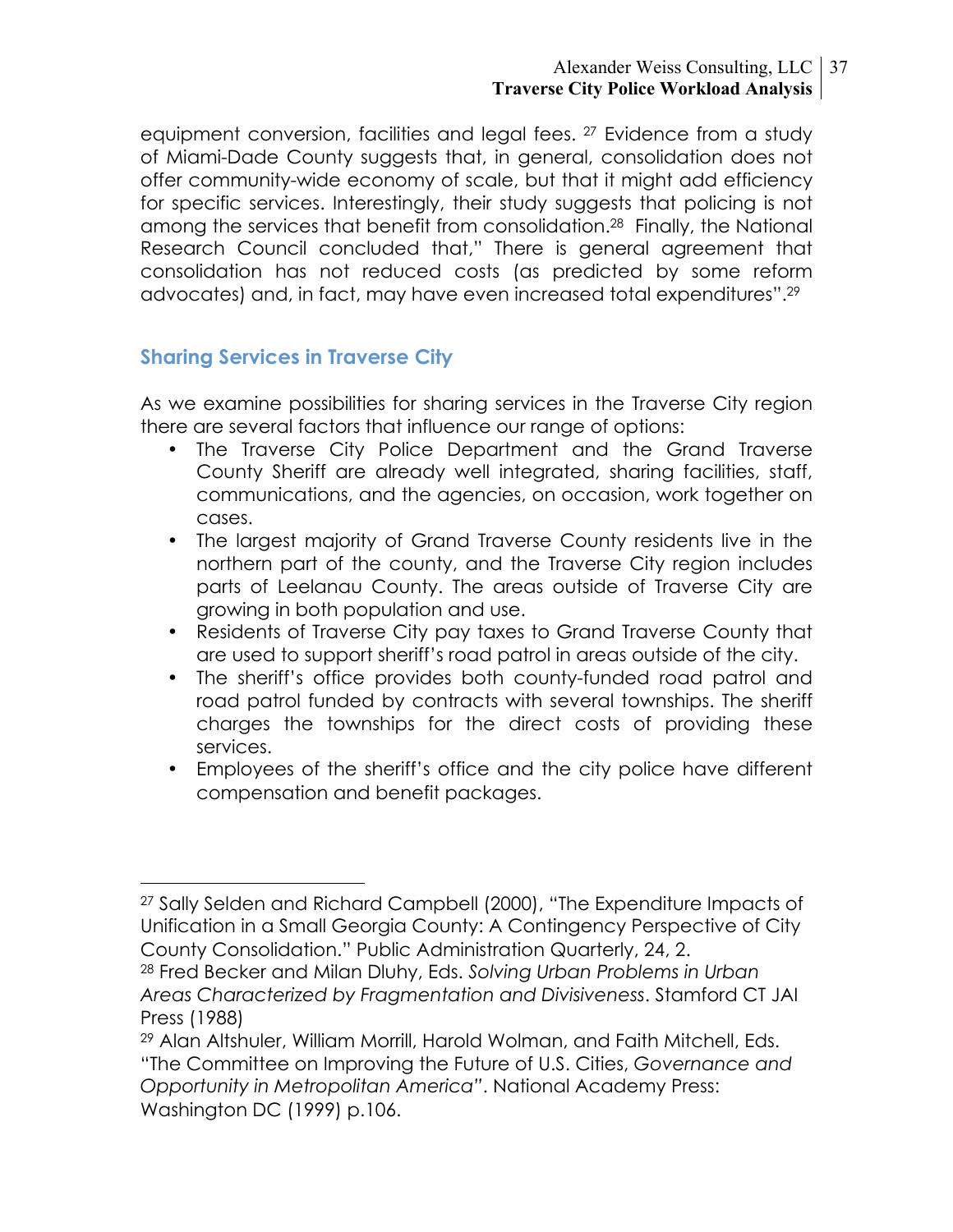#### Alexander Weiss Consulting, LLC 38 **Traverse City Police Workload Analysis**

A number of years ago a plan was implemented that would have created a unified law enforcement agency to serve Traverse City and Grand Traverse County. Although this plan was not finalized, the two agencies today have an unusually high degree of resource sharing. The two agencies share a facility, and the city contracts with the county for support services. Moreover, there is a significant interaction between investigators for the two departments. Each morning they meet together to review cases, and share information about crime and offenders. When a recent murder occurred in Traverse City, sheriff's investigators responded to the scene to assist.

There are, we believe, opportunities to build on this collaborative spirit. For example, even though road patrol officers from the two departments work in the same building, it appears that there is less interaction than that which occurs in investigations. We believe that it would be advantageous for the two departments to conduct road patrol briefings together. This would be difficult because of different work schedules, but if this hurdle could be overcome it could be quite productive. Another opportunity would be to "share" supervisors. At present, both agencies have supervisors working 24/7.30 Sometimes these two supervisors might each supervise two or three officers. It would seem that an agreement could be reached so that during off-peak hours one supervisor (from either agency) would be sufficient.

When one considers sharing of services in Traverse City it is important to think about the demographics of the region. It is clear that most of the residents of the county live in the Traverse City region, including the rapidly growing area around Garfield Township. Moreover, the Traverse City region really includes those areas around the east bay and in portions of Leelanau County. The implication of this is that any effort to define a regional or metropolitan police department must be comprehensive in nature. Moreover, these discussions should not be limited to conventional approaches. For example, from a strategic and resource perspective it would make sense for Traverse City to provide service (under contract) to the townships adjacent to the city given that an acceptable agreement could be reached.

Finally we examine the issue of funding for sheriff's road patrol. One commonly heard complaint during our study was that city residents pay taxes to support the sheriff's road patrol, but that city residents do not

 <sup>30</sup> On occasion TCPD will use a police officer as a temporary substitute for a sergeant.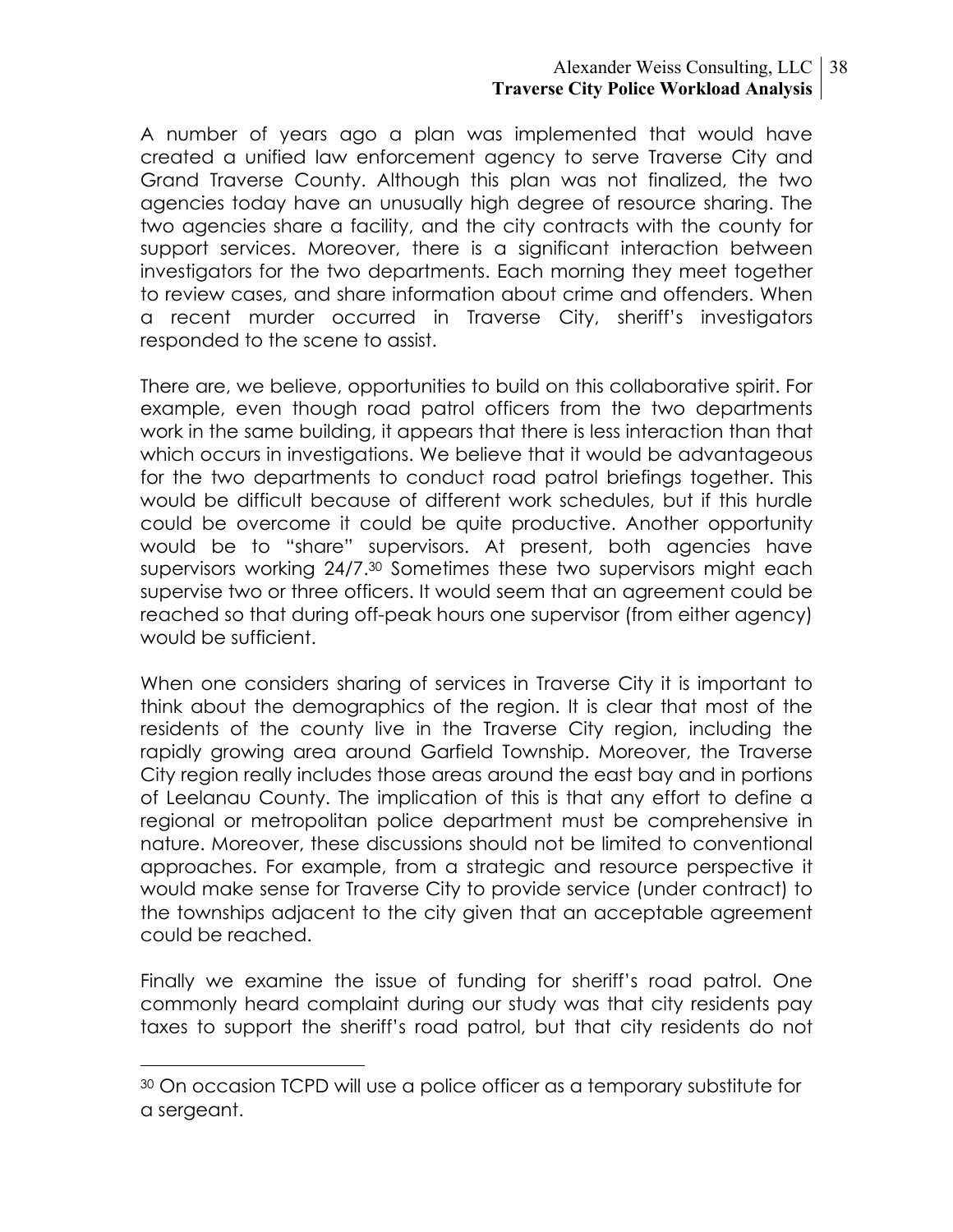receive anything in return. At first glance this appears inequitable, but we believe that this is issue is more complex than it appears.

The role of the county sheriff varies widely across the United States. In the northeastern states, for example, the sheriff plays a modest role in law enforcement, because most duties in rural areas are assigned to the state police. By contrast, in the west, sheriffs are often large full-service agencies serving large populations in unincorporated areas, or under contract.

In Michigan there has been an ongoing debate about whether county sheriffs were obligated to provide road patrol in townships.31 The Michigan Court of Appeals, in *Brownstown Twp v Wayne County*, 68 Mich App 244, 251 (1976) stated: "Our review of the authorities leads us to hold that neither the common law nor Michigan statutory authority impose a duty on the sheriff to supply a full-time road patrol on all county roads and highways...All that is minimally required is that the sheriff exercise reasonable diligence to (1) keep abreast of those areas inadequately policed, which may require limited vigilance, (2) monitor criminal activity or unusual conditions in the county, and (3) respond professionally to calls for assistance from the citizenry.

The Michigan legislature subsequently identified those functions required to be performed by the Sheriff to the extent that the Sheriff obtains state funding for the additional services. These duties, found in MCL 51.76(2) are:

(a) Patrolling and monitoring traffic violations;

(b) Enforcing the criminal laws of this state, violations of which are observed by or brought to the attention of the sheriff's department while providing the patrolling and monitoring required by this subsection;

(c) Investigating accidents involving motor vehicles;

(d) Providing emergency assistance to persons on or near a highway or road patrolled and monitored as required by this subsection.<sup>32</sup>

In spite of the finding that county sheriffs are not required to provide road patrol, most continue to do so, although a few only provide such service under contract. Grand Traverse County uses a mixed approach. Several years ago the county capped the size of the road patrol allocation. This allocation was designed to provide road patrol

 <sup>31</sup> Unlike many states, Michigan has no unincorporated areas.

<sup>32 &</sup>quot;County Sheriff Road Patrol". *Michigan Counties*, July 2005.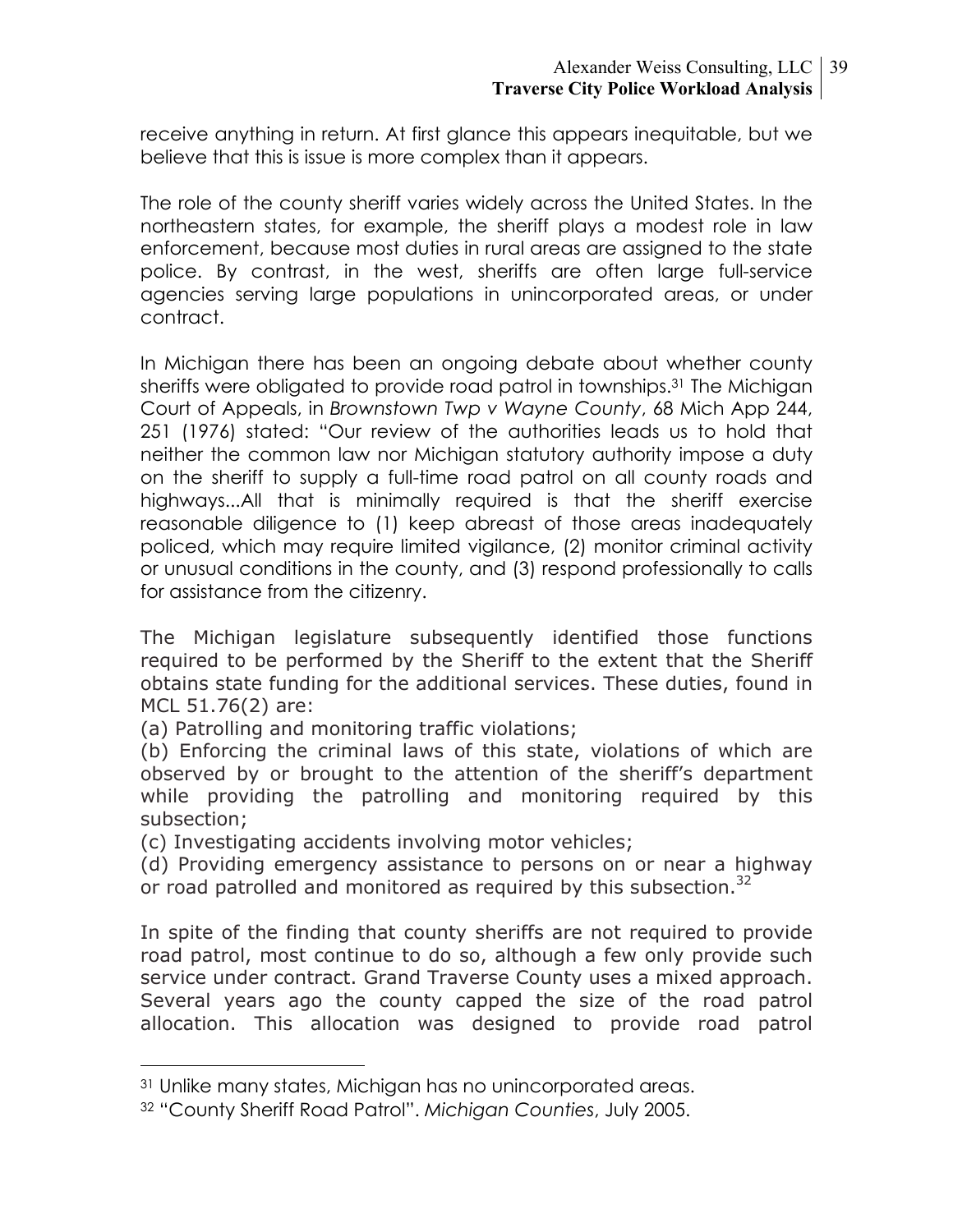everywhere in the county except Traverse City. Since that time any additional positions must be added through contracting, and currently six townships contract for additional services at a rate roughly equivalent to the direct costs for providing the deputy.

This contracting scheme can be viewed in two ways. The sheriff sees it as favorable in that the townships that contract get police service at a very attractive price, and since the number of county-funded deputies is capped the agency gets additional resources to provide services in an area that they would have to service anyway under the constrained allocation budget. In this sense the contracts are value-added.

We believe that there is another way to think about this situation. It is true that Traverse City residents are paying for sheriff services that they do not receive, but there are, in fact, externalities that are related to these services. In other words, it is in the interest of city residents for the sheriff to provide policing in the county, particularly in those areas contiguous to the city. It is not hard to imagine the consequences for Traverse City if crime and disorder were able to flourish in areas near the city. So even the city residents do not get sheriff's road patrol in their neighborhoods, they probably benefit from it nonetheless.

What is more problematic is the pricing scheme used for contracting. We think that the sheriff is not charging enough for these services. In order to understand this we have illustrated the costing model used by the Los Angeles County Sheriffs Office for contract policing. The table below illustrates the cost of providing a deputy for 40 hours per week. What we can see from this approach is that in a fully loaded cost (including all direct and direct costs) is at least twice as high as the direct cost for salary and benefits.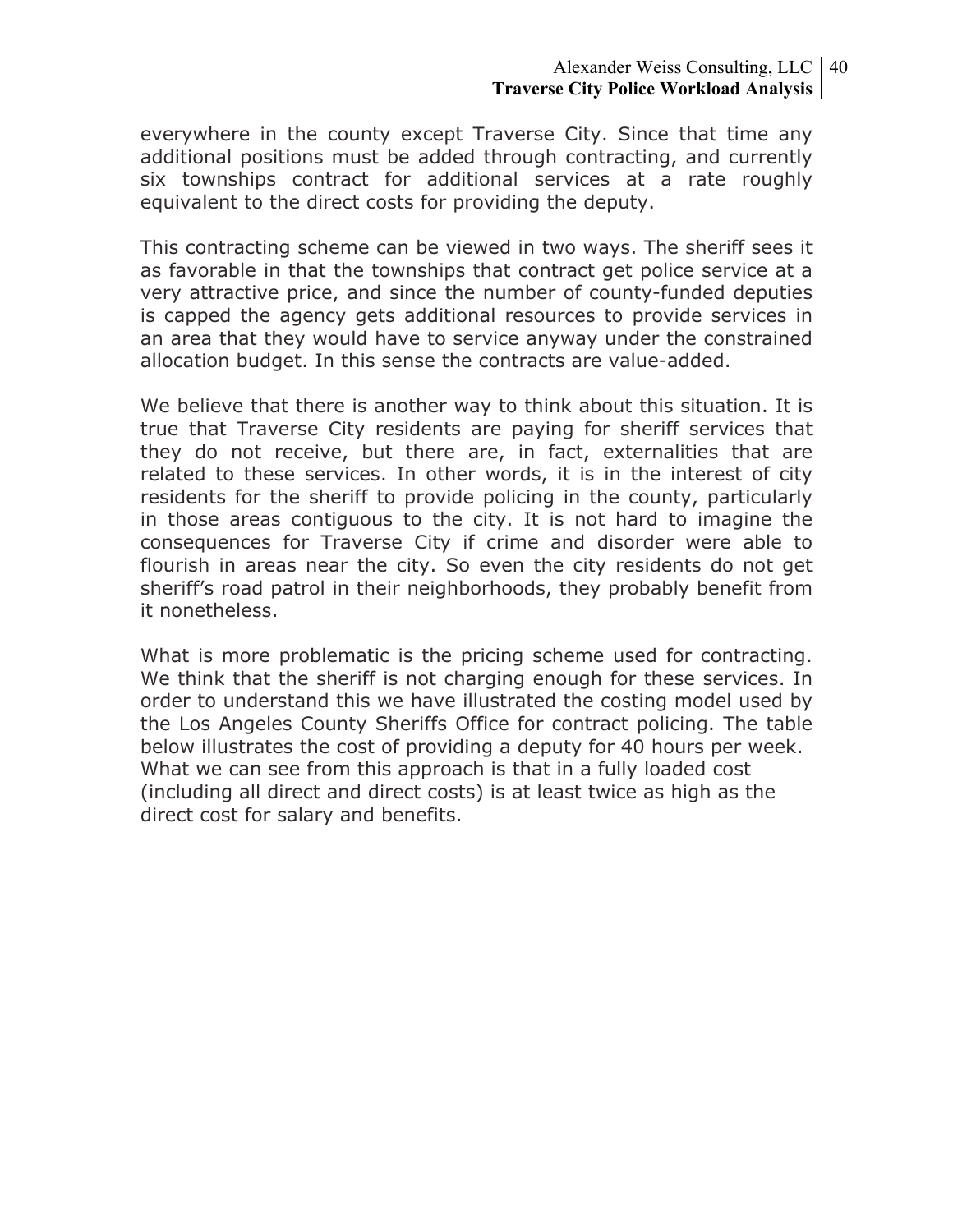| Salary                                 |           |
|----------------------------------------|-----------|
| Sworn personnel:                       |           |
| Deputy, relief deputy                  | 84,123    |
| <b>Watch Deputy</b>                    | 2,921     |
| Investigator                           | 7,486     |
| Sergeants                              | 10,823    |
| Lieutenants                            | 4,968     |
| Captain                                | 1,082     |
| Civilian:                              |           |
| Clerical, Desk Operations              | 9,771     |
| <b>Employee Benefits</b>               |           |
| Sworn Personnel                        | 60,300    |
| Civilian Personnel                     | 3,945     |
| Overtime                               |           |
| Sworn Personnel                        | 3,001     |
| <b>Services and Supplies</b>           |           |
| Auto (Maintenance & Replacement)       | 2,801     |
| Other                                  | 1,920     |
| <b>General County Overhead</b>         | 1,783     |
| Department Indirect Support            | 14,997    |
| <b>Contract Law Enforcement Bureau</b> | 1,291     |
| SERVICE UNIT COST                      | \$211,212 |

**Table
14
LASO
Contract
Cost
Analysis**

It seems clear that the Grand Traverse Sheriff is offering police services at a price that is actually far below cost (entities that contract for police services through the Washtenaw County Sheriff's Department are currently paying \$161,000 per police services unit)<sup>33</sup>. As a result, county general funds (including those from residents of Traverse City) are being used in part to subsidize this service to the townships. We believe that while it may be reasonable for Traverse City residents to pay for a small portion of policing in the county, we do not think they should be asked to underwrite this county enterprise.

Finally, any consideration of consolidating the TCPD and GTSO must account for differences in compensation and benefits for employees. Of particular concern is the fact that recent hires in the sheriff's office participate in a defined contribution retirement plan. All others in the sheriff's office and all of the sworn officers in the police department participate in a defined benefits plan.

 <sup>33</sup> http://www.annarbor.com/news/police-services-sidebar/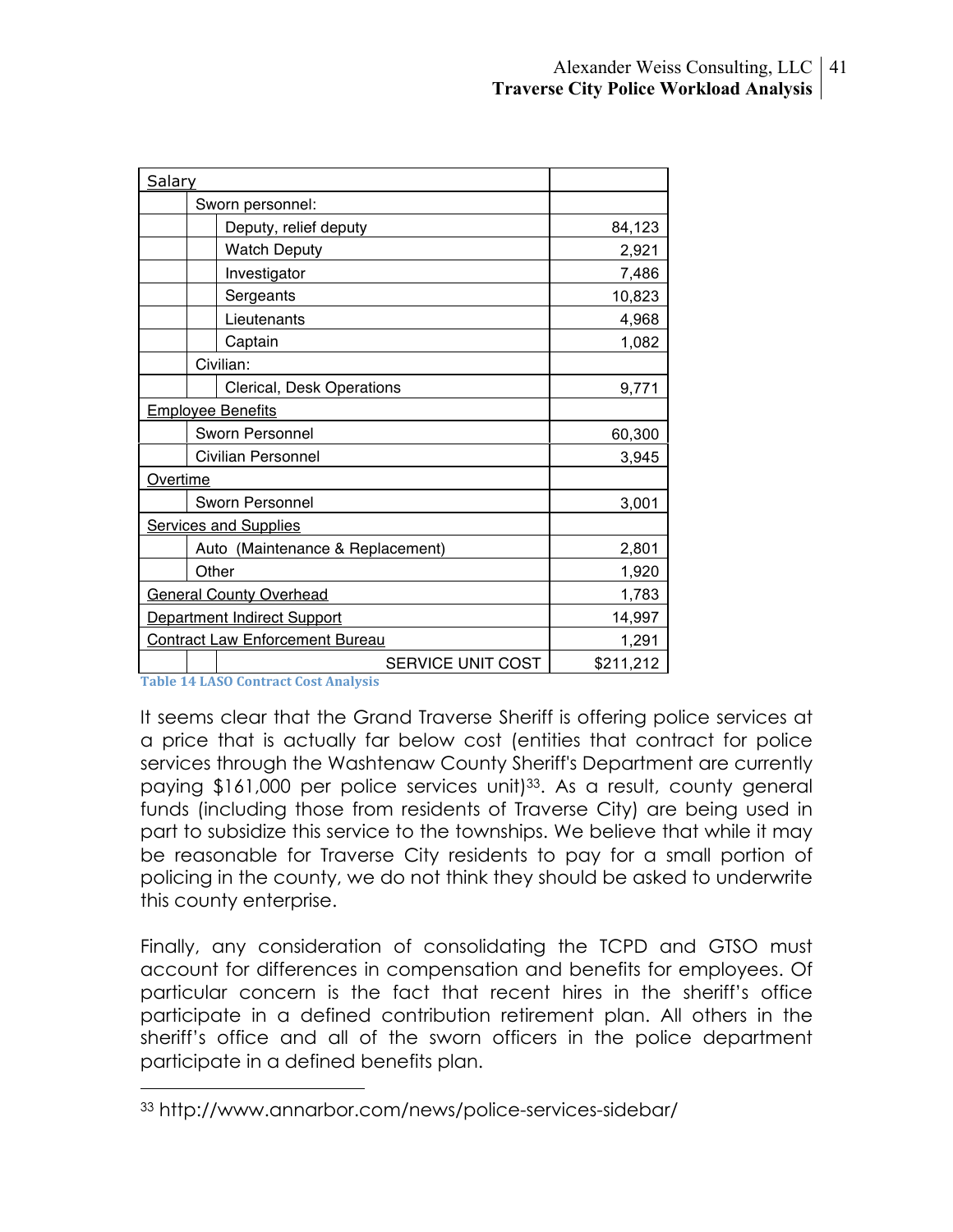# **The Public Safety Option**

In the face of extraordinary fiscal pressures, local governments are seeking ways of reducing operating expenses. Many communities have reduced services and staff. Until recently, these communities have been reluctant to cut public safety services, but, in fact, even these programs have seen dramatic cuts.

One increasingly popular option for reducing public safety costs is the consolidation of police and fire services and cross training of personnel. Often referred to as "public safety departments," consolidated organizations combine police and fire functions in terms of training, performance of duties, personnel management, and organizational control. Public safety consolidation has existed for decades, originating in the 1950's as a model for improving efficiency. Many communities have had considerable success with this format in ways that bolster both policing and firefighting, including increased access to staff and flexibility in their deployment and homeland security preparedness through enhanced communication, unity of command, and comprehensiveness of emergency response and planning.

To assess whether public safety consolidation makes sense it is important to understand how this model provides efficiency. Traditionally, police and fire departments have managed resource deployments differently. For most communities fire suppression response time is of critical importance. As a result, the typical approach to resource deployment is to strategically locate equipment and personnel, so as to ensure an optimal response. Ideally, at the moment that the alarm sounds the department wants to have its resources available.

The police take a different approach. In the 1950's police officers began to patrol primarily in cars. As communication systems made it easier to keep in contact with officers, police departments shifted their emphasis from "watching" to ensure community safety, to "waiting" to respond to calls for service. The widespread implementation of 9-1-1 emergency telephone systems has made it very difficulty for law enforcement agencies to manage demand for services. Even in communities with relatively few citizen-generated calls for service, officers still complain about going "from call to call".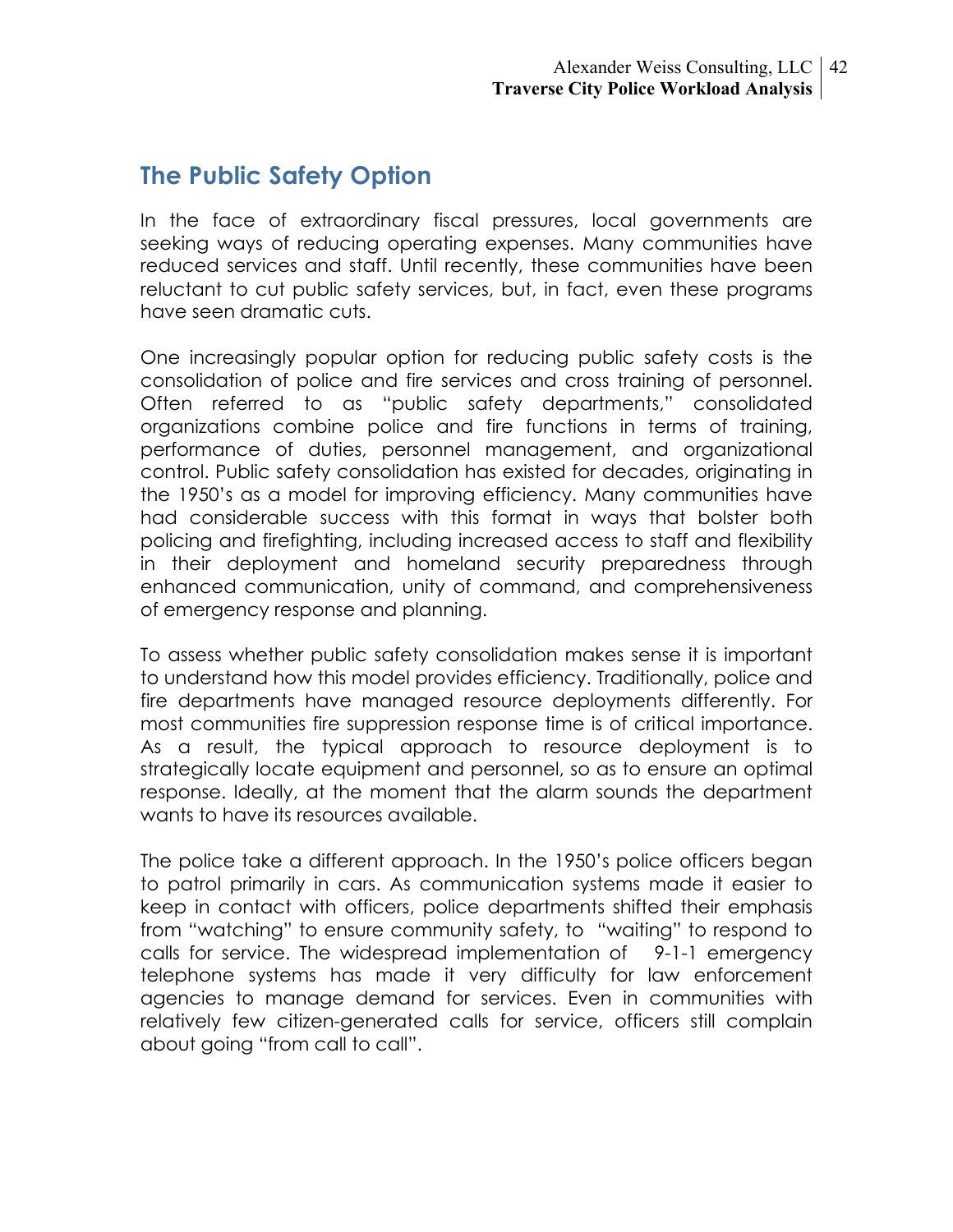#### Alexander Weiss Consulting, LLC 43 **Traverse City Police Workload Analysis**

Consolidation facilitates policing, because firefighters that would otherwise remain idle as they wait for a fire or other emergency can instead be deployed as police officers either on patrol or on some other assignment. Moreover, when fires occur communities are able to deploy personnel more quickly. This redeployment significantly leverages staff so that more personnel are routinely engaged and visible in the community.

The following table illustrates those cities in Michigan with populations between 10,000 and 20,000 persons that maintain fully integrated public safety departments.

| City                     | Population | Sworn Public Safety Officers |
|--------------------------|------------|------------------------------|
| <b>East Grand Rapids</b> | 10763      | 29                           |
| Escanaba                 | 13145      | 31                           |
| <b>Grand Haven</b>       | 11168      | 33                           |
| Fraser                   | 15297      | 39                           |
| Ionia                    | 11531      | 16                           |
| Grosse Point Woods       | 17080      | 38                           |
| <b>Grosse Point Park</b> | 12443      | 43                           |
| Average                  | 13061      | 32                           |

**Table
15
Public
Safety
Officers
in
Michigan
Cities**

We can see that, on average, these cities staff 32 cross-trained officers. In our group of Michigan cities of the same population range (see Figure number 1) the average population is 13,381, and the average number of police officers is 25. While the public safety group has a higher number of sworn officers it is important to recall that in the public safety communities these officers are performing police and fire duties. Traverse City, for example, employs 56 fire and police personnel, 43 % more than the average public safety department.

There are a number of factors to suggest that the public safety model will work well in Traverse City, including high levels of police availability, a modest fire suppression workload, and the availability of high quality emergency medical services through North Flight ambulance service.

According to data provided by the TCFD, during the period of January 2005, and November 2010 the department responded to 419 fires, and 275 false alarm calls. This equates (611 total calls) to roughly two fire calls per week. This workload could easily be absorbed by police officers that have been cross-trained as firefighters.

Of course, we know that fire suppression is a small fraction of the worked done by TCFD. Like most fire departments their principal activity is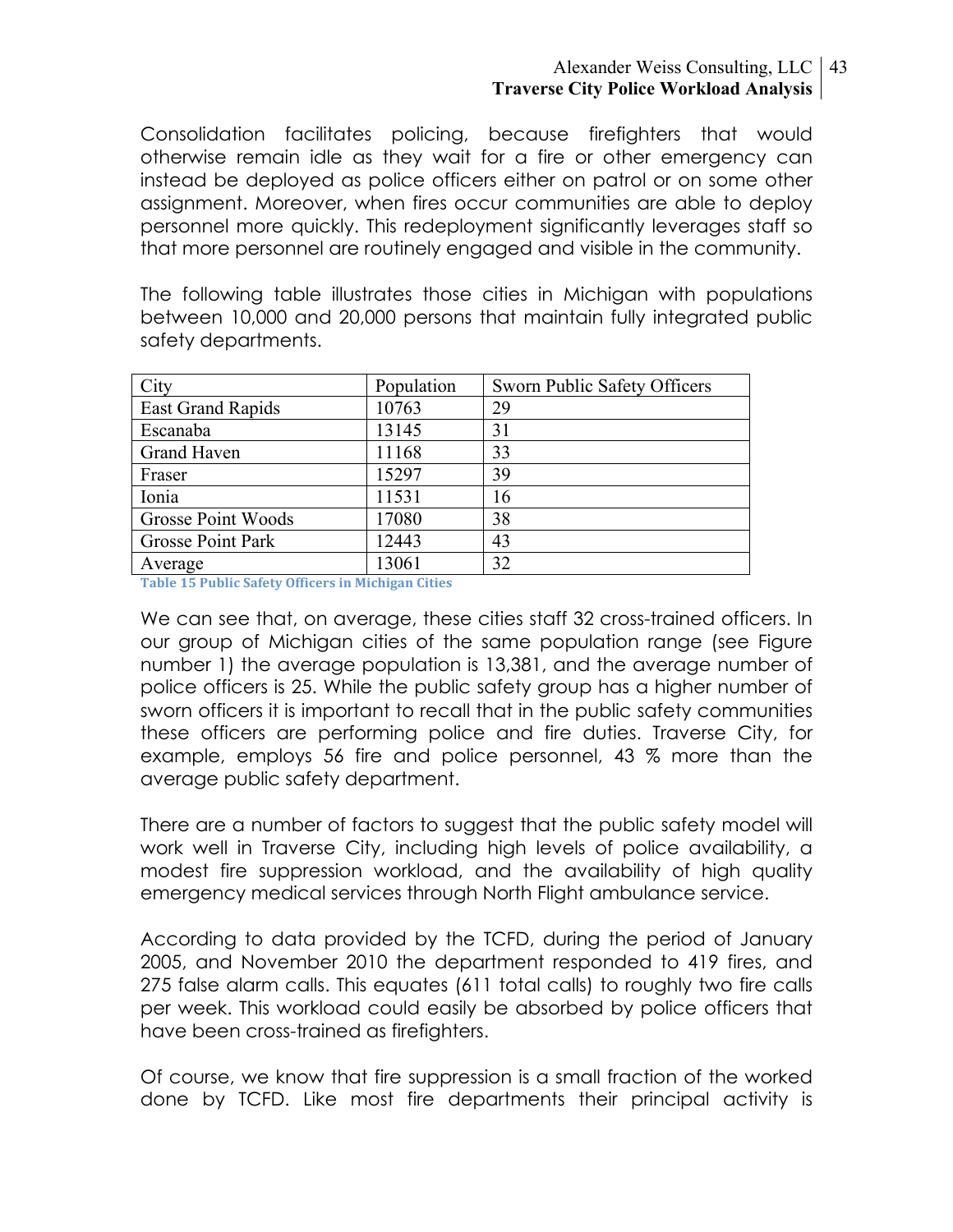emergency medical service. Many communities in the country are rethinking how emergency services are delivered.

For much of the 20<sup>th</sup> century American fire departments were not involved in many services beyond fire protection. In the 1970's there was heightened interest in pre-hospital emergency medical care and transportation. EMS (emergency medical service) emerged as a new field to describe the services provided. New terms like emergency medical technician (EMT) and paramedic emerged. TCFD adopted this industrywide approach.

Like many fire departments, the Traverse City Fire Department performs basic and advanced life support role. They respond to medical calls and when necessary provide care to patients. In some cases they assist the North Flight ambulance service with treatment. North Flight transports patients.

As we have pointed out EMS calls constitute a significant portion of the fire department's work. In fact, while the number of fire calls continues to decline, the numbers of EMS calls has been increasing. The critical issue is that the fire department is primarily organized for firefighting, but its work is primarily EMS. Moreover, EMS work is being done well by Northflight at no expense to taxpayers.

Given these circumstances, we can consider three ways to approach this problem. First, the city could assume all responsibility for EMS in Traverse City, including response, patient care and transportation. Because insurance companies typically cover the cost of emergency transportation, the city could begin to collect that revenue34. Even though there is a potential for revenue in this strategy, implementation costs could be very high because there would be a significant and long-term investment in training and equipment.

Another possible approach is to shift EMS first response duties to the police department. In this model police officers would be trained as Medical First Responders (MFR). Upon notification of a priority one or two EMS call, a police officer would respond and provide aid until the arrival of

<sup>&</sup>lt;sup>34</sup> The percentage of patients that pay these bills tend to vary by community-it is largely a function of the percentage of patients with health insurance.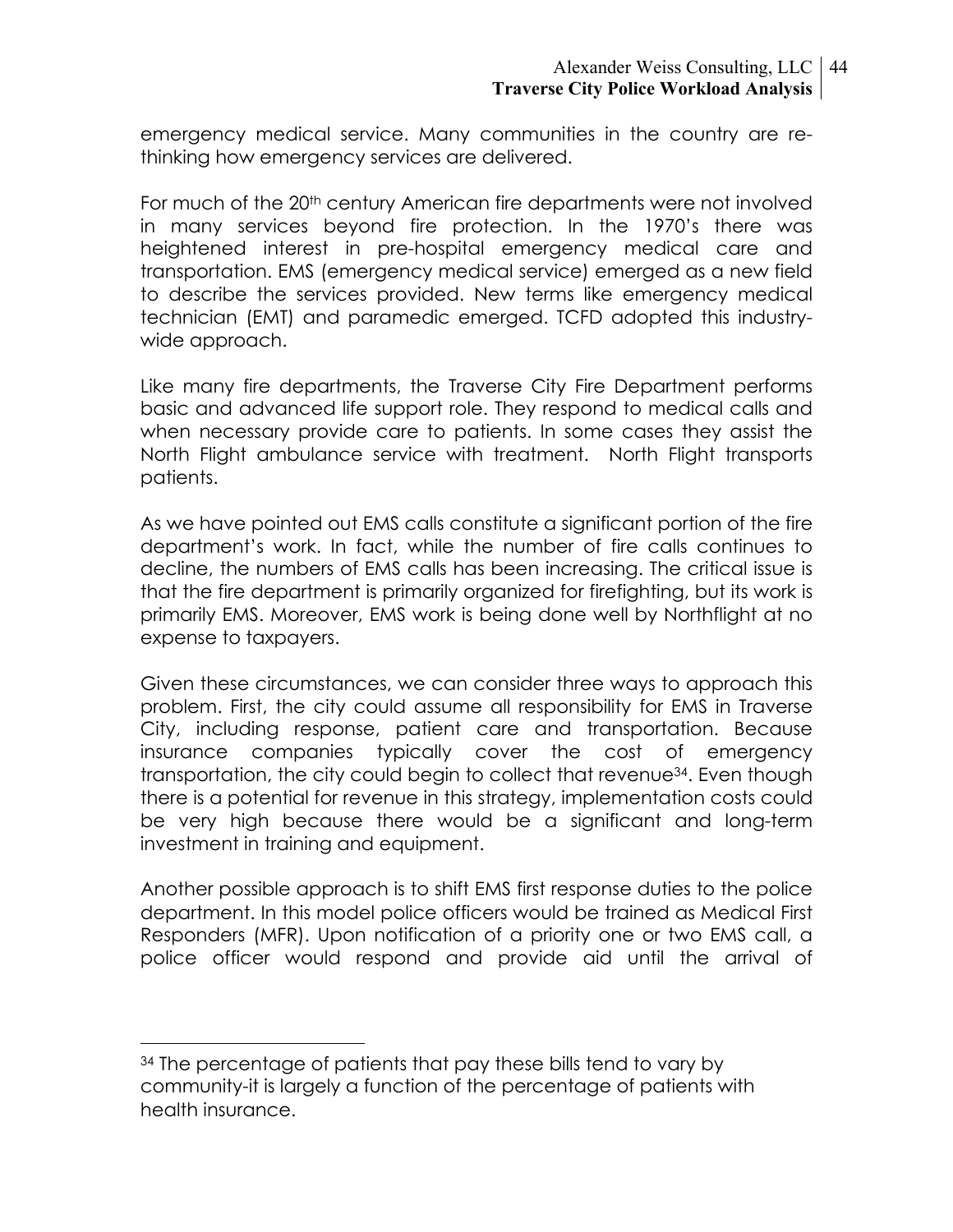Northflight<sup>35</sup>. There are a number of reasons to believe that this is a good approach:

- There are generally three or more officers on patrol in Traverse City. In most cases they could arrive more quickly than a fire truck, particularly given the time necessary to load the truck and maneuver through traffic.
- This option would modestly increase the police department's workload and there is enough excess capacity in the department to absorb this with no additional resources.
- EMS first response would be provided with a police vehicle, rather than a fire truck, thus reducing costs for vehicle wear and tear.

So if EMS responsibilities will be borne largely by the private sector, then what remains for the fire department is primarily fire prevention, inspection, heavy rescue, and fire suppression. Given the scope of that responsibility, there is strong evidence from communities throughout the state to suggest that the public safety approach warrants further examination, particularly when designed to include a cadre of volunteer or part-paid staff.

# **Conclusion and Recommendations**

This report sought to provide a comprehensive review of the Traverse City Police Department, including an examination of alternative ways to provide public safety services in Traverse City. In this section we provide a summary of our findings and a set of recommendations.

To begin, we have observed that the Traverse City Police Department is a very fine organization. We were particularly impressed with the professionalism of the staff and their focused approach on keeping Traverse City a safe city. We are convinced, that as a result of these efforts, the TCPD is an asset to the community. Like any organization, however, there are things that it could do to be both more efficient and effective. They are detailed below.

**Recommendation One: The TCPD should adopt a workload/performancebased approach to staffing the road patrol.** At the present time the department uses a minimum staffing approach for road patrol. As we

<sup>&</sup>lt;sup>35</sup> It appears that officers are already responding to the majority of these calls.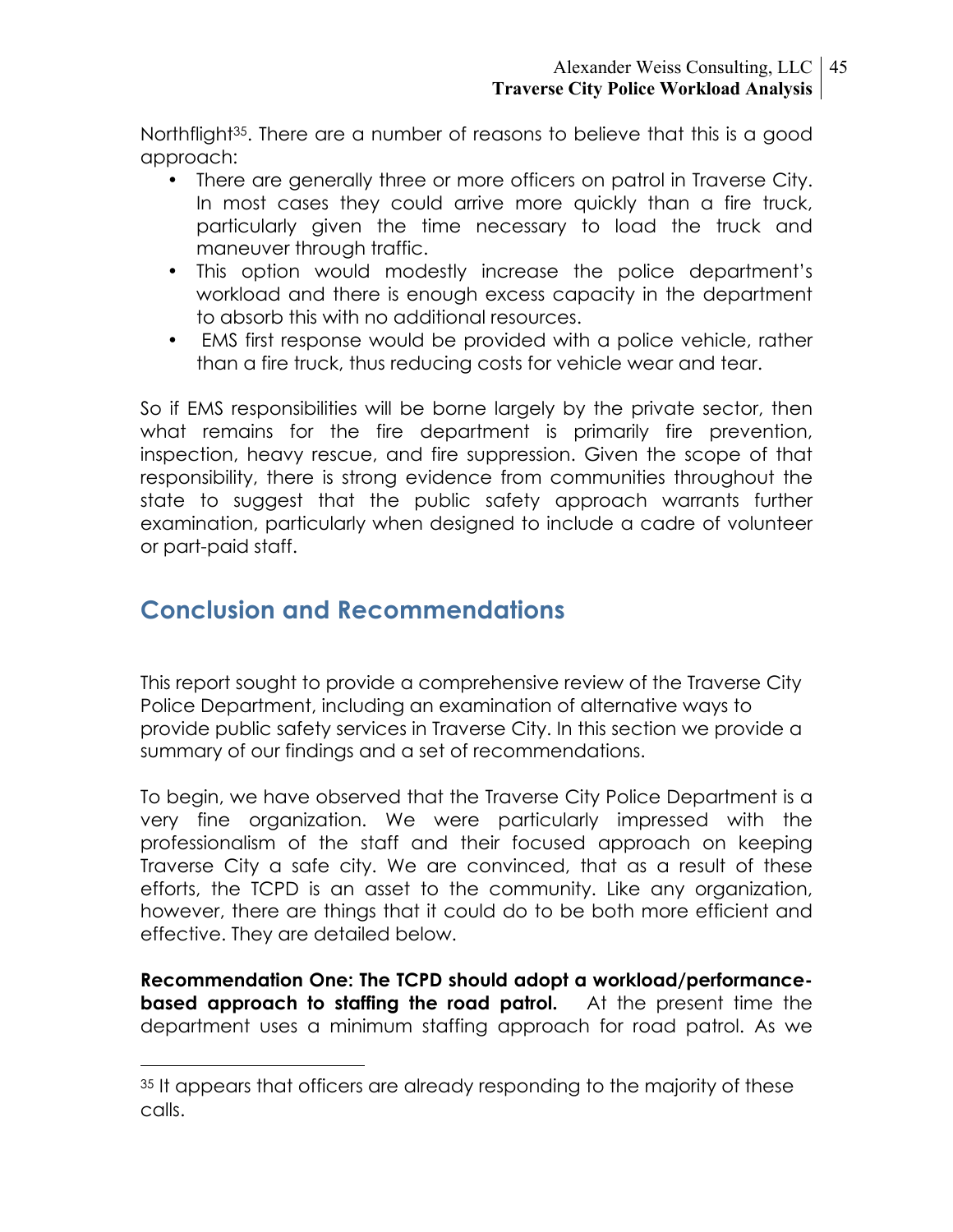have illustrated this has resulted in excess capacity, and has resulted in a deployment that has placed more officers on the night shift in spite of the fact that the majority of calls occur on the day shift.

The workload-based analysis that we conducted produced a range of staffing recommendations based on alternative assumptions for the number of calls that require a backup unit and the percentage of time available for discretionary activities. Under the most generous assumption (50% of calls require a backup unit, and 66% of time is discretionary) the department should have three units on duty during the day shift, and two units on duty during the night shift. A more appropriate level (based on 25% of calls requiring backup on the day shift) would suggest a staffing level of two officers on day shift and two on night. If we account for the shift relief factor the TCPD will have to assign five officers to each shift to ensure that two officers are on duty each day. 36 If, in addition to these officers, each shift includes a supervisor, we believe there will be adequate staffing to ensure quality service delivery and officer safety. In order to staff a supervisor on each shift the TCPD should assign five supervisors, four as the primary shift supervisors, and one to serve as backup. 37 We also believe that officer safety can be enhanced through the use of reserve officers during peak demand times.

**Recommendation Two: The TCPD should, as soon as possible end the practice of scheduling and paying officers and sergeants for a 42-hour work week.** It is not clear whether such action would require negotiation with employee groups, but if so, it should be done. This practice is clearly not justified by our analysis of the workload.

**Recommendation Three: The TCPD should re-examine the sector-policing program.** In its present configuration the sector-policing program appears to be of marginal value. It seems, however, that the approaches used by these officers in the past (community outreach and problem-solving) are viewed favorably. We have outlined a few alternative approaches to providing these services. The city should engage the community in a dialogue as how to best structure and re-purpose this program.

<sup>&</sup>lt;sup>36</sup> In this approach one of the five officers serves as a relief officer when one of the other four is on vacation or otherwise off duty. It may be necessary to assign six officers to each shift to meet scheduling constraints in the contract.

<sup>&</sup>lt;sup>37</sup> We believe that a supervisor should be on duty at all times and that the use of police officers as acting supervisors should be very limited.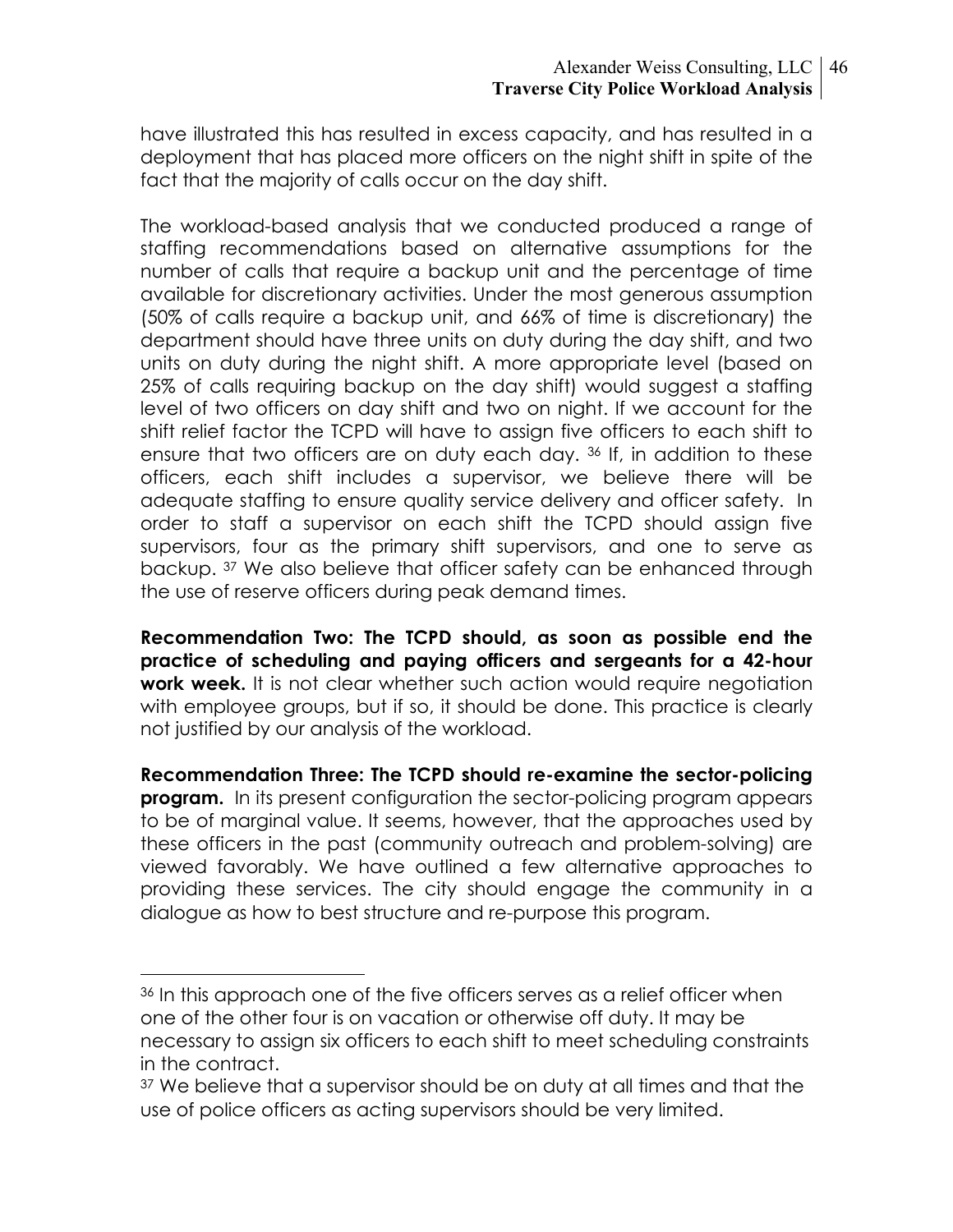#### Alexander Weiss Consulting, LLC 47 **Traverse City Police Workload Analysis**

**Recommendation Four: The TCPD should develop a strategy for the effective utilization of discretionary time.** Our analysis has demonstrated that, in general, TCPD officers have a significant amount of discretionary time each shift. We observed that they seem eager to use this time productively. However, their actions seem not to be based on strategy or direction, in part, we believe because there is little or no analytical support for such activity.

Of particular concern is the lack of a comprehensive traffic safety program. That is, the department should identify a goal for its traffic program and then put in place the resources and systems to accomplish this goal.38 We observed little or no evidence of such a strategic approach. The department does not provide traffic accident analysis, nor does it identify frequent accident locations. Given a choice, most police officers tend to conduct traffic enforcement where it is easy to do, rather than at the places where it may be most warranted.

**Recommendation Five: The TCPD should change its procedures to require officers to input case reports directly into the department's management information system.** The technology is readily available to allow officers to input case reports in their patrol cars or on other mobile devices. This would allow officers to remain on the street as well have access to the data they need to conduct a thorough preliminary investigation. Cases would be available for review and follow-up immediately. Importantly, adopting this approach will allow TCPD to eliminate contracted staff that transcribes reports. The city and county are in the process of acquiring the software that will facilitate this change in procedure. We recommend that it be implemented as soon as possible.

**Recommendation Six: The TCPD should re-engineer its approach to criminal investigation.** There are a number of opportunities that are available to improve efficiency of the criminal investigation process. First, from an organizational perspective it appears that the portfolio of the captain assigned to investigations is considerably smaller than that of the patrol captain. The span of control is more similar to that of a sergeant. Next, we think that if the level of resources in patrol remains at present levels, it may be advisable to shift the brunt of follow-up responsibilities to patrol. In this proposed model only the most serious cases, and those not well suited to patrol are assigned to the investigation unit. This will allow

 <sup>38 2007</sup> *Weiss, A. and K. Morckel."* Strategic and Tactical Approaches to Traffic Safety" *The Police Chief (July): 20 – 23.*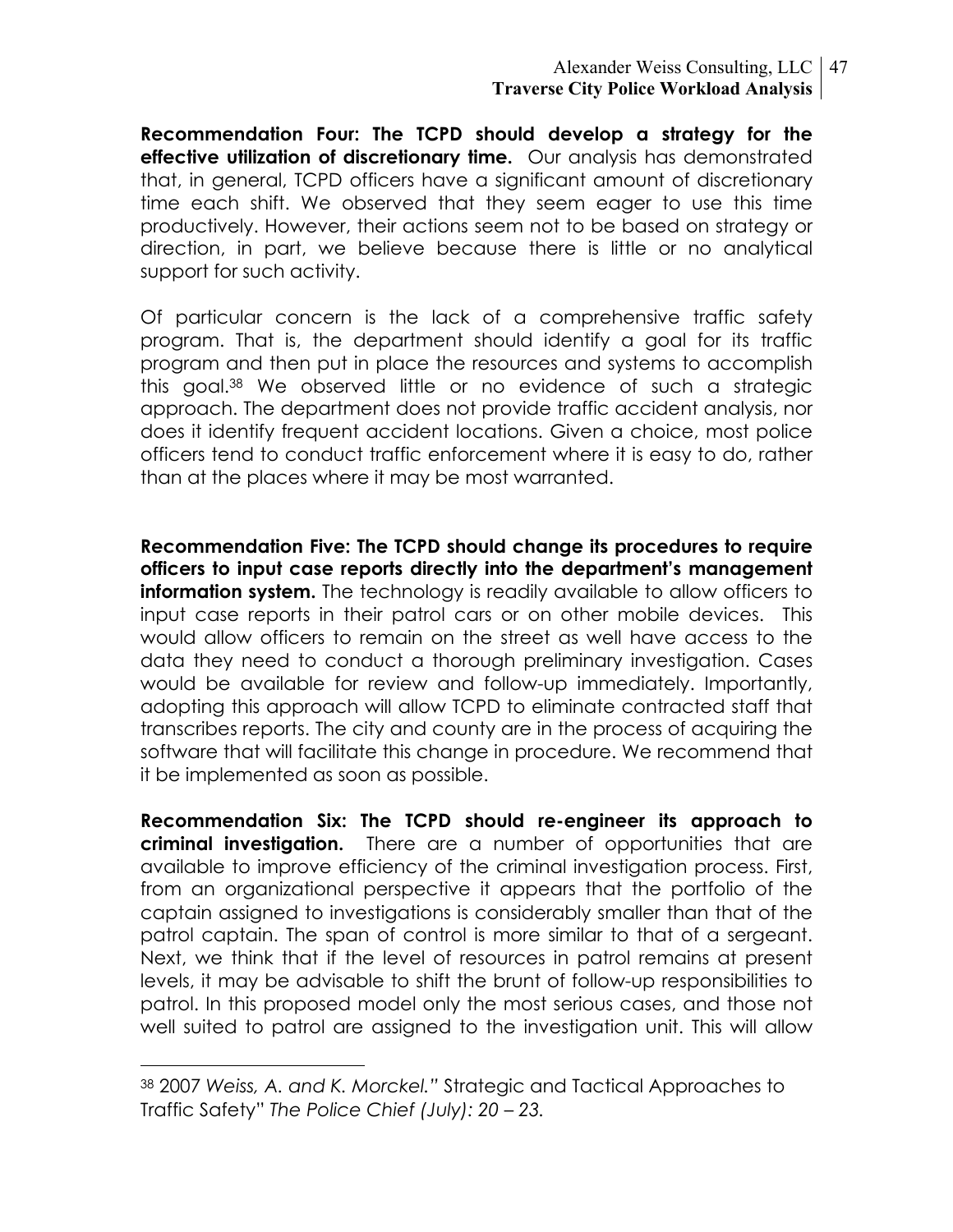#### Alexander Weiss Consulting, LLC 48 **Traverse City Police Workload Analysis**

the department to assign fewer people to the detective unit, perhaps even contracting for investigative services with the sheriff. Third, the department should adopt a rigorous system for managing case assignment and implement systems to ensure that cases are handled expeditiously.

**Recommendation Seven: Traverse City should explore opportunities to share services on a county and regional level.** Michigan has historically provided mechanisms for local governments to share services. In the current environment it is likely that almost any ideas to share services will be viewed favorably. As we have described earlier there is a relatively high level of collaboration between the police and sheriff's departments. Given this high level of integration many people wonder why the departments don't complete the process and become one. The easiest way to accomplish this would be for the city to contract with the sheriff for road patrol and investigations. This contract would represent significant savings for the city because fewer police officers would be required. Even if the sheriff charged considerably more for contract services, it would still be advantageous to the city. It is not clear whether such an approach would be favorably viewed in Traverse City, and it seems to us that the sheriff might not view it favorably.

One model of service sharing that could be effective is the formation of a countywide police department. This approach is in use in many areas including St Louis County, Missouri, as well as several counties in Maryland. In this approach a new law enforcement agency would be formed to provide service throughout Grand Traverse County, including Traverse City. The new department could be managed by the county or through a special district. The agency would have an appointed chief of police. The sheriff would maintain responsibility for the jail, court security, and civil process.

Another approach, one, which makes sense from a strategic basis, is for the TCPD to become the anchor of a regional department that includes the city and townships in the area. Such a department could be organized as a special district, or under some other interagency agreement. This approach would capitalize on the advanced capabilities of the TCPD, and it will facilitate a more cohesive and integrated approach to policing the region. One significant obstacle to this idea is that most of the TCPD administrative infrastructure is linked to the sheriff. If that relationship was modified, and the city had to rebuild this capability from scratch, the costs to the city could be significant.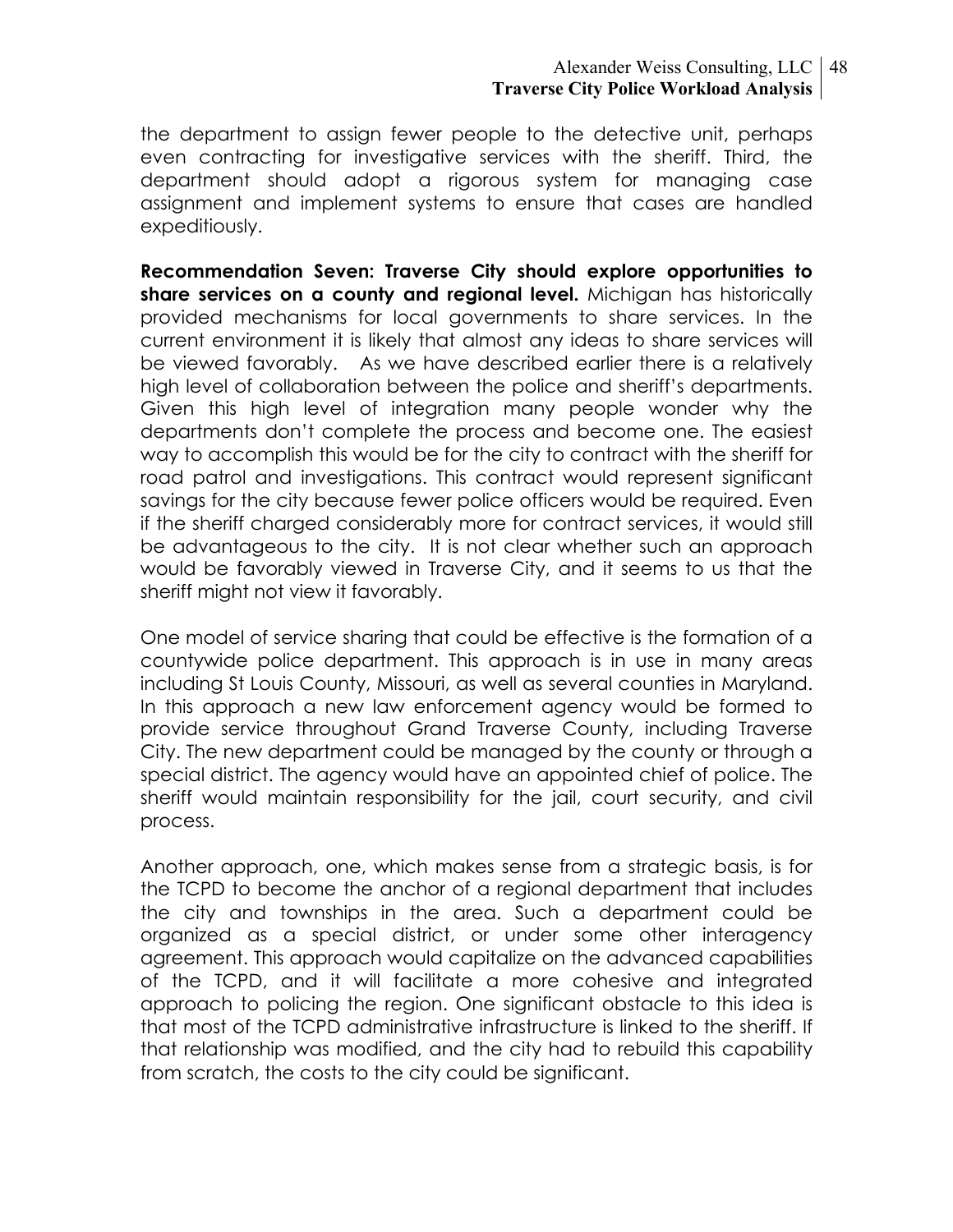#### Alexander Weiss Consulting, LLC 49 **Traverse City Police Workload Analysis**

Should any of these options be of interest, additional information should be gathered among the community stakeholders and respective entities to assess the interest in and feasibility of the different options.

**Recommendation Eight: Traverse City should seriously weigh the adoption of a public safety model of consolidated police and fire operations.** One of the disadvantages associated with sharing services with other units of government is that it is subject to the vagaries of shifting political landscapes. That is, not only are negotiations difficult, but even when an agreement is in place, it can be changed later because one member of the alliance changes their mind. So, in some sense it is preferable to implement change within the same unit of government.

For this reason, a strategy that involves city departments will be easier. Of course, creating a department of public safety will not be easy. If history is any guide, the city can expect significant resistance from employee groups. Moreover, the start-up costs can be high. Nonetheless, we believe that this approach is extremely well suited to Traverse City.

# **Cost Analysis**

We have provided policy makers with a set of policy and procedural recommendations. In assessing the potential cost of these initiatives it is helpful, we believe, to think of them in three categories:

- Enhancing efficiency and performance in the Traverse City Police Department,
- Sharing public safety services, and
- Creating a department of public safety.

## **Enhancing efficiency and performance in the Traverse City Police Department**

One of the objectives of this study was to determine whether the TCPD had the appropriate number of officers. In our view that is a complex question based in part on community expectations. There several deployment options to consider. They are described below. For simplicity we are using a base estimate of \$100,000.00 per sworn police officer position (salary and benefits).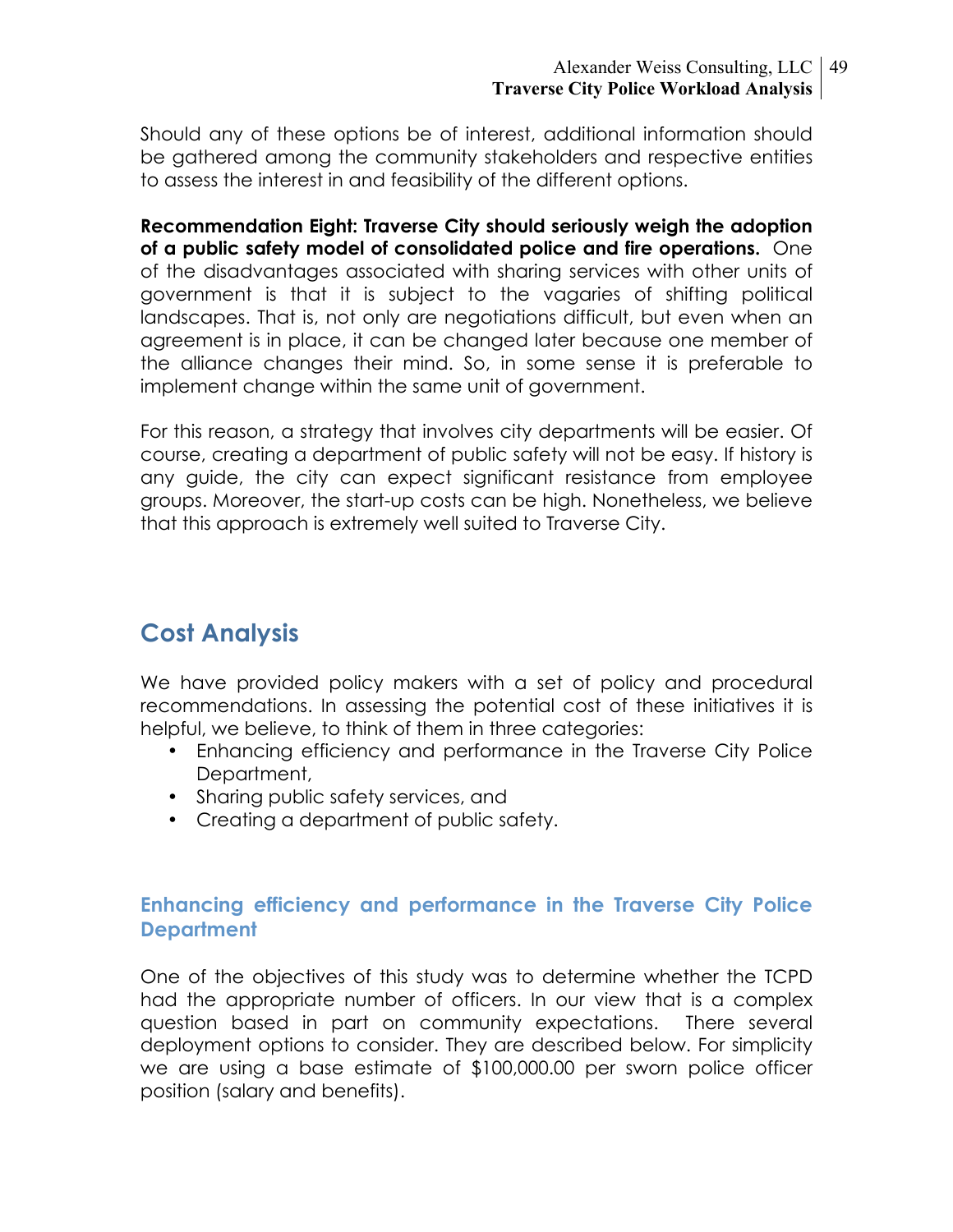#### **Option One. Reduce the Size of The TCPD Road Patrol.**

We have suggested that the road patrol program could be reduced to 10 police officers (four assigned to teams and two to provide relief) and five sergeants. At present the staffing is 14 officers and four sergeants. Thus the net effect is a reduction of three positions, or \$300,000.

#### **Option Two. Redesign the Sector Policing Program.**

The sector policing in its present configuration appears to be of limited value. The community faces a choice as to how to proceed. One approach would be to transfer some or all of the excess resources from road patrol into the sector program. It is important that to note that if that option is chosen the unit should be well defined and data-driven. An alternative to creating a special unit is to use some or all of the excess capacity in road patrol to do community policing and problem solving as part of a shift. Shift sergeants would assume responsibility for managing the community-policing program.

#### **Option Three. Eliminate the 42-Hour Work Week.**

The potential savings from this action is \$70,200.00 (2808 hours X \$25.00 per hour)

#### **Option Four. Eliminate Report Transcription**

TCPD contracts with Grand Traverse County for administrative support. All of the personnel assigned to records perform transcription services among other tasks, but it would seem that ending transcription services could eliminate at least two positions. This represents a potential savings in salary of \$70,000. One of these positions could be repurposed to provide crime analysis for one or both departments.

#### **Option Five. Restructure the Detective Division**

The Traverse City has an experienced group of investigators who perform their jobs effectively. Earlier in this report we described the need to introduce better methods for managing case assignments. These steps will enhance investigator productivity. There are other potential efficiencies to consider.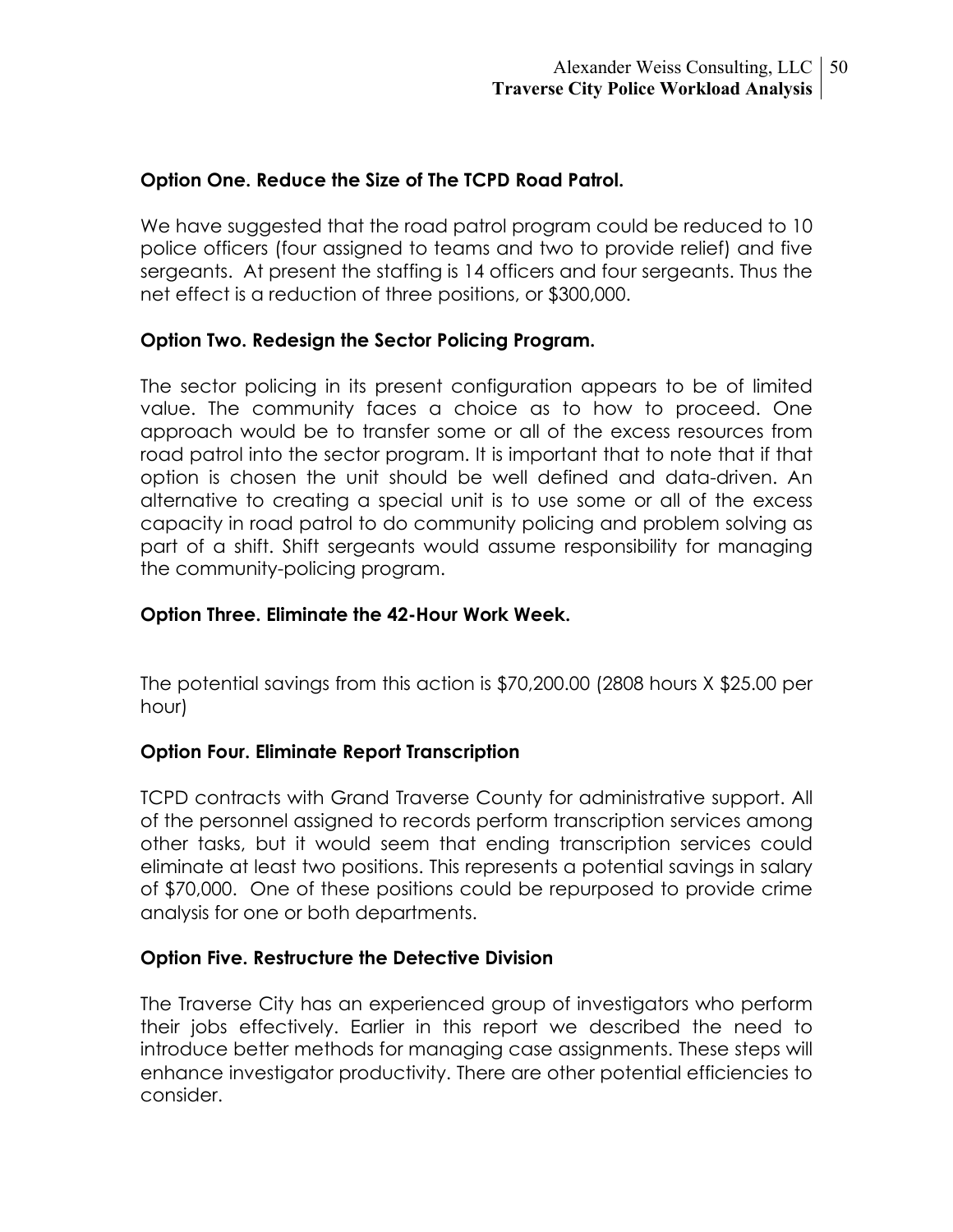The TCPD has "outsourced" almost all of its administrative support activities, but, nonetheless, still requires administrative oversight. As a result the department has two large divisions: patrol and investigations, and the investigations captain spends about two thirds of his time on administrative matters. In the present organization structure the patrol captain directs 21 sworn officers and supervisors, while the detective captain directs six.

An alternative approach would be to keep the road patrol at its current size and assign the brunt of criminal investigations to patrol. We believe that they could handle this workload with their current resources, and that it would enhance their job. In this model only the most serious cases<sup>39</sup> would be assigned to detectives for follow-up, and thus the unit could be reduced from four to two investigators. This represents a potential savings of \$200,000.00,40 or perhaps more if these two positions could be provided under contract with the sheriff. Under this approach the department should re-assess whether it is necessary to assign a captain to manage the administrative function.

We have no recommendation about the detective assigned to a regional drug enforcement group; however, we believe that in keeping with best practices the school resource officer should be a uniformed position. 41

 <sup>39</sup> During 2009 TCPD reported 8 sexual assaults, 5 robberies, and 16 aggravated felonious assaults.

<sup>40</sup> Salary and benefits for one detective and one sergeant.

<sup>41</sup> http://www.ncdjjdp.org/cpsv/sro/job\_description.html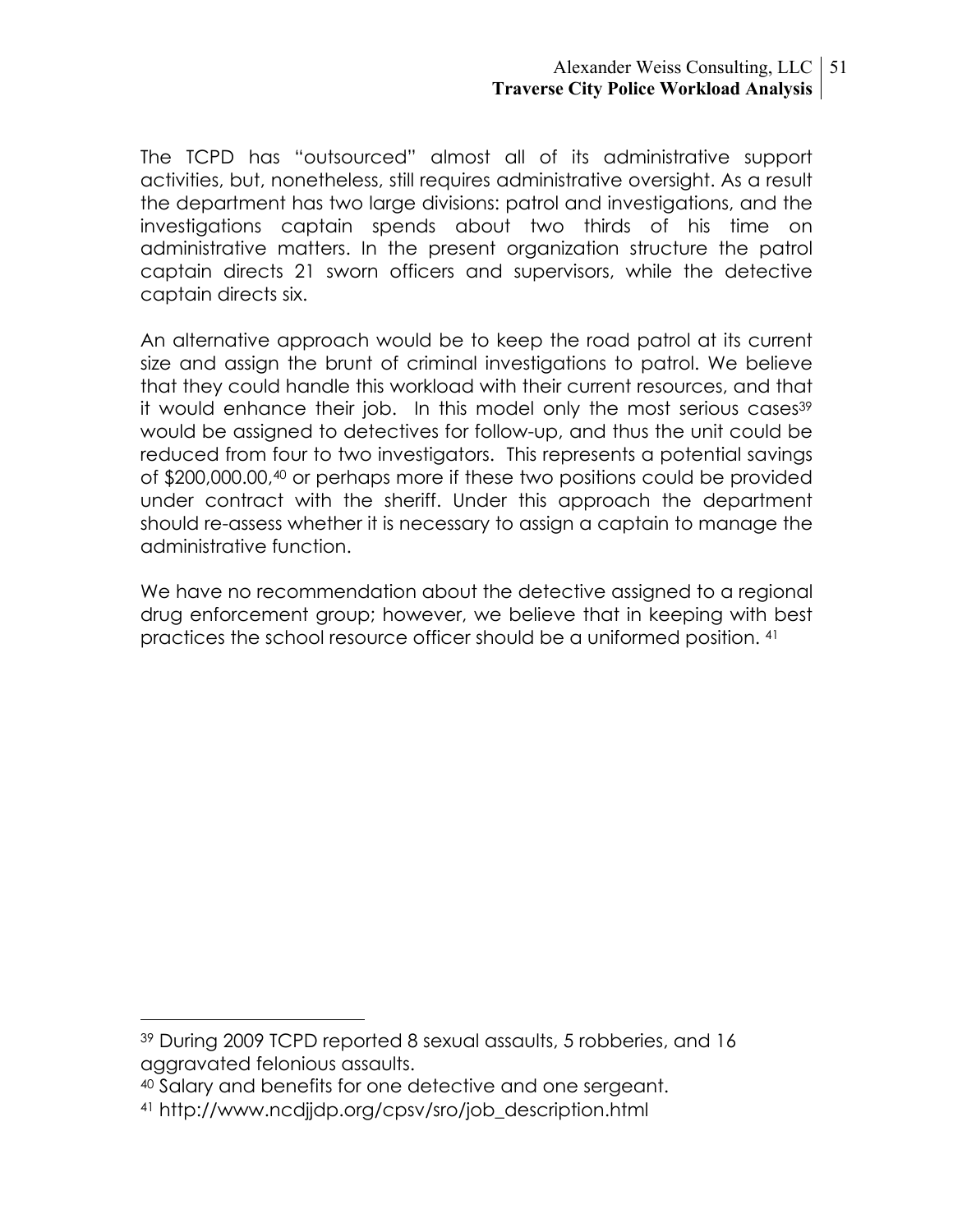## **Sharing Services**

Assessing the costs of sharing services is difficult because they depend, in great part, on their structure and governance. The most straightforward model would be one in which the city contracted with the sheriff for all police services. It is not clear whether the sheriff would welcome such a relationship or how this would affect the costing structure. Let us assume that the sheriff could provide policing in Traverse City with 20 sworn officers and supervisors.42 At the cost of \$75,000 per position the total contract would be \$1,500,000. The Traverse City FY2010/2011 budget includes cost for salary and benefits in the police department of \$2,639,200.<sup>43</sup> One significant hurdle to contracting is that the city charter requires the city to "have a police department." In addition, if the city were to abandon its police department and subsequently decided that it was unhappy with contracting, the costs to re-start the department would be enormous.

## **Public Safety Department**

As part of our project we were asked to examine the feasibility of adopting the public safety approach in Traverse City. We believe that it is a good idea, one that has significant potential. In assessing the costs of such a plan it is necessary to examine both short and long term costs.

The biggest costs for this model would be related to training. The city would be required to certify all the current police officers (30) as firefighter (I and II), and, in addition, would be required to obtain police officer certification for 26 firefighters.

There are many institutions in Michigan that provide police certification training. A typical program lasts 16 weeks and costs approximately \$5800.00. A typical fire academy program lasts 10 weeks and costs \$3500.00. Thus the cost for the training alone (excluding time lost and

 <sup>42</sup> The sheriff provides contract services for Garfield Township with 10 officers, one detective and one Lieutenant.

<sup>43</sup> Does not include pension costs of \$647,427.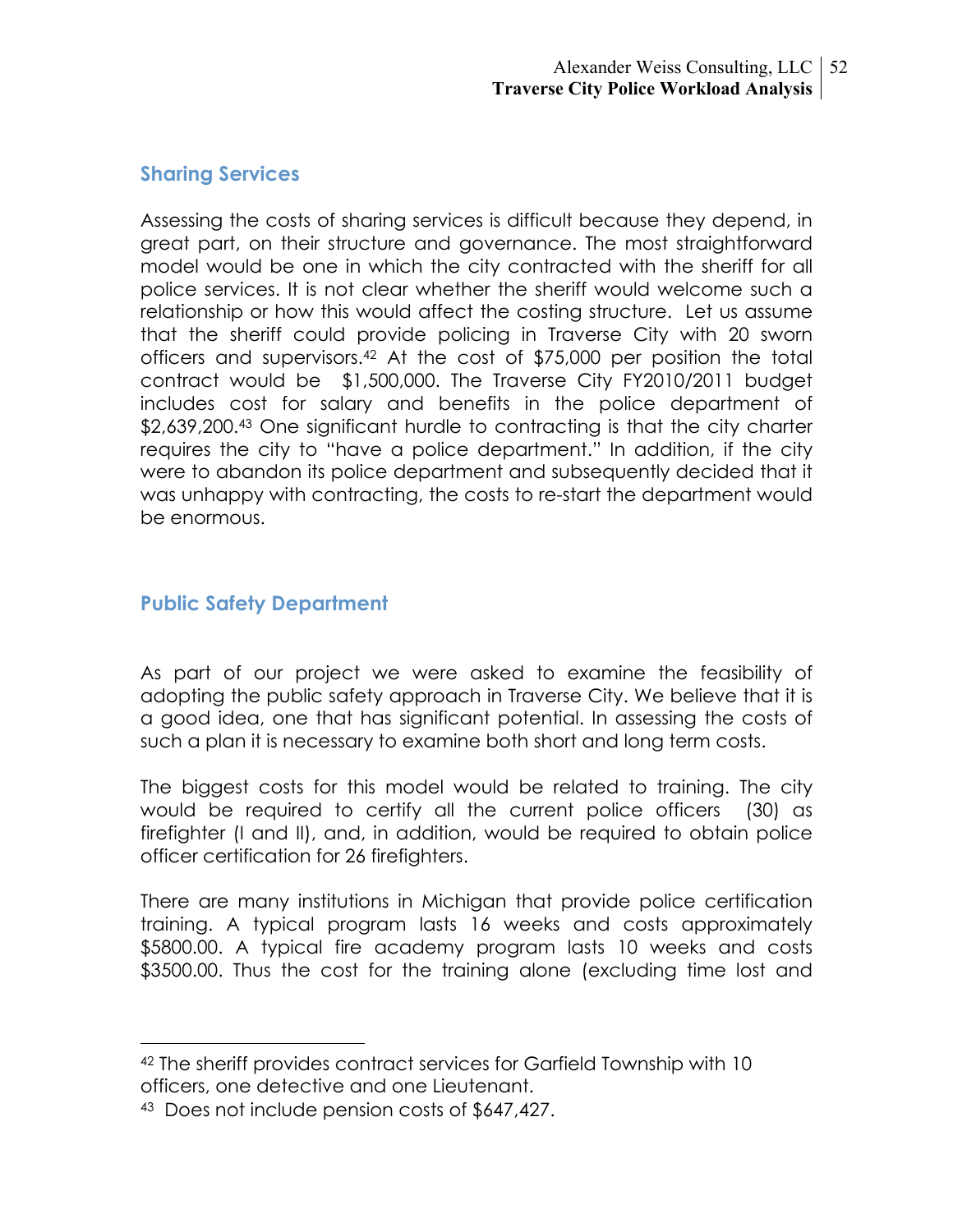possible overtime) is \$105,000 to certify the police as firefighters and \$150,800 to certify the firefighters as police officers. 44

We can also anticipate a number of expenses incidental to the implementation including:

- Equipment
- Uniforms
- New Branding
- Integration of record keeping
- Potential litigation

The real cost savings from this form of consolidation come over the long term. Because all public safety officers are trained as firefighters it is not necessary to assign as many people to fire stations. After full implementation one or two public safety officers would staff the fire stations. After full implementation the size of the public safety department could be between 35 and 40 officers as compared with 56 now.

# **Implementation**

Traverse City, like many other communities is looking for ways to provide high-quality public safety services at lower cost. We have provided several alternatives to consider as it faces this challenge. There are three implementation approaches recommended.

First, if the city chooses to focus on efficiency within the department it will require significant effort from the department's senior leadership. We would recommend establishing a working group to create a strategic plan and to assess options. This group may include department staff, city staff and representatives of labor organizations. Discussions about sector policing should include neighborhood associations.

With respect to sharing of services the principal goal is to begin a dialogue with representatives of the entities in the region to discuss alternative approaches. There probably never has been a better climate for such deliberations as right now.

 <sup>44</sup> This assumes, of course, that everyone would seek to participate in the consolidated department.